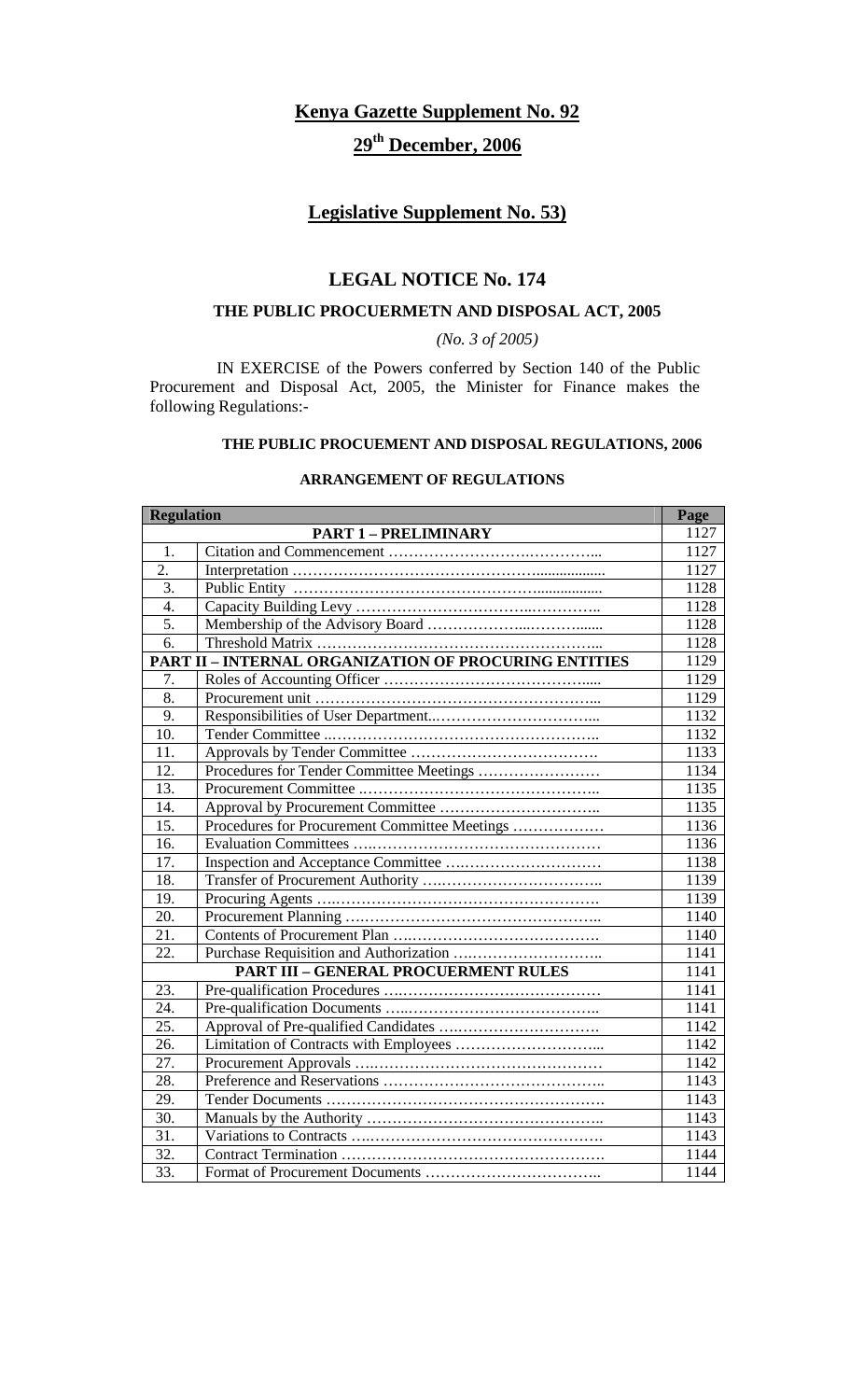| <b>Regulation</b> |                                                                  | Page         |
|-------------------|------------------------------------------------------------------|--------------|
| 34.               |                                                                  | 1144         |
|                   | <b>PART IV - OPEN TENDERING</b>                                  | 1144         |
| 35.               |                                                                  | 1144         |
| 36.               |                                                                  | 1145         |
| 37.               |                                                                  | 1145         |
| 38.               | Additional Information to be contained in Tender Document        | 1145         |
| 39.               |                                                                  | 1145         |
| 40.               |                                                                  | 1145         |
| 41.               |                                                                  | 1145         |
| 42.               |                                                                  | 1146         |
| 43.               |                                                                  | 1146         |
| 44.               |                                                                  | 1146         |
| 45.               |                                                                  | 1147         |
| 46.               |                                                                  | 1147         |
| 47.               |                                                                  | 1147         |
| 48.               |                                                                  | 1147         |
| 49.               |                                                                  | 1147         |
| $\overline{50}$ . |                                                                  | 1148         |
| 51.               |                                                                  | 1148         |
| 52.               |                                                                  | 1149         |
|                   | <b>PART V - ALTERNATIVE PROCUREEMNT PROCEDURES</b>               | 1149         |
| 53.               |                                                                  | 1149         |
| 54.               |                                                                  | 1149         |
| $\overline{55}$ . |                                                                  | 1149         |
| $\overline{56}$ . |                                                                  | 1149         |
| 57.               |                                                                  | 1150         |
| 58.               |                                                                  | 1150         |
| 59.               |                                                                  | 1150         |
| 60.               |                                                                  | 1150         |
| 61.               |                                                                  | 1151         |
| 62.               |                                                                  | 1151         |
| 63.<br>64.        |                                                                  | 1151<br>1151 |
| 65.               |                                                                  | 1152         |
| 66.               |                                                                  | 1152         |
|                   | <b>PART VI - ADMINISTRATIVE REVIEW OF PROCUREMENT PROCEDINGS</b> | 1153         |
|                   | A - COMPOSITION AND MEMBERSHIP OF REVIEW BOARD                   | 1153         |
| 67.               |                                                                  | 1153         |
| 68.               |                                                                  | 1153         |
| 69.               |                                                                  | 1153         |
| 70.               |                                                                  | 1154         |
| 71.               |                                                                  | 1154         |
| 72.               |                                                                  | 1154         |
|                   | <b>B-PROCEDURES IN REVIEWS</b>                                   | 1154         |
| 73.               |                                                                  | 1154         |
| 74.               |                                                                  | 1155         |
| 75.               |                                                                  | 1155         |
| 76.               |                                                                  | 1155         |
| 77.               |                                                                  | 1155         |
| 78.               |                                                                  | 1156         |
| 79.               |                                                                  | 1156         |
| 80.               |                                                                  | 1156         |
| 81.               |                                                                  | 1156         |
| 82.               |                                                                  | 1156         |
| 83.               |                                                                  | 1157         |
| 84.               |                                                                  | 1157         |
| 85.               |                                                                  | 1157         |
| 86.               |                                                                  | 1157         |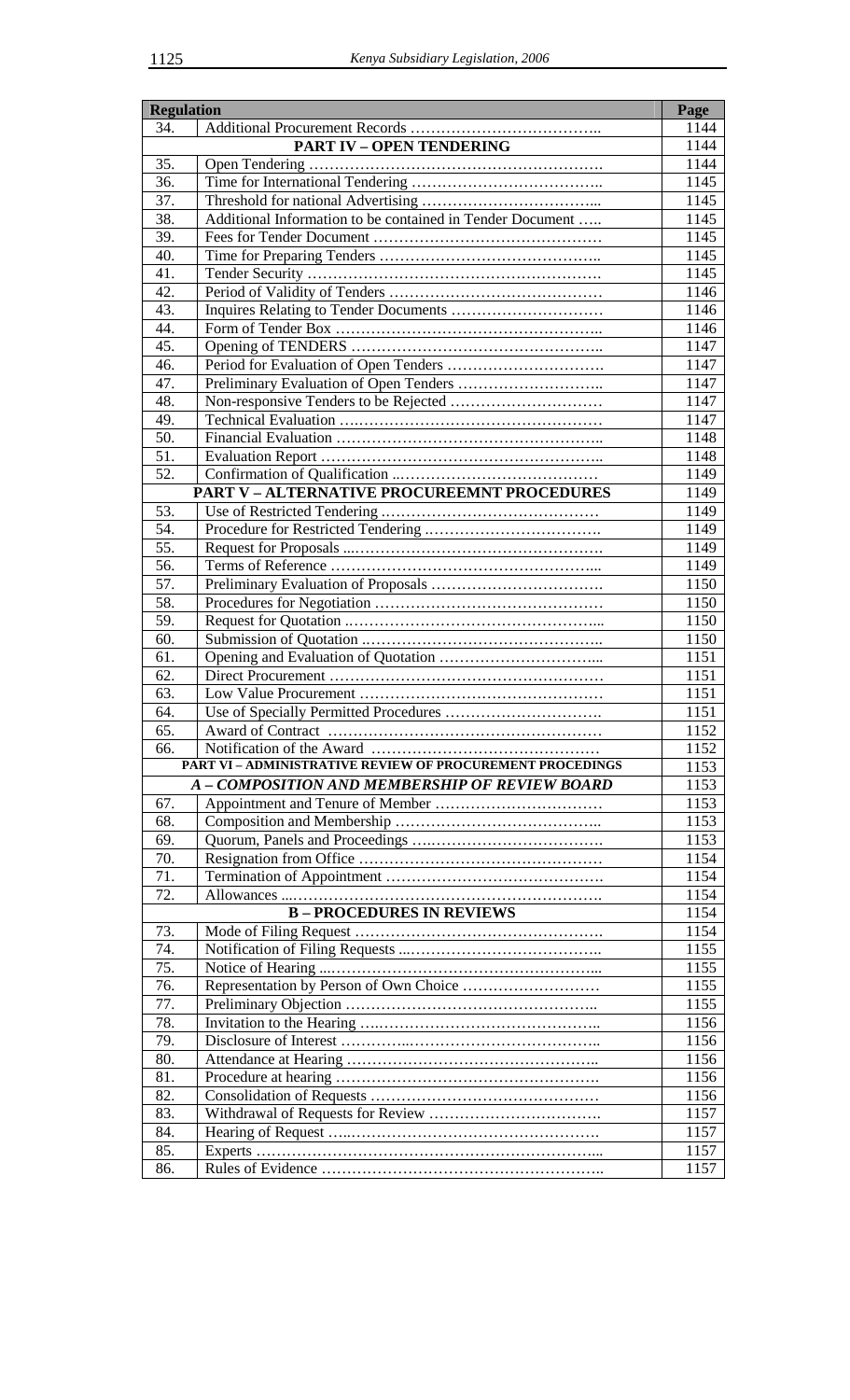| <b>Regulation</b> |                                                                       | Page |
|-------------------|-----------------------------------------------------------------------|------|
| 87.               |                                                                       | 1157 |
| 88.               |                                                                       | 1157 |
|                   | PART VII - INVESTIGATION, DEBARMENT AND DISPOSAL                      | 1157 |
| 89.               |                                                                       | 1157 |
| 90.               |                                                                       | 1157 |
| 91.               |                                                                       | 1157 |
| 92.               |                                                                       | 1157 |
| 93.               |                                                                       | 1158 |
|                   | <b>FIRST SCHEDULE - TRHRESHOLD MATRIX</b>                             | 1159 |
|                   |                                                                       | 1159 |
|                   |                                                                       | 1163 |
|                   |                                                                       | 1167 |
|                   | <b>SECOND SCHEDULE - COMPOSITION OF TENDER COMMITTEE</b>              | 1171 |
|                   | Ministerial Tender Committee or Self Accounting Unit Tender Committee | 1171 |
|                   |                                                                       | 1171 |
|                   |                                                                       | 1171 |
|                   |                                                                       | 1172 |
|                   |                                                                       | 1172 |
|                   |                                                                       | 1172 |
|                   |                                                                       | 1173 |
|                   |                                                                       | 1173 |
|                   | Voluntary Organizations/Institutions Tender Committee                 | 1173 |
|                   |                                                                       | 1174 |
|                   |                                                                       | 1174 |
|                   | Semi Autonomous Government Agencies Tender Committee                  | 1174 |
|                   |                                                                       | 1174 |
|                   |                                                                       | 1175 |
|                   |                                                                       | 1175 |
|                   | Constituencies Development Fund Tender Committee                      | 1175 |
|                   |                                                                       | 1177 |
|                   |                                                                       | 1177 |
|                   |                                                                       | 1179 |
| <b>PART I</b>     |                                                                       | 1179 |
|                   |                                                                       | 1179 |
|                   |                                                                       | 1180 |
| <b>PART II</b>    |                                                                       | 1182 |
|                   | Administrative Fee                                                    | 1182 |
|                   |                                                                       | 1182 |
|                   |                                                                       | 1182 |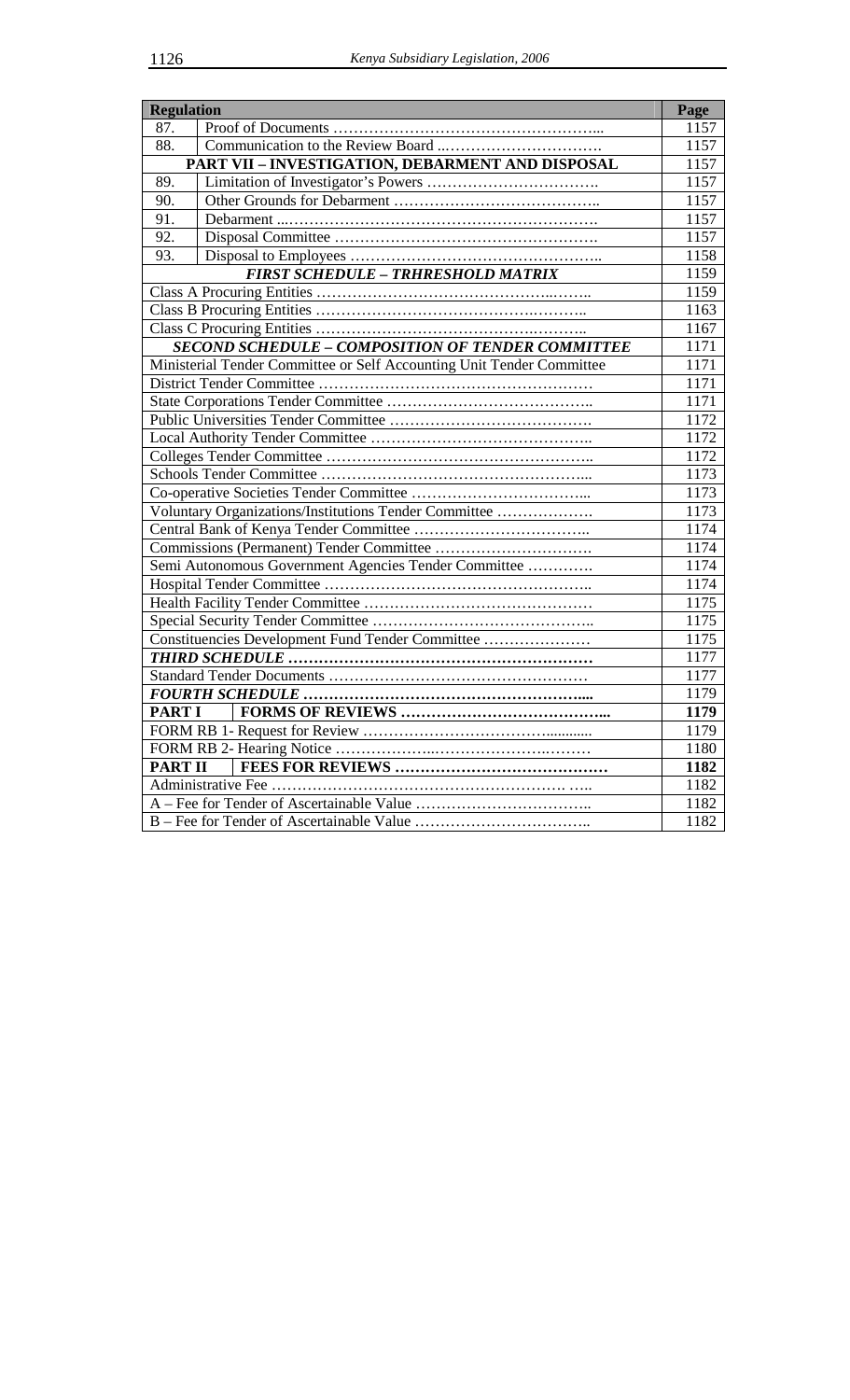Citation and commencement.

**1.** These Regulations may be cited as the Public Procurement and Disposal Regulations, 2006 and shall come into operation on the 1<sup>st</sup> January 2007.

 **PART I - PRELIMINARY** 

Interpretation. **2**. In these Regulations, unless the context otherwise requires –

"asset" means movable and immovable property, tangible and intangible, including immovable property stores, equipment, shares, intellectual rights vested in the state or proprietary rights;

 "procurement cycle'' means the cycle that starts with the initiation of the process of an individual procurement requirement and when the goods, works, services have been delivered and accepted;

 **"**procurement plan'' means the document prepared annually by each procuring entity, to plan all procurement requirements necessary to perform the activity plan of the procuring entity;

"public-private partnership" means an agreement between a procuring entity and a private party under which -

- (a) the private party undertakes to perform a public function or provide a service on behalf of the procuring entity;
- (b) the private party receives a benefit for performing the function, either by way of-
	- (i) compensation from a public fund;
	- (ii) charges or fees collected by the private party from the users of a service provided to them; or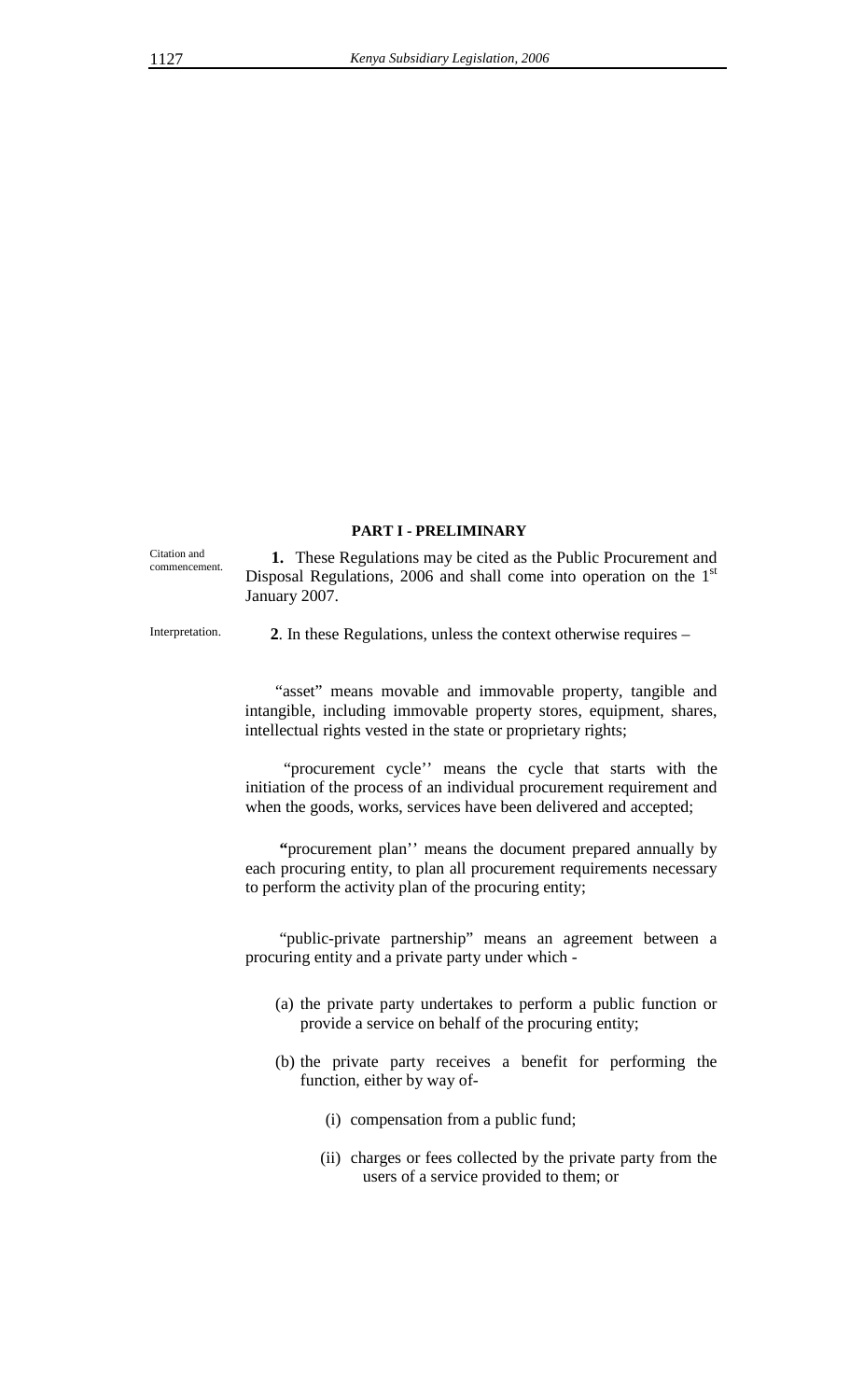- (iii) a combination of such compensation and such charges or fees;
- (c) the private party is generally liable for the risks arising from the performance of the function depending on the terms of the agreement;

"pre-qualification procedure" means the prequalification procedure set out in these Regulations;

"request for review" means a request for administrative review filed with the Review Board under sections 93, 106 or 117 of the Act;

"tenderer" means a person submitting a tender;

 "user department" means the department in a procuring entity which initiates procurement proceedings.

Public entity. **3.** For the purposes of section 3 of the Act, public entity shall include-

- (a) any body that uses public assets in any form of contractual undertaking including public private partnerships;
- (b) a company owned by a public entity to carry out functions that would have otherwise been performed by the public entity; and
- (c) any body in which the Government has a controlling interest.

Capacity building levy.

 **4**. (1) The capacity building levy payable under section 18 (5) (d) of the Act shall be one and a half percent of the contract price.

 (2) The capacity building levy referred to in paragraph (1) shall not apply where the contract is one hundred per cent fully funded by a donor.

 (3) Where the contract is partly funded by a donor, the capacity building levy shall be payable in respect of the portion funded by the Government.

Membership of the Advisory Board.

**5**. (1) For the purposes of section 22(1)(a) of the Act, the Minister shall appoint nine members of the Public Procurement Oversight Advisory Board from persons nominated by-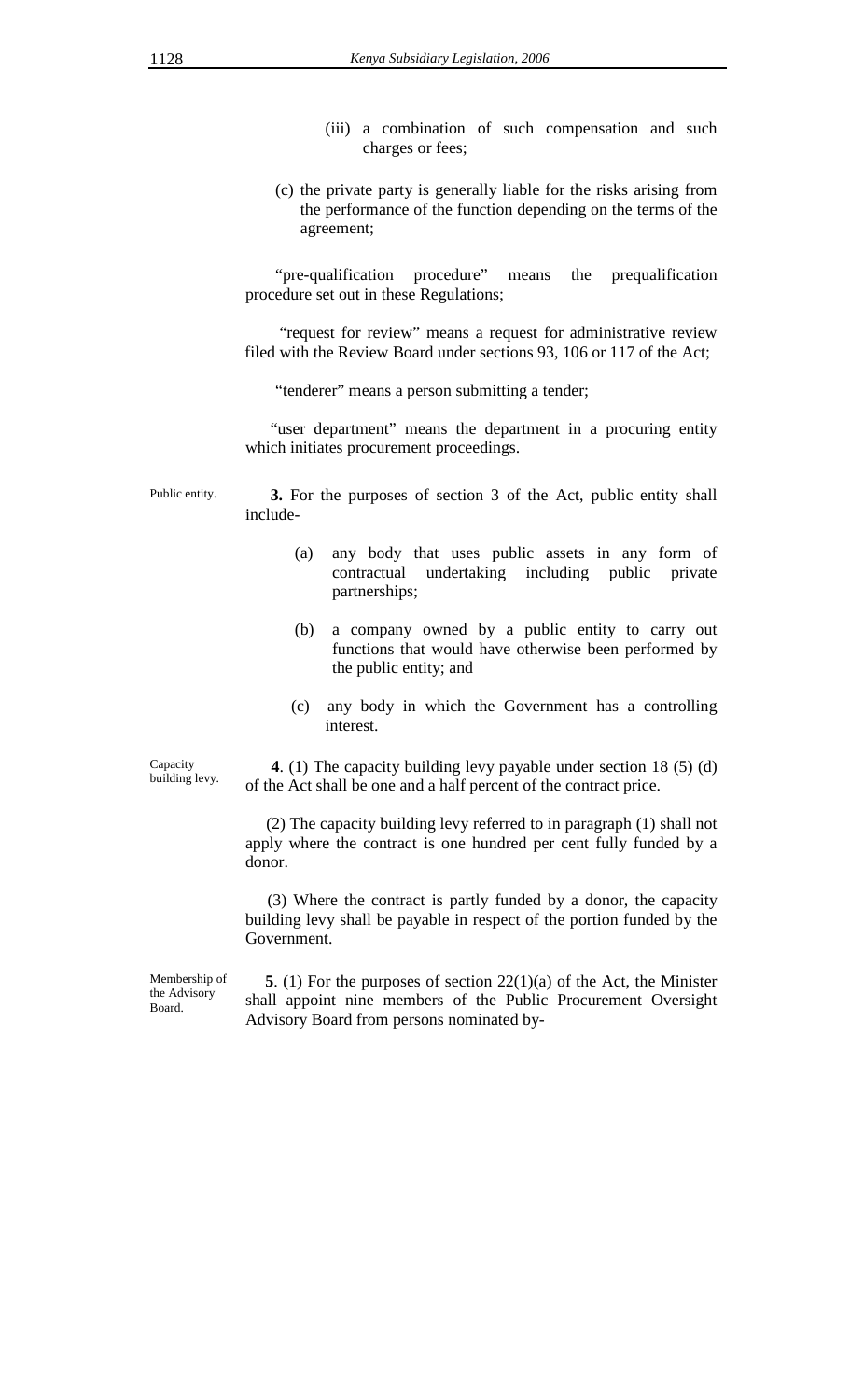- (a) the Institute of Certified Public Accountants of Kenya;
- (b) the Institution of Engineers of Kenya;
- (c) the Kenya National Chamber of Commerce and Industry;
- (d) the Kenya Federation of Master Builders;
- (e) the Kenya Institute of Management;
- (f) the Kenya Association of Manufacturers;
- (g) the Law Society of Kenya;
- (h) the Institute of Certified Public Secretaries of Kenya;
- (i) the Marketing Society of Kenya;
- (j) the Architectural Association of Kenya ;
- (k) the Computer Society of Kenya;
- (l) the Institute of Surveyors of Kenya;
- (m)the Federation of Kenya Employers, and
- (n) the Central Organization of Trade Unions.

 (2) Each organization referred to in paragraph (1) shall submit to the Minister the curriculum vitae of two members being nominated of whom one shall be a woman.

Threshold matrix.

 **6.** (1) A procuring entity shall, pursuant to section 26(3) (b) of the Act, undertake procurement in accordance with the threshold matrix set out in the First Schedule to these Regulations.

(2) The approval authorities for all procurement methods shall, for the purposes of section 26(3) (c) of the Act, be as set out in the First Schedule.

(3) The Authority shall, by notice in the Gazette, classify procuring entities either as class A, class B or class C for the purposes of the First Schedule.

## **PART II – INTERNAL ORGANIZATION OF PROCURING ENTITIES**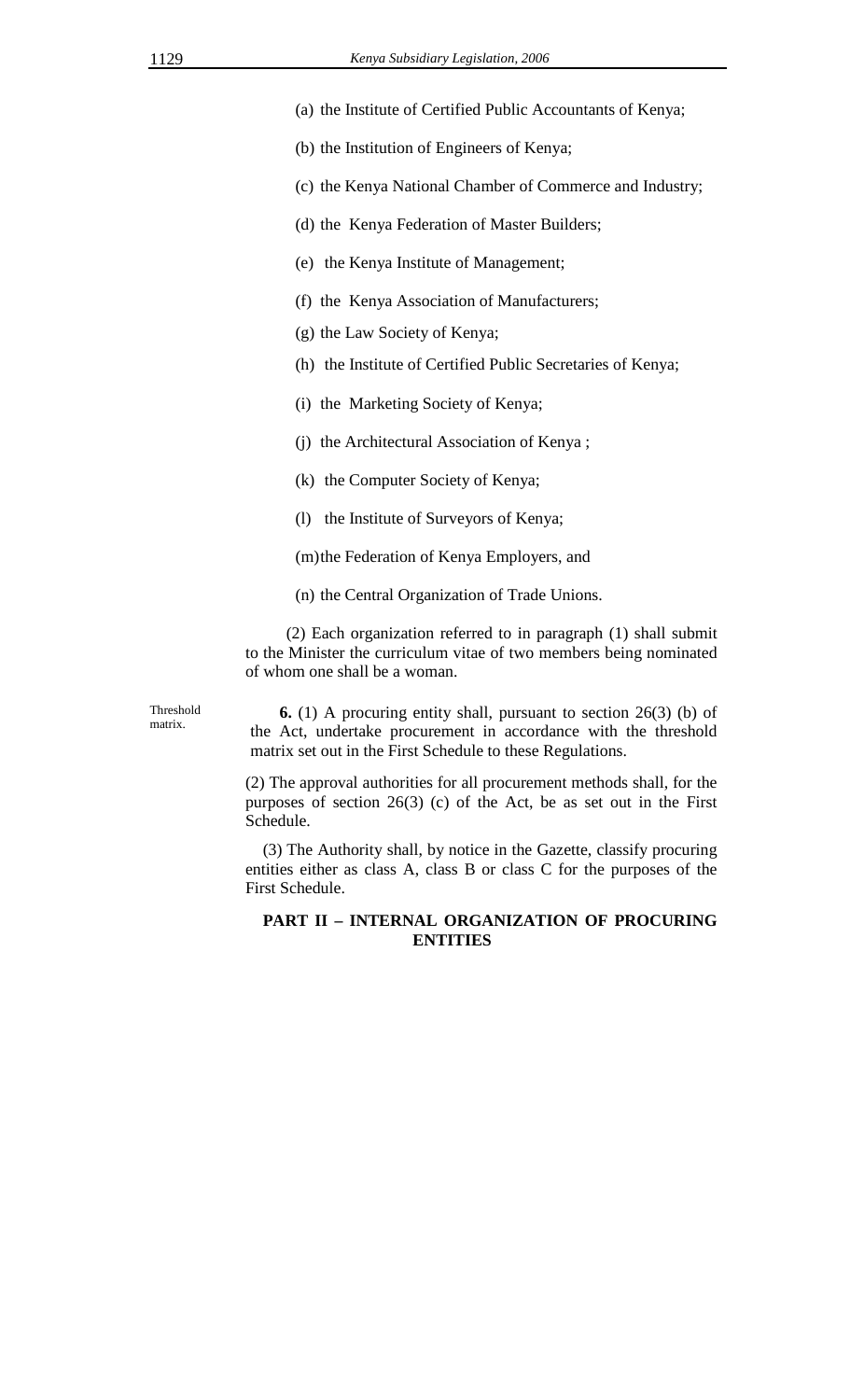**7.** In addition to the responsibilities stipulated under section 27(2) of the Act, the accounting officer shall be responsible for-

Roles of accounting officer.

Procurement

unit.

- (a) ensuring that the procuring entity establishes a tender committee and a procurement committee in accordance with the Act and these Regulations;
- (b) ensuring that the procuring entity establishes a procurement unit;
- (c) signing contracts for the procurement and disposal activities on behalf of the procuring entity for contracts entered into in accordance with the Act and these Regulations;
- (d) ensuring that the procurement plans are prepared; and
- (e) ensuring that the procuring entity properly documents procurement proceedings and manages records in accordance with these Regulations.

 **8.** (1) A procuring entity shall establish a procurement unit in accordance with this Regulation.

(2) The level of qualification and experience required of procurement professionals under section 26(9) of the Act shall be stipulated by the Authority.

(3) The functions of the procurement unit shall be to-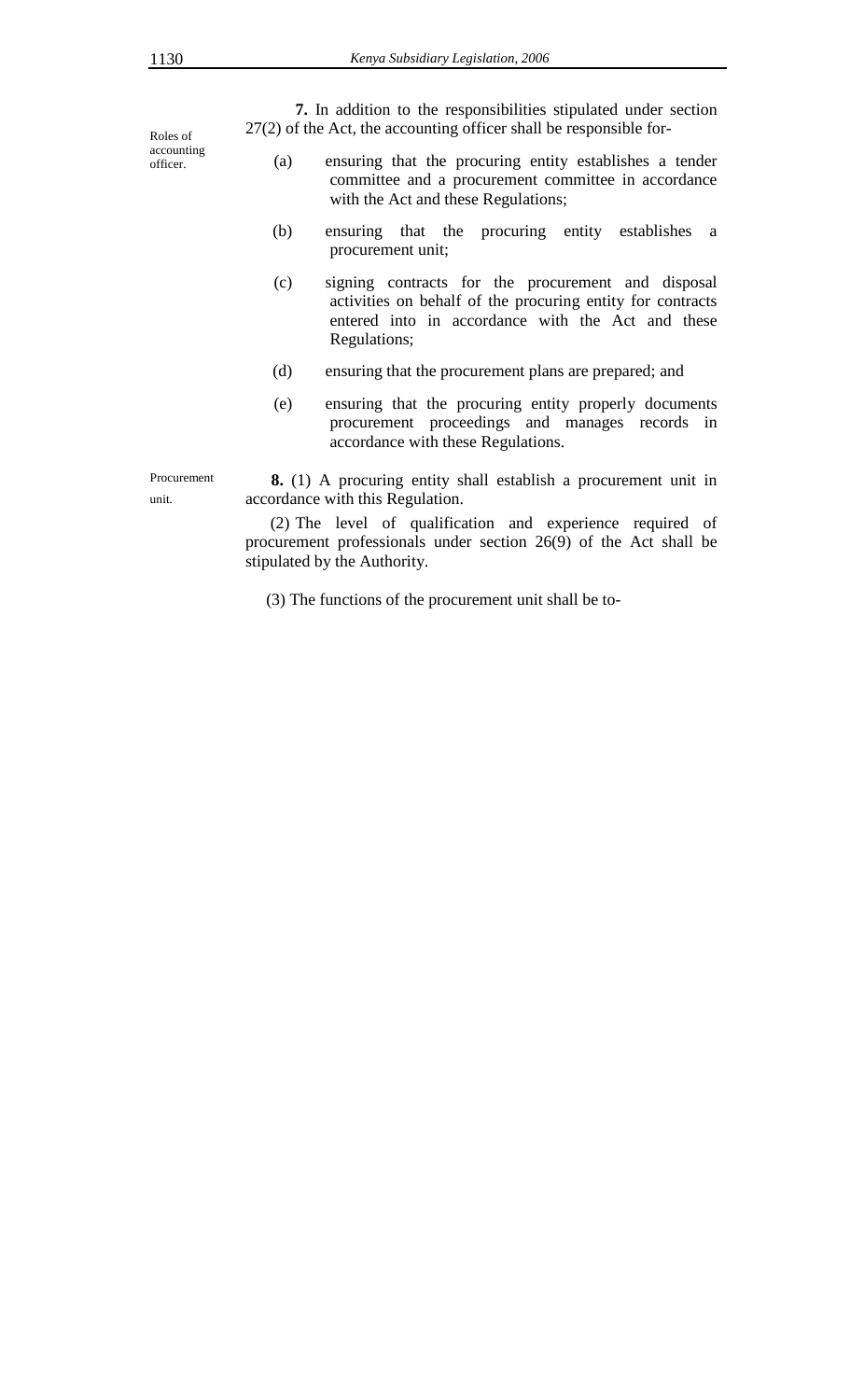- (a) maintain and update annually standing lists of registered tenderers required by the procuring entity and liaise with the Authority in respect of the Authority's register of suppliers and procuring agents;
	- (b) prepare, publish and distribute procurement and disposal opportunities including invitations to tender, pre-qualification documents and invitations for expressions of interest;
	- (c) co-ordinate the receiving and opening of tender documents;
	- (d) maintain and safeguard procurement and disposal documents and records in accordance with these Regulations;
	- (e)submit shortlists and lists of pre-qualified tenderers to the tender committee or procurement committee for approval;
	- (f) issue procurement and disposal documents to candidates in accordance with the Act and these Regulations;
	- (g) propose the membership of evaluation committee to the accounting officer for approval;
	- (h) co-ordinate the evaluation of tenders, quotations and proposals;
	- (i) recommend a negotiating team for appointment by the accounting officer where negotiations are allowed by the Act and these Regulations and participate in such negotiations;
	- (j) prepare and publish notices of award and notices of tender acceptance;
	- (k) prepare contract documents, in line with the award decision;
	- (l) prepare and issue rejection and debriefing letters;
	- (m) prepare contract variations and modifications to documents;
	- (n) maintain and archive documents and records of the procurement and disposal activities for the required period;
	- (o) provide information, as required, for any petition or investigation to debar a tenderer or contractor or any investigation under review procedures;
	- (p) implement the decisions of the procurement, tender and disposal committees, including co-ordinating all activities of these committees;
	- (q) act as a secretariat to the tender, procurement and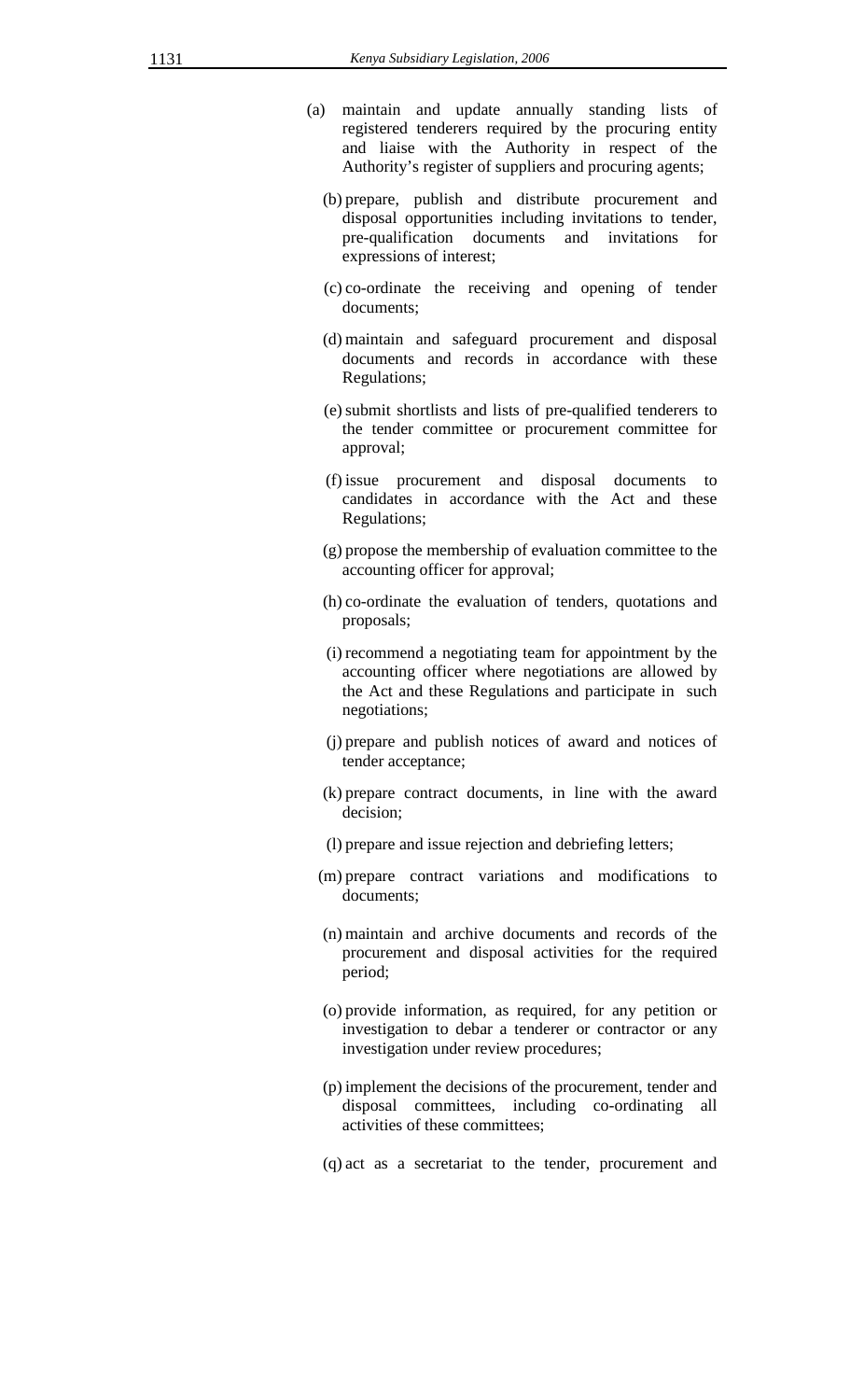disposal committees;

- (r) liaise with the Authority and other bodies on matters relating to procurement and disposal;
- (s) prepare and submit to the Authority reports required under the Act, these Regulations and guidelines of the Authority;
- (t) monitor contract management by user departments to ensure implementation of contracts in accordance with the terms and conditions of the contracts;
- (u) report any significant departures from the terms and conditions of the contract to the head of the procuring entity;
- (v) recommend the delegation of a procurement or disposal function to another procuring entity by the head of the procuring entity whenever a need arises;
- (w) prepare consolidated procurement and disposal plans;
- (x) advise the procuring entity on aggregation of procurement to promote economies of scale;
- (y) co-ordinate internal monitoring and evaluation of the supply chain function;
- (z) carry out periodic market surveys to inform the placing of orders or adjudication by the relevant award committee;
- (aa) conduct periodic and annual stock taking;
- (bb) certify the invoices and payment vouchers to suppliers;
- (cc) approve extension of the tender validity period;
- (dd) verify that the available stock levels warrant initiating a procurement process;
- (ee) carry out any other functions or duties as may be provided under the Act or these Regulations and any other functions that might be stipulated by the Authority.

Responsibilities of user departments.

- **9.** A user department shall be responsible for–
	- (a) initiating procurement and disposal requirements and forwarding them to the procurement unit;
	- (b) participating in the evaluation of tenders, proposals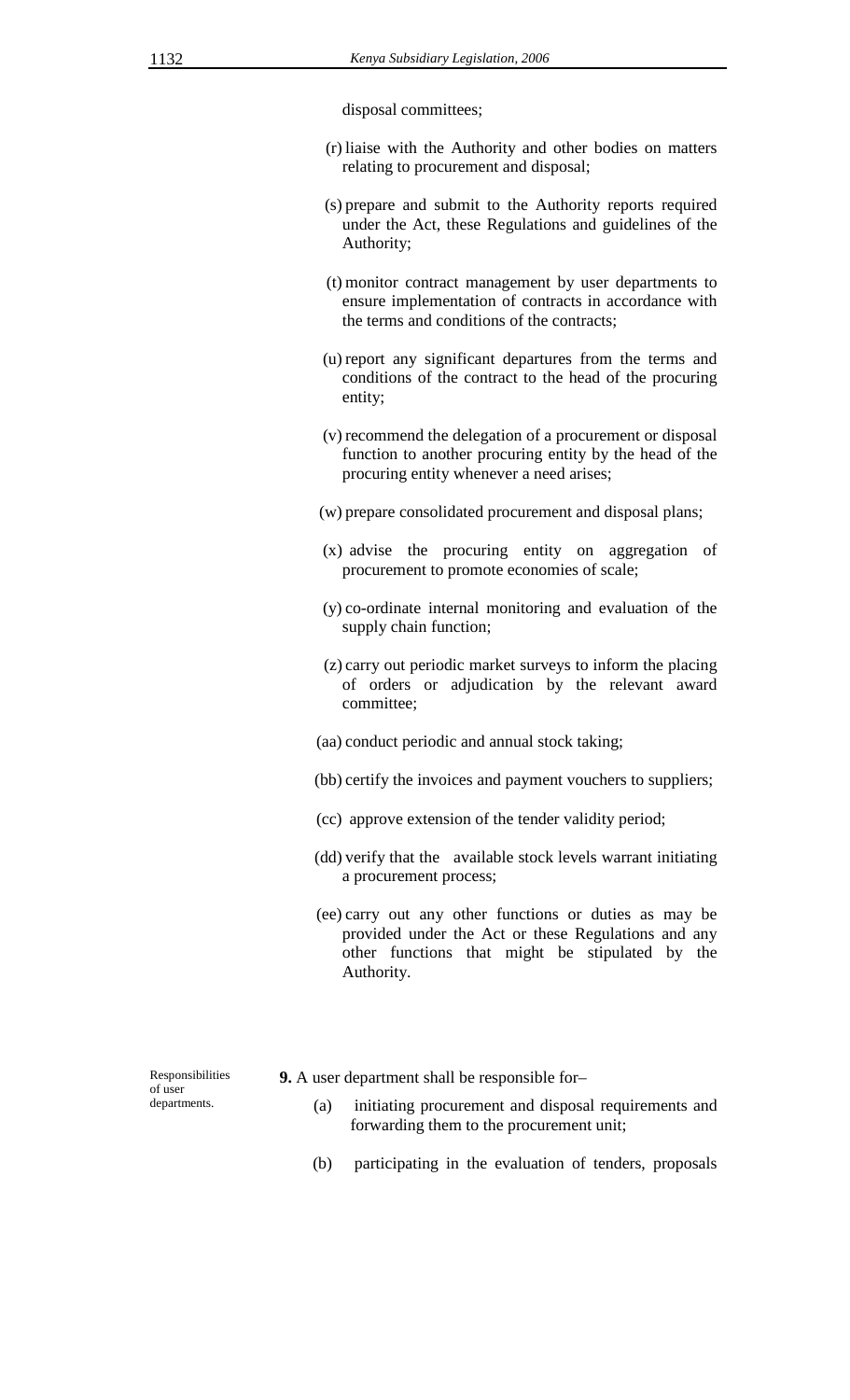and quotations;

- (c) reporting any departure from the terms and conditions of the contract to the procurement unit;
- (d) forwarding details of any required variations to contracts to the procurement unit for consideration and action;
- (e) maintaining and archiving records of contract management;
- (f) preparing any reports required for submission to the procurement unit, the procurement committee, the tender committee, head of procuring entity or the accounting officer;
- (g) undertaking conformity assessments of supplied goods, works and services with the specifications of the contract documents
- (h) endorsing the issuance of goods, works and services received notes;
- (i) preparing technical specifications and submitting the same to the procurement unit;
- (j) assisting in the preparation of procurement and disposal plans;
- (k) making clarifications on tenders, requests for quotations and any other matter as may be required; and
- (l) carrying out any other functions and duties as may be provided under the Act or these Regulations, or as may be stipulated by the Authority.

Tender committee.

 **10.** (1) A procuring entity shall establish a tender committee in the manner set out in the Second Schedule.

(2) The functions of the tender committee shall be to-

- (a) review, verify and ascertain that all procurement and disposal has been undertaken in accordance with the Act, these Regulations and the terms set out in the tender documents;
- (b) approve the selection of the successful tender or proposal;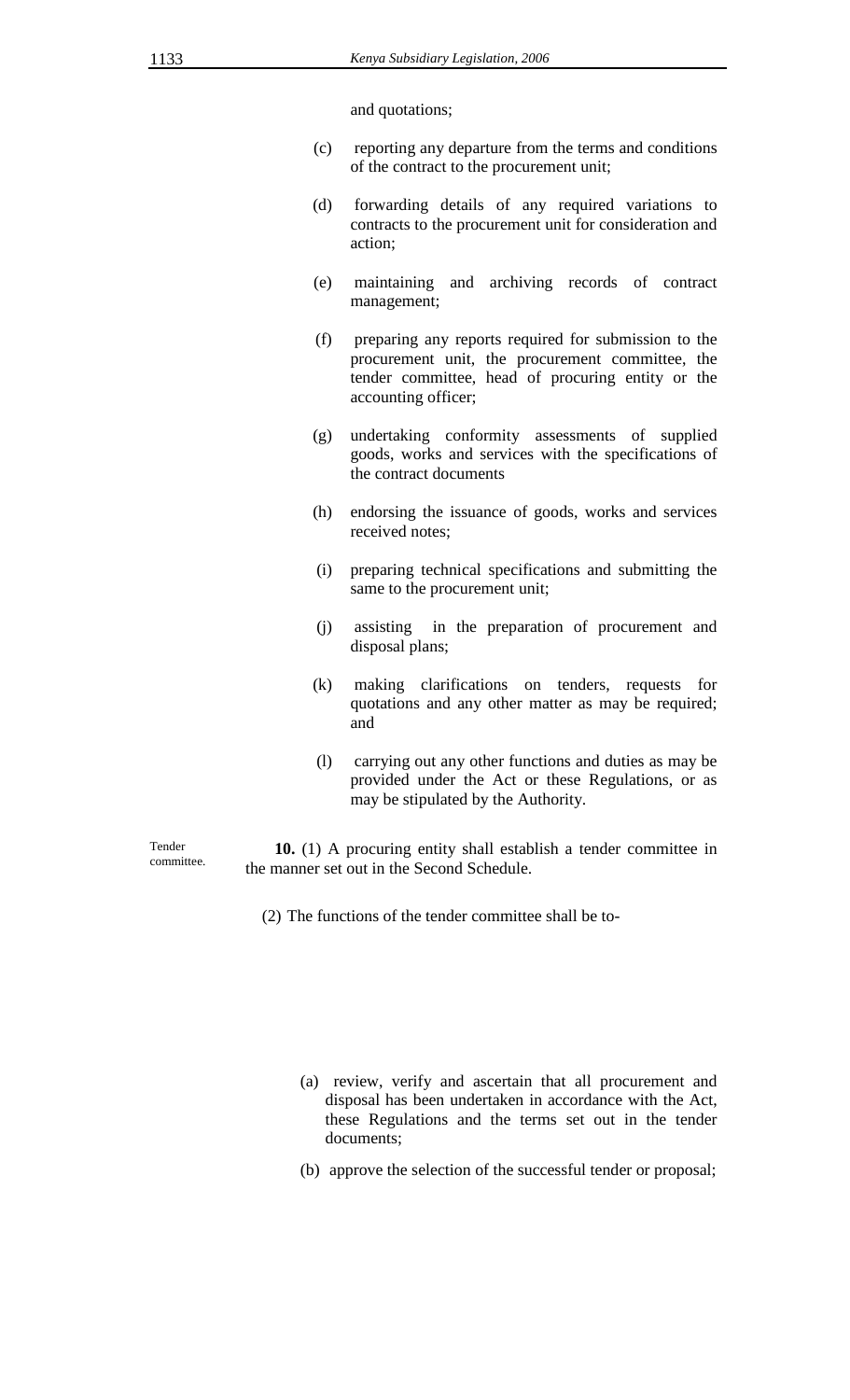- (c) award procurement contracts in accordance with thresholds prescribed in First Schedule;
- (d) ensure that funds are available for the procurement under consideration;
- (e) ensure that the procuring entity does not pay in excess of prevailing market prices;
- (f) review and approve aggregation of procurements where proposed;
- (g) review and approve the use of lots where packaging into lots has been proposed;
- (h) review the selection of procurement method and where a procurement method, other than open tender, has been proposed, to ensure that the adoption of the other procurement method is in accordance with the Act , these Regulations and any guidelines stipulated by the Authority;
- (i) approve the list of tenderers in cases of restricted tendering pursuant to regulation 54(3);
- (j) approve the list of persons qualified to submit proposals pursuant to section 80 of the Act;
- (k) approve the list of persons to be given requests for quotations pursuant to regulation 59(2);
- (l) approve negotiations under the Act ,these Regulations and as may be stipulated by the Authority;
- (m) approve the amendment of contracts previously awarded by the tender committee, in accordance with the Act and these Regulations;
- (n) review the quarterly reports on quotations that have been awarded by the procurement committee.
- (o) undertake any other functions and duties as are provided under the Act, these Regulations or as may be stipulated by the Authority.

 **11.** (1)In considering submissions made by the procurement unit or evaluation committees, the tender committee may-

- (a) approve a submission ;or
- (b) reject a submission with reasons; or

approve a submission, subject to minor clarifications by the procurement unit or evaluation committee.

(2) The tender committee shall not-

(a) modify any submission with respect to the recommendations for a contract award or in any other respect;

Approvals by tender committees.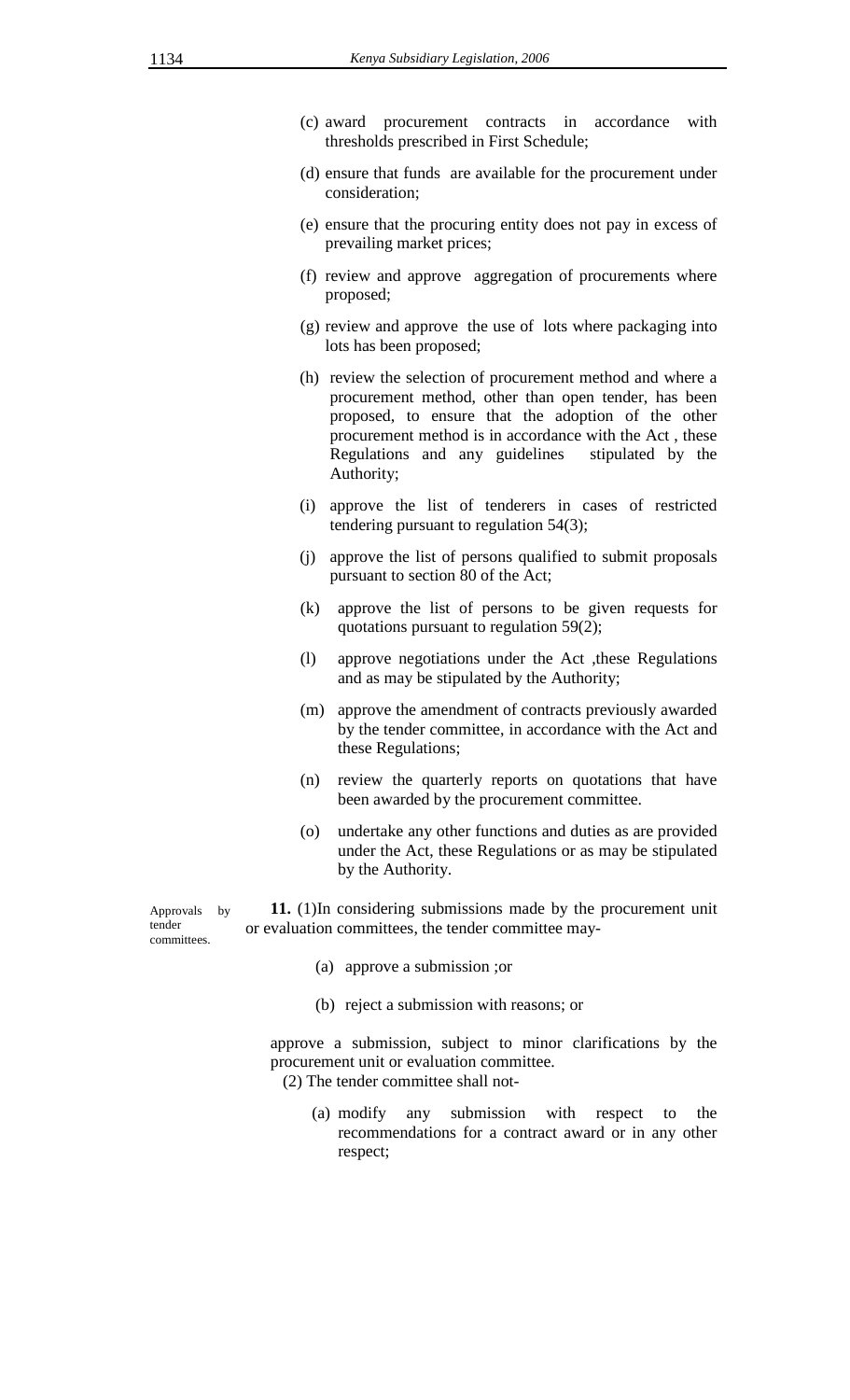- (b) reject any submission without justifiable and objective reasons;
- (c) where the tender committee rejects the recommendation of the evaluation committee, the decision shall be reported to the head of the procuring entity or to the accounting officer

(3) Any submission rejected by the tender committee may be resubmitted and the tender committee shall provide an explanation and a justification for its decision thereof.

Procedure for tender committee meetings.

 **12**.(1) The accounting officer or the head of the procuring entity shall appoint an alternate member for each member of the tender committee and only the alternate shall attend any meeting of the tender committee whenever the member is unable to attend.

(2) The quorum of the tender committee shall be five members including the chairman.

(3) Decisions of the tender committee shall be by consensus and where there is no consensus, the decision shall be through voting by simple majority and where there is a tie, the chairman shall have a second or casting vote.

(4) Where any member of the tender committee has a direct or indirect interest in any matter, he or she shall declare his or her interest in the matter and shall not participate in the deliberations or decision-making process of the committee in relation to that particular matter.

(5) Members of the tender committee may be paid such honoraria as the procuring entity may determine.

(6) The tender committee shall cause to be prepared minutes of all its meetings and such records shall include -

- (a) a register of attendance;
- (b) date of the meeting;
- (c) list of all matters considered;
- (d) the decision made for each matter, including any major issues discussed, the reasons for any rejections and any clarifications or minor amendments to which the approval is subject;
- (e) a note on the basis of any evaluation made;
- (f) any conflicts of interest declared by members;
- (g) any dissenting opinions among tender committee members; and
- (h) such other records as may be necessary.

(7) The tender committee may invite independent advisers or members of the procurement unit to explain submissions or provide technical advice, where required.

(8) To enhance transparency of the procurement process the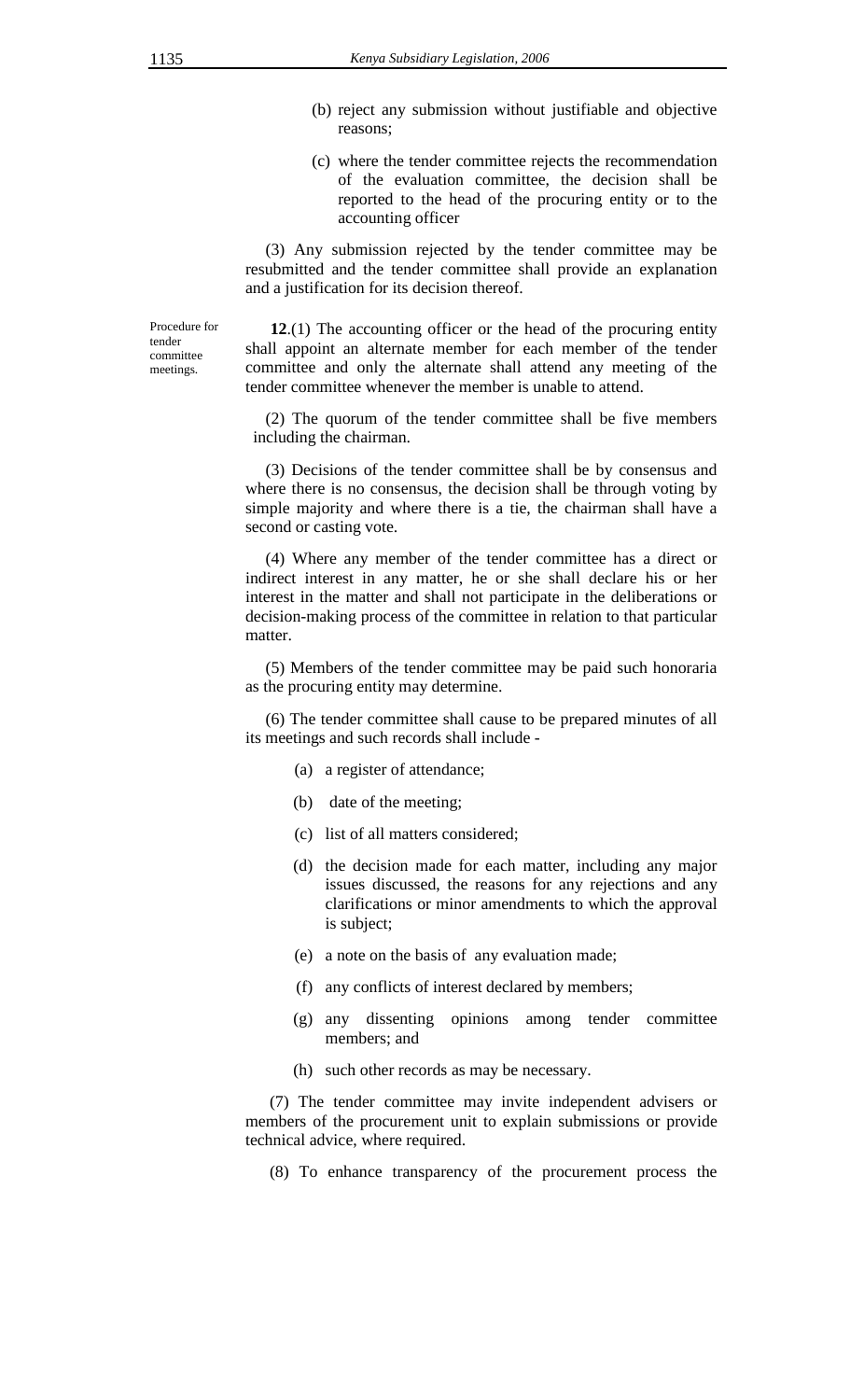procuring entity shall invite in addition to the representative of various departments, at least two observers to attend its meetings in cases where the value of the contract is estimated to be above fifty million shillings.

(9) At least one of the observers

 invited under paragraph (8) shall come from a duly recognized private sector organization or discipline relevant to the procurement under consideration.

(10) The failure of an invited observer to attend a meeting shall not nullify the procurement proceedings.

Procurement committee.

 **13**. (1) A procuring entity shall establish a procurement committee.

(2) The procurement committee shall be responsible for procurement below the threshold of the tender committee set out in the First Schedule.

(3) The procurement committee shall be composed of-

- (a) an official delegated by the head of the procuring entity or the accounting officer, who shall serve as the chairman of the committee;
- (b) the finance officer or an officer carrying out related functions;
- (c) three other members appointed by the head of the procuring entity or the accounting officer.

(4) The head of the procurement unit shall appoint an officer to serve as secretary to the procurement committee.

Approvals by procurement committee.

 **14.**(1) In considering submissions made by the procurement unit, the procurement committee may-

- (a) approve a submission ;or
- (b) reject a submission with reasons; or
- (c) approve a submission, subject to minor clarifications by the procurement unit.

(2)The procurement committee shall not-

- (a) modify any submission with respect to the recommendations for contract award or in any other respect;
- (b) reject any submission without justifiable and objective reasons.

 (3) Any submission rejected by the procurement committee may be resubmitted and the procurement committee shall provide explanation and justification of its decision thereof.

Procedure for procurement committee meetings.

 **15.** (1) The quorum for a meeting of the procurement committee shall be the chairman and at least two other members.

(2) Where any member is unable to attend a meeting of the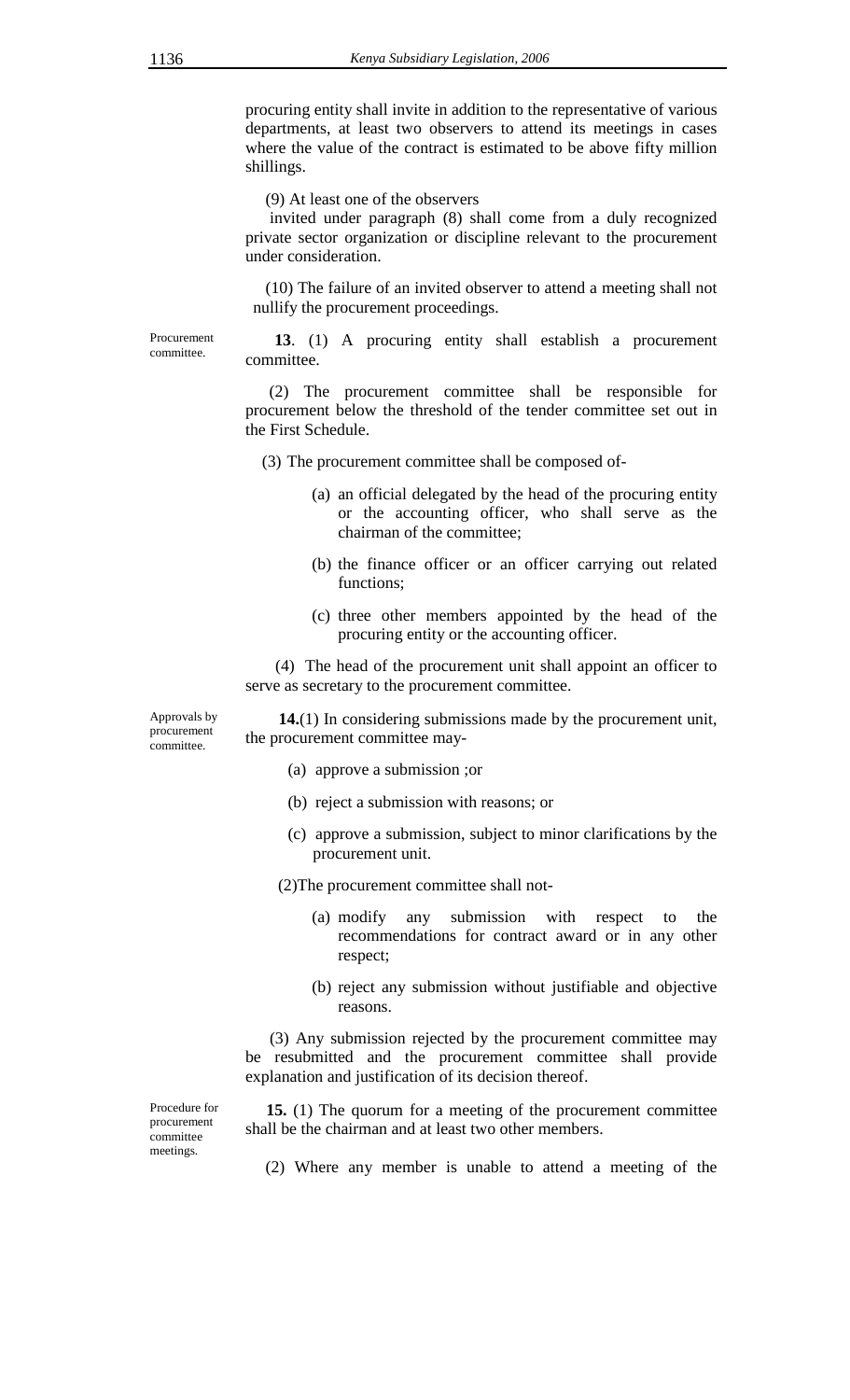procurement committee, that member shall delegate authority to an appropriate official, who shall attend the meeting in his or her place.

(3) Members of the procurement committee shall ensure that their authority is only delegated to officials with appropriate skills and experience to represent them at a meeting of the procurement committee.

(4) Decisions of the procurement committee shall be by consensus and where there is no consensus, the decision shall be through voting by simple majority and where there is a tie, the chairman shall have a second or casting vote.

(5) Where any member of the procurement committee has a direct or indirect interest in any matter, he or she shall declare his or her interest in the matter and shall not participate in the deliberations or decision-making process of the committee in relation to that particular matter.

(6)The procurement committee may invite independent advisers or members of the procurement unit to explain submissions or provide technical advice, where required.

(7) The procurement committee shall cause to be prepared minutes of all its meetings and such records shall include –

- (a) a register of attendance;
- (b) date of the meeting;
- (c) list of all matters considered;
- (d) the decision made for each matter, including any major issues discussed, the reasons for any rejections and any clarifications or minor amendments to which the approval is subject;
- (e) a note on the basis of any evaluation made;
- (f) any conflicts of interest declared by members;
- (g) any dissenting opinions among procurement committee members; and
- (h) such other records as may be necessary.

Evaluation committees.

 **16.** (1) For each procurement within the threshold of the tender committee, the procuring entity shall establish an evaluation committee for the purposes of carrying out the technical and financial evaluation of the tenders or proposals.

(2) An evaluation committee established under paragraph (1) may comprise-

(a) a separate financial evaluation committee and a separate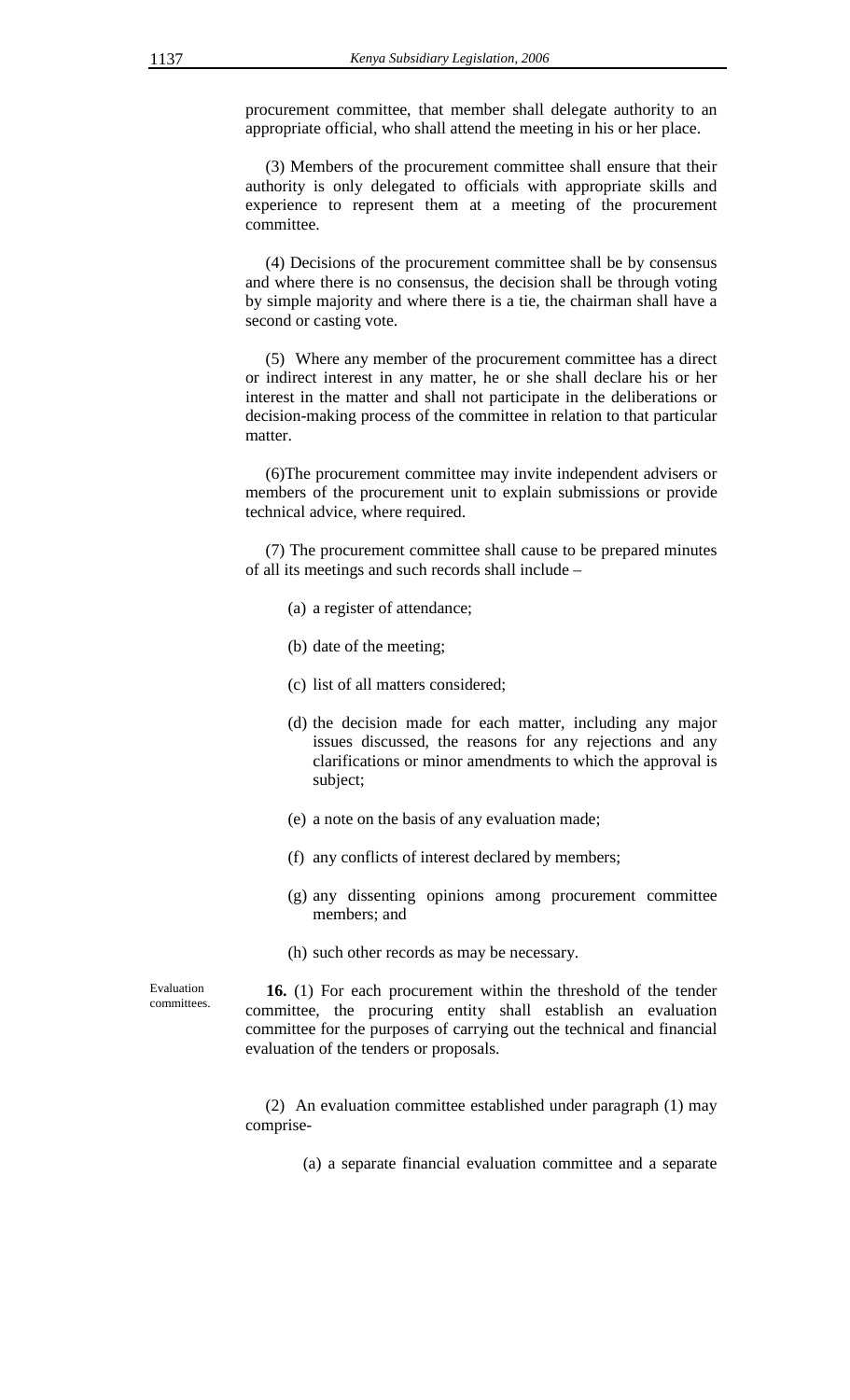technical evaluation committee; or

(b) a combined financial and technical evaluation committee.

(3) An evaluation committee shall consist of a chairman and at least two other members all appointed by the accounting officer or the head of the procuring entity upon recommendation by the procurement unit.

(4) No person shall be appointed under paragraph (3) if such person is a member of the tender committee of the procuring entity.

(5) A technical evaluation committee established in accordance with paragraph  $(2)(a)$  shall be responsible for-

- (a) the technical evaluation of the tenders or proposals received in strict adherence to the compliance and evaluation criteria set out in the tender documents;
- (b) performing the evaluation with all due diligence and within a period of thirty days after the opening of the tenders.

(6) Each member of the technical evaluation committee shall evaluate independently from the other members prior to sharing his or her analysis, questions and evaluation including his or her rating with the other members of the technical evaluation committee.

 (7) A financial evaluation committee established in accordance with paragraph (2) shall be responsible for-

- (a) the financial evaluation of the tenders or proposals received in strict adherence to the compliance and evaluation criteria set out in the tender documents or request for proposals;
- (b) performing the evaluation with all due diligence and within a period of five days from the time of completion of the technical evaluation.

(8) Under no circumstances may any member of an evaluation committee enter into direct communication with any of the tenderers participating in a tender or proposal that such evaluation committee is considering.

 (9) An evaluation committee shall prepare a report on the analysis of the tenders received, and final ratings assigned to each tender and submit the report to the tender committee.

(10) The report prepared under paragraph (9) shall include-

(a) minutes of the opening of the tenders or proposals;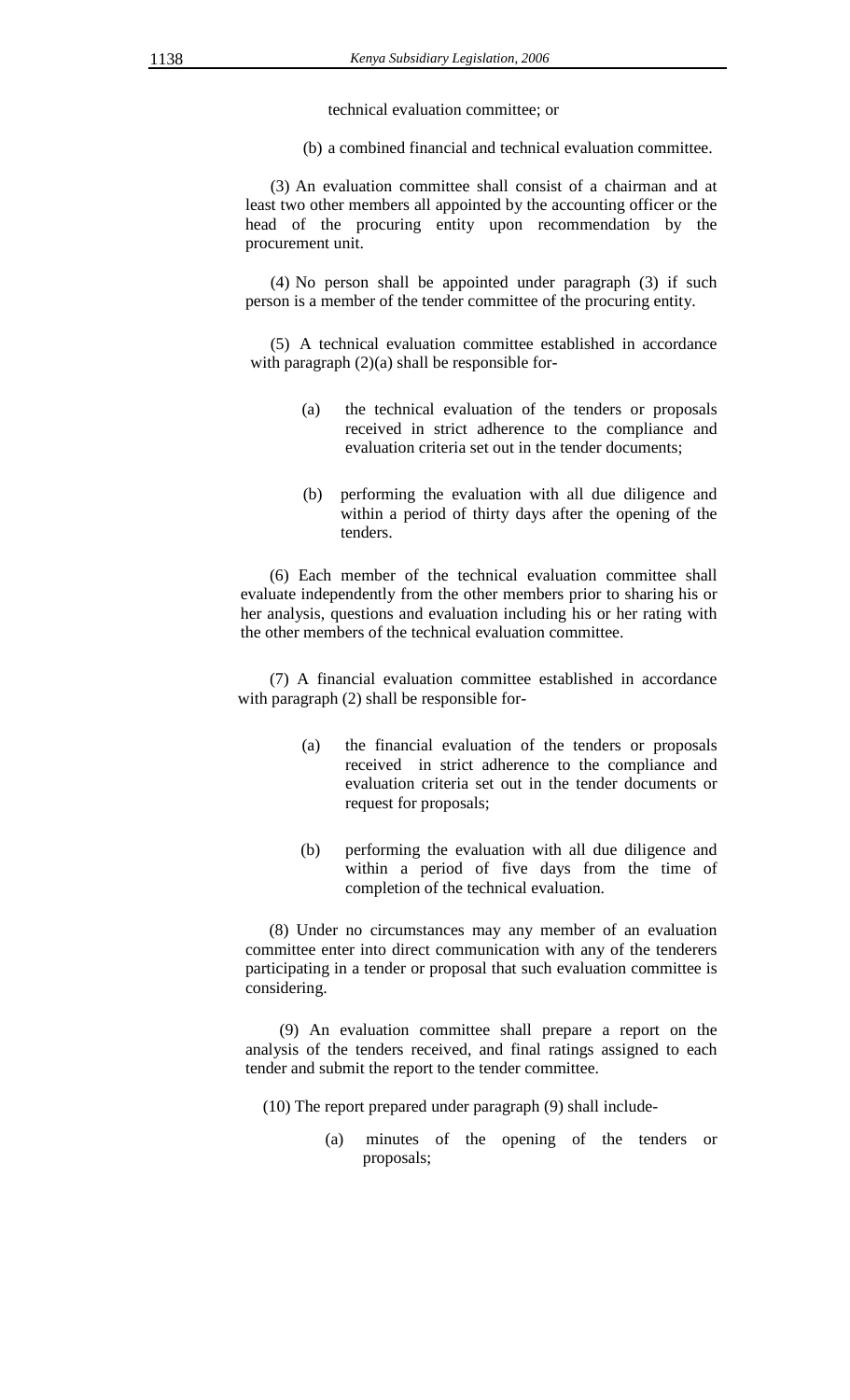- (b) the results of the preliminary evaluation, with reasons why any tenders or proposals were rejected;
- (c) the scores awarded by each evaluator for each tender or proposal;
- (d) a summary of the relative strengths and weaknesses of each tender or proposal;
- (e) the total score for each tender or proposal; and
- (f) a recommendation to award the tender to the lowest evaluated tenderer or to the person who submitted the proposal with the highest total score.

Inspection and acceptance committee.

 **17**. (1) A procuring entity shall establish an inspection and acceptance committee.

(2) The inspection and acceptance committee shall be composed of a chairman and at least two other members appointed by the accounting officer or the head of the procuring entity on the recommendation of the procurement unit.

(3) The inspection and acceptance committee shall immediately after delivery of the goods, works or services-

- (a) inspect and where necessary, test the goods received;
- (b) inspect and review the goods, works or services in order to ensure compliance with the terms and specifications of the contract;
- (c) accept or reject, on behalf of the procuring entity, the delivered goods, works or services.

(4) The inspection and acceptance committee shall -

- (a) ensure that the correct quantity of has been received;
- (b) ensure that the goods, works or services meet the technical standards defined in the contract;
- (c) ensure that the goods, works or services have been delivered or completed on time, or that any delay has been noted;
- (d) ensure that all required manuals or documentation have been received; and
- (e) issue interim or completion certificates or goods received notes, as appropriate and in accordance with the contract.

Transfer of procurement authority.

 **18**. (1) Pursuant to the provisions of section 27(6) of the Act, the Authority may transfer the procuring responsibility of a procuring entity to another procuring entity or procuring agent-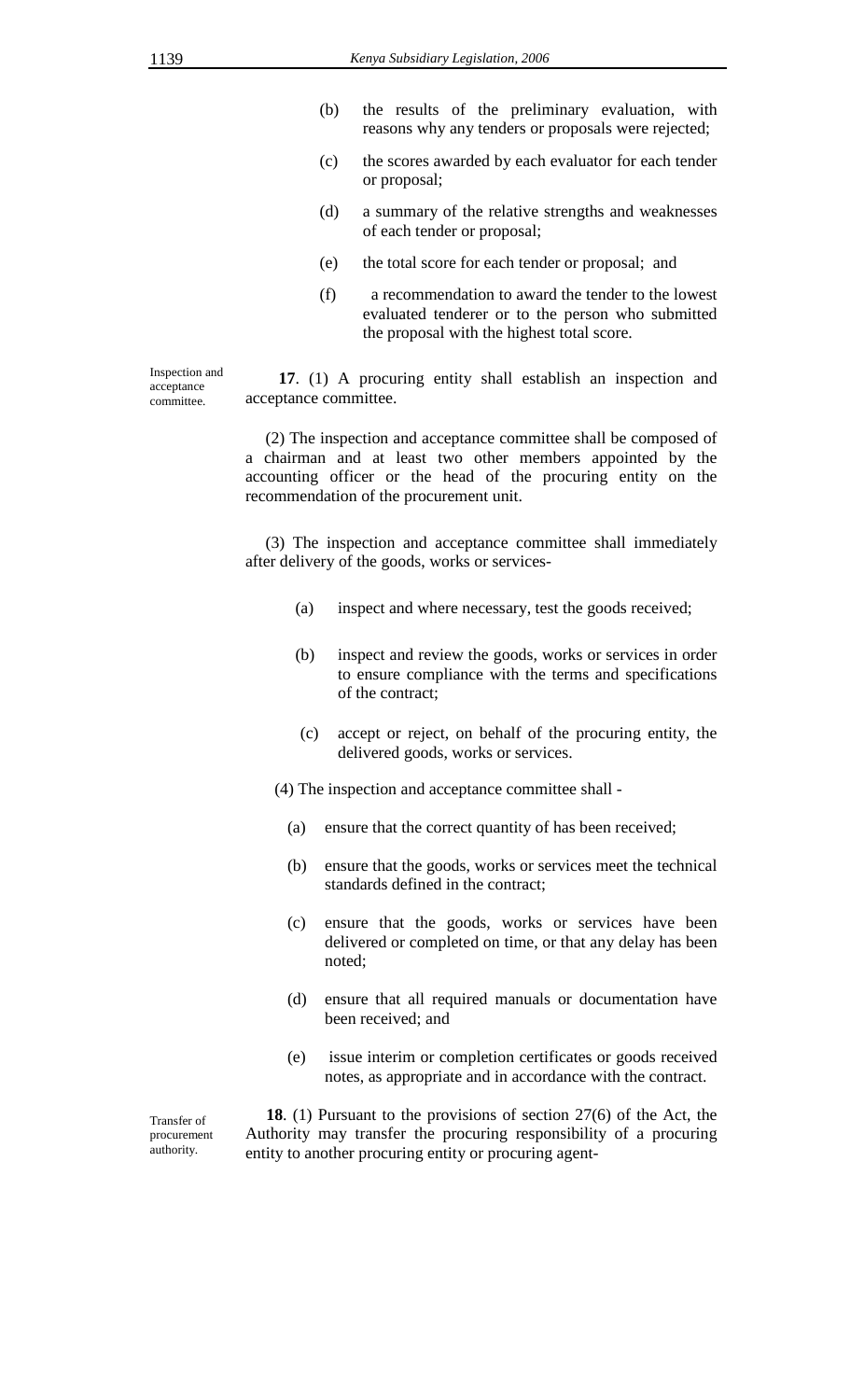- (a) where the Authority is of the view that the procuring entity lacks the capacity to comply with the Act, these Regulations or the directions issued by the Authority, due to its size or capacity;
- (b) where the accounting officer or the head of the procuring entity decides that it would be more economical or efficient to transfer the function and requests the Authority to do so.

(2) The accounting officer or the head of the procuring entity who requests the Authority to transfer its function shall remain accountable for all decisions taken by the procuring entity to which the function is transferred.

(3) Where the procurement and disposal function is transferred to another procuring entity under paragraph (1) (b), the accounting officers or the heads of the two procuring entities shall agree on-

- (a) any function that may be excluded from the transfer arrangement;
- (b) the mechanism for implementation of the procurement and disposal requirement;
- (c) reporting and monitoring procedures and responsibilities;
- (d) any limitations or exceptions to the transfer; and
- (e) any costs to be paid.

(4) The agreement for transferring the procuring responsibility under paragraph (3) shall be in writing and signed by the accounting officers or the heads of the two procuring entities.

Procuring agents.

**19**. (1) A procuring agent shall pay a registration fee of twenty thousand shillings to the Authority.

(2) The fee under paragraph (1) shall be payable only once at the time of the initial registration.

- (3) The procuring entity shall-
	- (a) meet the cost of the services offered by the procuring agent;
	- (b) prepare the terms of reference for the procuring agent assignment in accordance with the provisions of the Act and these Regulations;
	- (c) be responsible for the actions and performance of the procuring agent

(4)Where the procuring agent is engaged, a procurement committee or a tender committee shall adjudicate the contract award.

(5)A procuring entity shall not contract out both the procurement functions and the contract management functions to the same procuring agent.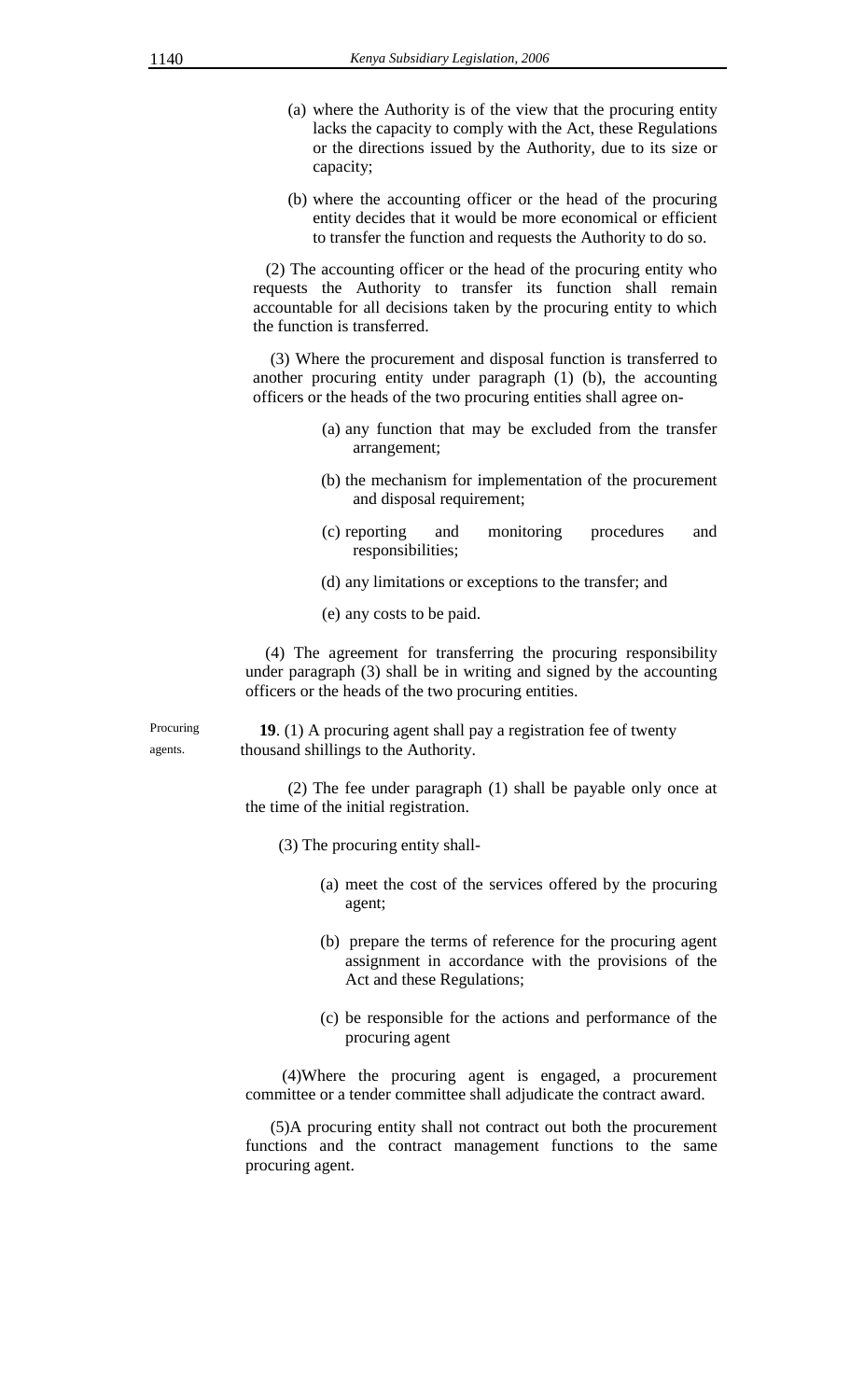(6) None of the functions of the accounting officer, procurement committee or the tender committee shall be contracted out to a procuring agent.

Procurement planning.

 **20.** (1) A procuring entity shall prepare a procurement plan under section 26(3) (a) of the Act for each financial year as part of the annual budget preparation process.

(2) Annual procurement planning shall be integrated with applicable budget processes and based on indicative or approved budgets, as appropriate.

(3) Where appropriate, multi-year procurement plans may be prepared and shall be integrated into the medium term budgetary expenditure framework.

(4) A head of department shall submit an annual procurement plan to the accounting officer at least thirty days before the close of each financial year.

(5) The consolidated annual procurement plan shall be prepared by the procurement unit and approved by the head of the procuring entity and where applicable by the board of directors or a similar body.

Contents of procurement plan.

 **21**. (1)The annual procurement plan for each procuring entity shall include-

- (a) a detailed breakdown of the goods, works, or services required;
- (b) a schedule of the planned delivery, implementation or completion dates for all goods, works, or services required;
- (c) an indication and justification for whether it shall be procured within a single-year period or under a multi-year arrangement;
- (d) an indication of which items can be aggregated for procurement as a single package or for procurement through any applicable arrangements for common-user items;
- (e) an indication of which items shall be packaged into lots;
- (f) an estimate of the value of each package of goods, works or services required and an indication of the budget available and sources of funding;
- (g) an indication of the appropriate procurement method for each procurement requirement.

(2) where transfer of responsibilities is justified, the optimal period of such transfer shall be established taking into account seasonal price variations, warehousing and distribution capacity, and product shelf life;

 (3)The Authority shall issue instructions to the procuring entities on the format for preparing procurement plans.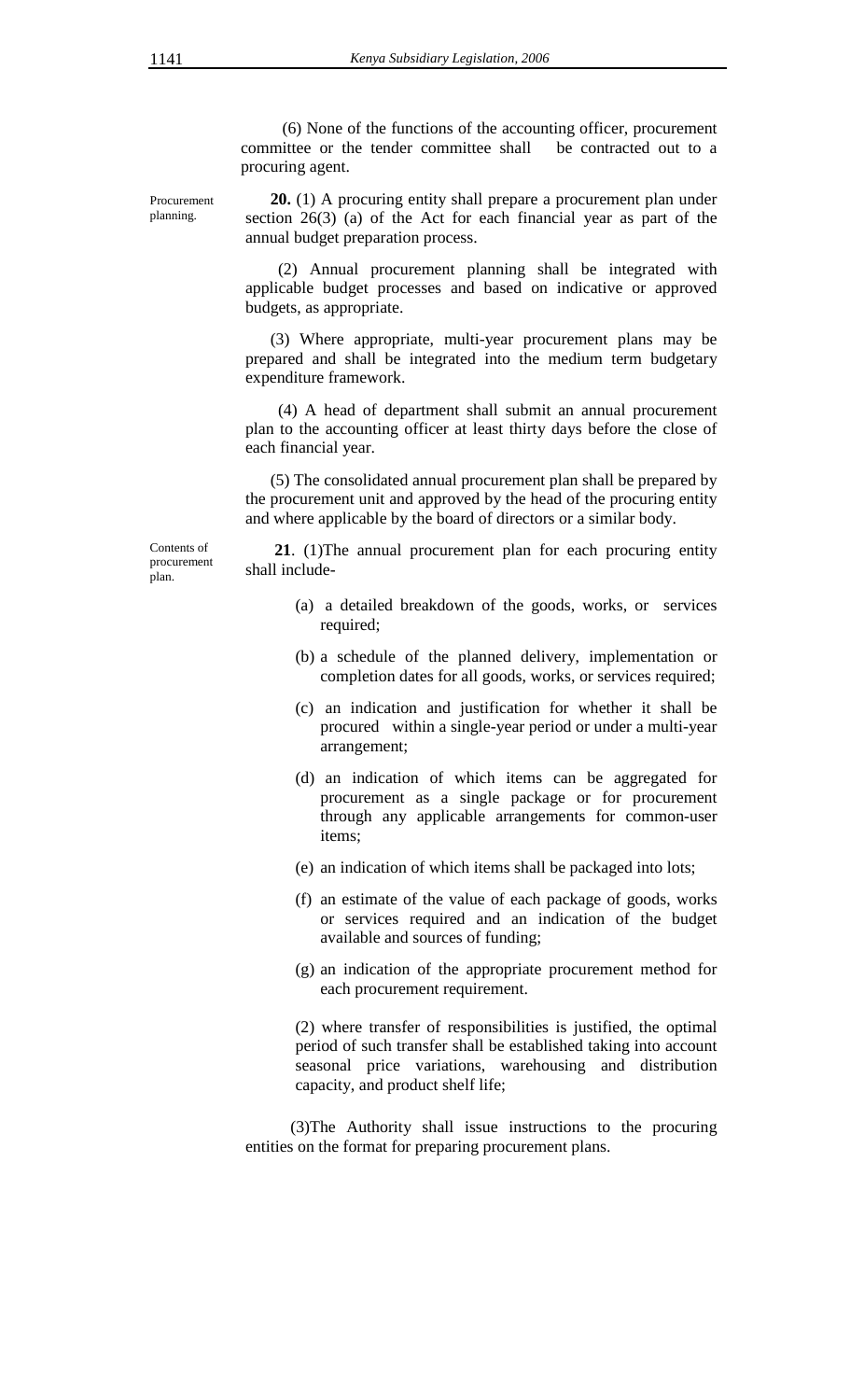Purchase requisition and authorization.

 **22.** (1) Every procurement requirement shall be initiated using a purchase requisition which shall include all necessary information pertaining to the procurement.

 (2) When estimating the value of the goods, works or services, the procuring entity shall ensure that the estimate is realistic and based on up-to-date information on economic and market conditions.

(3) The purchase requisition shall be approved by the person specified in the First Schedule, prior to the initiation of procurement proceedings.

(4) Approved procurement requisitions shall be submitted to the procurement unit of the procuring entity to initiate procurement proceedings.

(5) Upon receipt of the approved purchase requisition, the procurement unit shall prepare a procurement plan for each individual procurement requirement, which shall include an estimate of the time required for each stage in the procurement cycle.

#### **PART III-GENERAL PROCUREMENT RULES**

Prequalification procedures.

 **23**. (1) Where the procuring entity conducts a pre-qualification procedure pursuant to the Act, it shall publish an invitation to candidates to submit applications to be pre-qualified.

(2)The invitation referred to in paragraph (1) shall include-

- (a) the name, address and contact details of the procuring entity;
- (b) an outline of the procurement requirement, including the nature and quantity of goods, works or services and the location and timetable for delivery or performance of the contract;
- (c) statement of the key requirements and criteria to prequalify;
- (d) instructions on obtaining the pre-qualification documents, including any price payable and the language of the documents; and
- (e) instructions on the location and deadline for submission of applications to pre-qualify.

 **24.**(1) A procuring entity shall promptly issue pre-qualification documents to all candidates who request them and shall maintain a record of all candidates to whom documents are issued.

(2) The pre-qualification document shall contain all the information necessary for the potential candidates to prepare and submit applications to be pre-qualified.

(3) Without prejudice to the generality of paragraph (2), such information shall include-

(a) the name, address and contact details of the procuring

Prequalification documents.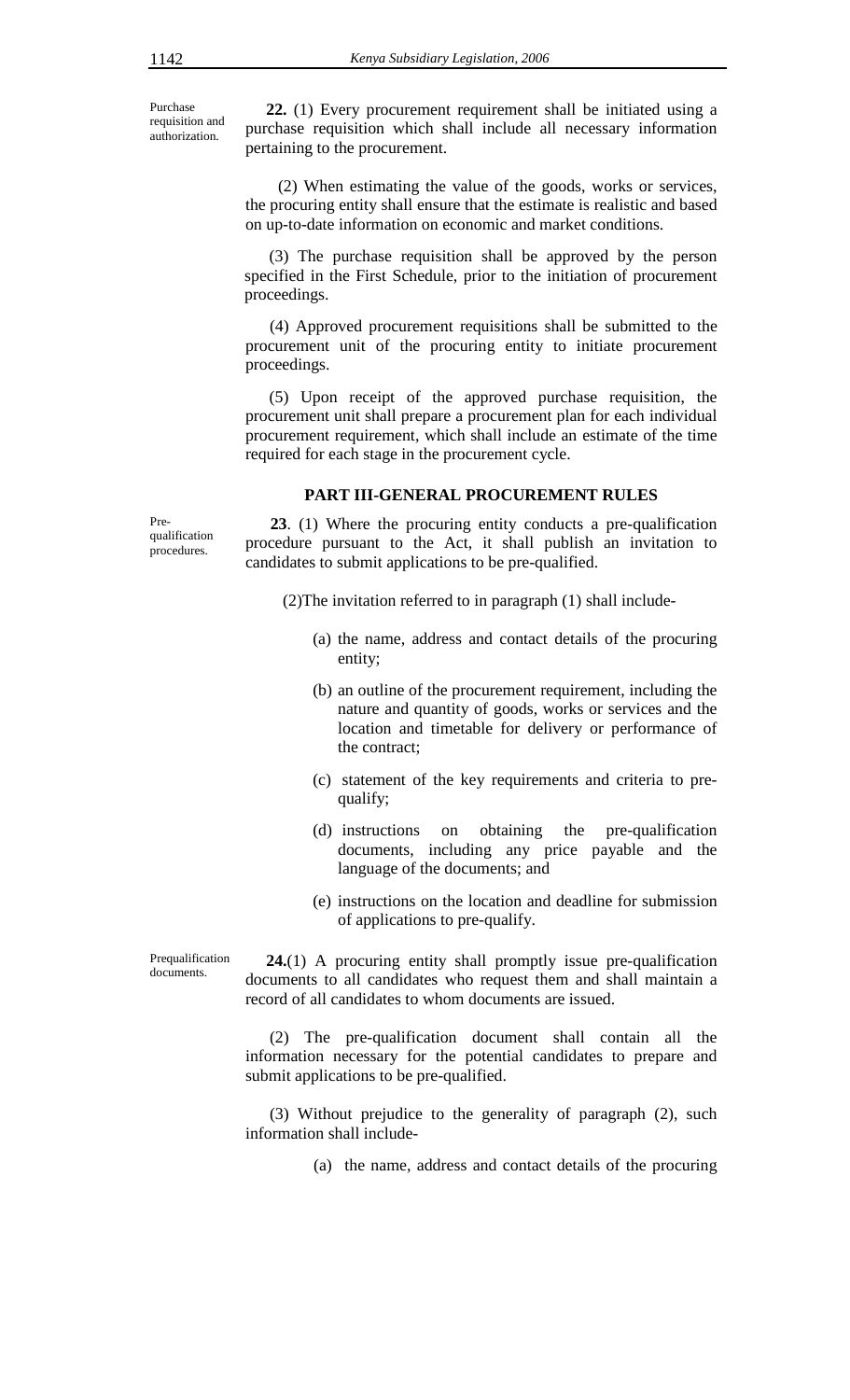entity;

- (b) details of the procurement requirements, including the nature and quantity of goods, works or services and the location and timetable for delivery or performance of the contract;
- (c) instructions on the preparation of applications to prequalify, including any standard forms to be submitted and the documentary evidence and information required from candidates;
- (d) instructions on the sealing, labelling and submission of applications to pre-qualify, including the location and deadline for submission; and
- (e) information on how applications will be evaluated.

 (4) The procuring entity shall allow the candidates at least fourteen days to prepare and submit their applications to be prequalified.

 (5) The procuring entity shall promptly respond to all requests for any clarification relating to the pre-qualification document where such requests are received before the deadline for submission.

Approval of pre-qualified candidates.

**25**. (1) The procuring entity shall, in writing, record the results of its evaluation of applications for pre-qualification using the evaluation criteria in the pre-qualification documents and shall state which candidates were found to be qualified and the reasons why any candidates were not qualified.

(2) The record of results prepared under paragraph (1) shall be submitted to the tender committee for approval.

(3) The procuring entity shall invite tenders from only the persons who have been pre-qualified under this regulation**.** 

**26**. For the purposes of section 33(2) of the Act, a relative is limited

Limitations of contracts with employees

to a spouse or 2 child.

Procurement approvals.

**27**. (1) Subject to the Act, all approvals relating to any procedures in procurement shall be in writing and properly dated, documented and filed.

 (2) No procurement approval shall be made to operate retrospectively to any date earlier than the date on which it is made.

(3) No procurement approval shall be made by a person exercising delegated authority unless such delegation has been approved by the accounting officer*.*

(4) A procuring entity shall maintain specimen signatures of all persons authorised to make approvals within the procurement process.

 (5) Responsibility for each approval made in the procurement procedure shall rest with both the person who delegates the authority and the person to whom the approval authority is delegated.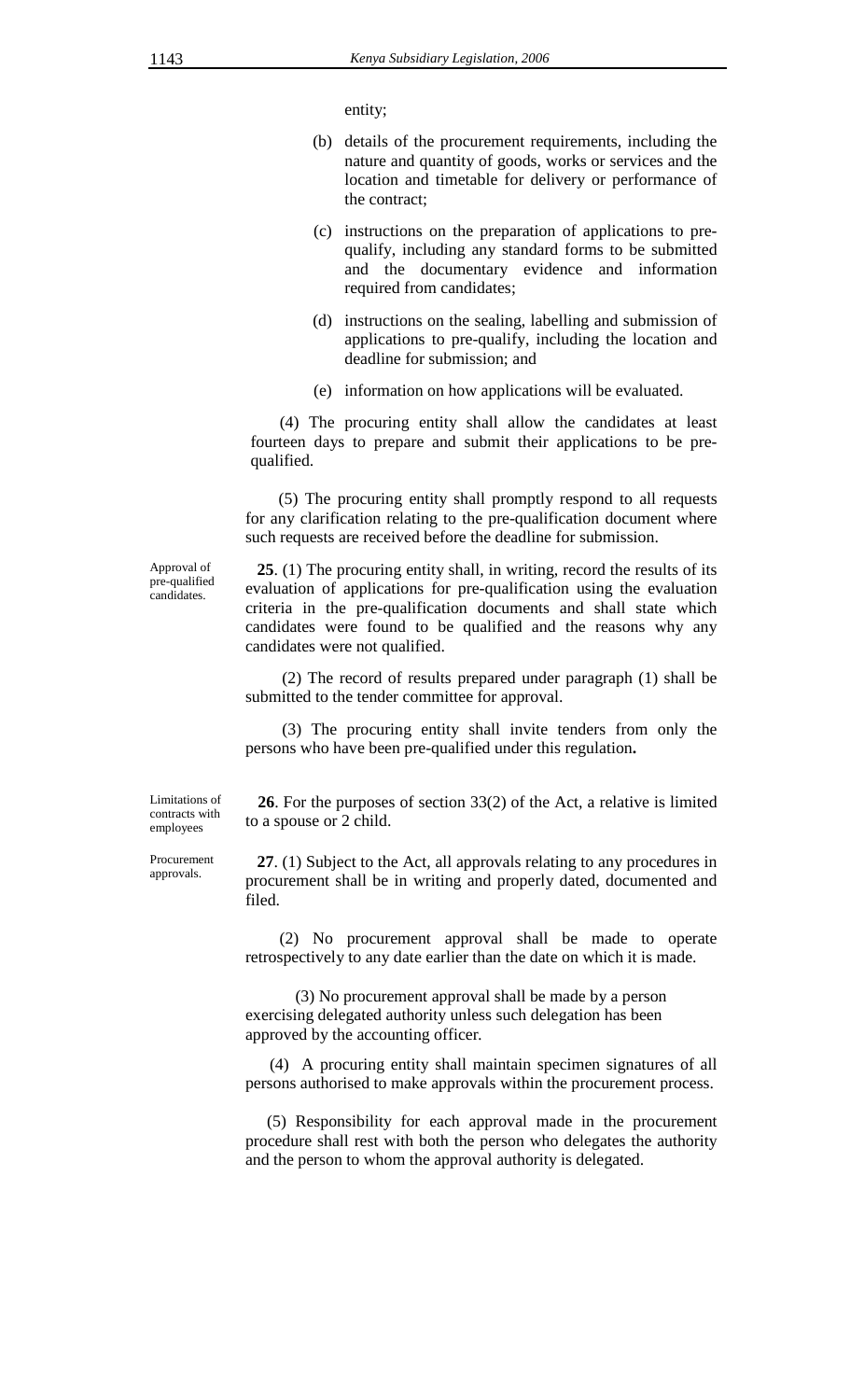Preferences and reservations.

**28.** (1) For the purposes of section 39(8) of the Act, the threshold below which exclusive preference shall be given to citizens of Kenya, shall be the sum of –

- (a) fifty million shillings for procurements in respect of goods or services;
- (b) two hundred million shillings for procurements in respect of works.
- (2) The margin of preference-
	- (a) for the purposes of section  $39(8)$  (b) (i) of the Act, shall be fifteen percent of the evaluated price of the tender;
	- (b) for the purposes of section 39(8) (b) (ii) of the Act, shall be-
		- (i) six percent of the evaluated price of the tender where the percentage of shareholding of the locals is less than twenty percent; and
		- (ii) eight percent of the evaluated price of the tender where the percentage of shareholding of the locals is less than fifty one percent but above twenty percent

 **29.** (1) The standard tender documents for purposes of section 29 (4) of the Act shall be as set out in the Third Schedule to these Regulations.

(2) Pursuant to section 9(c) (i) of the Act, the Authority shall avail the standard tender documents to procuring entities.

Manuals by the Authority.

Variations to contracts**.**

Tender documents.

> **30.** Pursuant to section 9(c)(i) of the Act, the Authority may, in consultation with specific procuring entities, develop internal procurement manuals, administrative guidelines and best practices manuals specific to such entities consistent with the Act and these Regulations.

 **31**. For the purposes of section 47(b) of the Act, any variation of a contract shall be effective only if-

- (a) the price variation is based on the prevailing consumer price index obtained from Central Bureau of Statistics or the monthly inflation rate issued by the Central Bank of Kenya;
- (b) the quantity variation for goods and services does not exceed ten percent of the original contract quantity;
- (c ) the quantity variation for works does not exceed fifteen per cent of the original contract quantity; and
- (d) the price or quantity variation is to be executed within the period of the contract.

**Contract** termination.

 **32.** (1) A contract document shall specify the grounds on which the contract may be terminated and specify the procedures applicable to termination.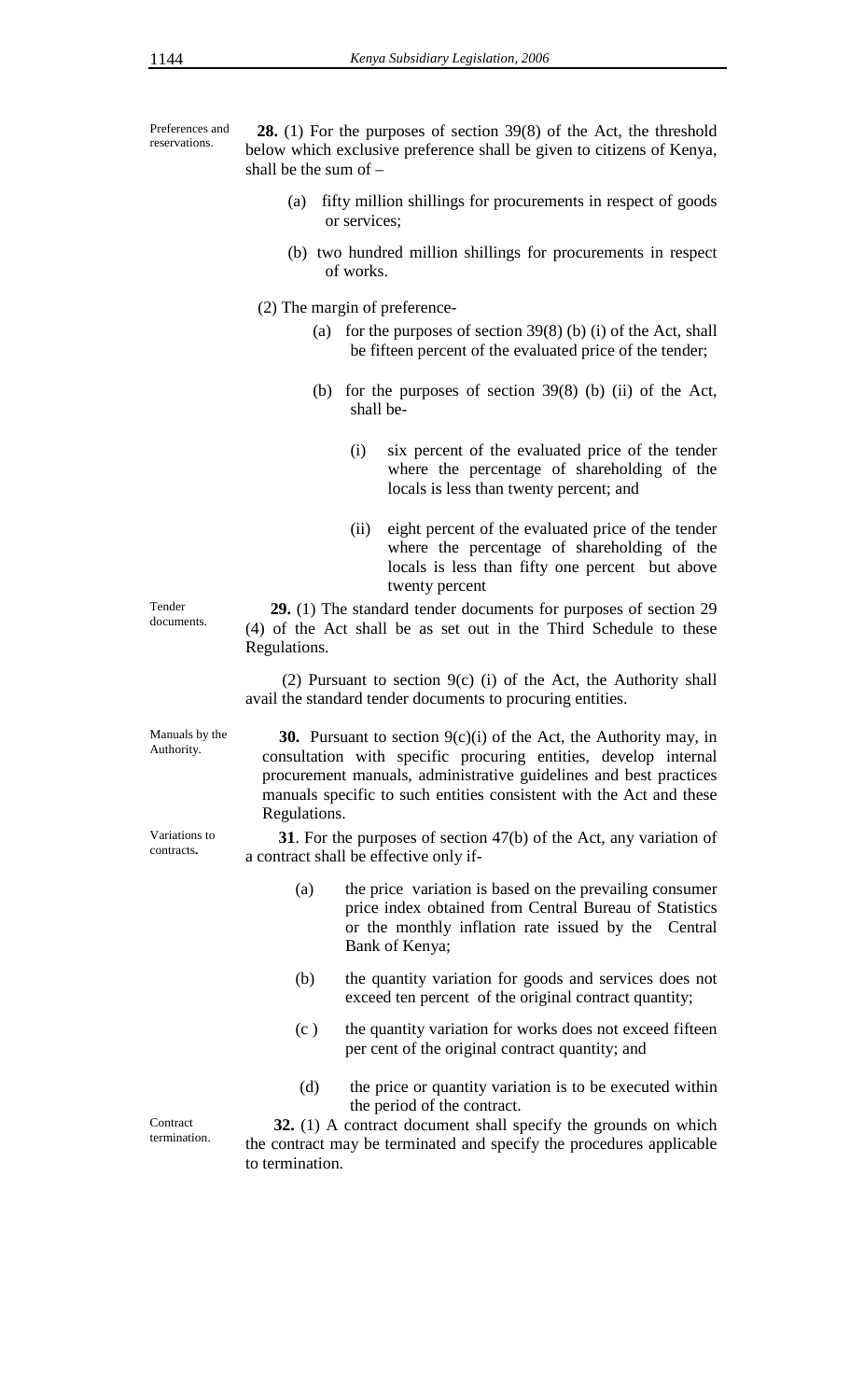(2) The procurement unit shall obtain the approval of the tender committee which authorised the original contract, prior to terminating the contract and the request for approval shall clearly state-

- (a) the reasons for termination;
- (b) the contractual grounds for termination; and
- (c) the cost of terminating the contract.

Format of procurement documents.

 **33.** (1) The Authority shall issue guidelines on the format of procurement documents to be adopted for approvals and the documentation of the procurement procedure.

(2) The Authority may issue standard forms by which a procuring entity shall carry out specific procurement procedures.

(3) The documents shall be clear and bear references to the procurement requirement, dates and signatures of authorizing officers.

(4)The Authority may, from time to time, issue circulars and guidelines on the content of procurement documentation.

Additional procurement records.

 **34.** (1) For the purposes of section 45(2) (h) of the Act, the following documents shall be treated as part of the procurement records-

- (a) where the procurement or the disposal requirement involves feasibility studies and surveys directly carried out or accepted by the procuring entity in order to prepare the tender documents, the reports and other documents resulting from these studies and surveys;
- (b) all receipts for the sale of tender documents, request for clarifications and clarifications issued by the procuring entity;
- (c) records of any negotiations;
- (d) end of activity report as may be stipulated by the Authority.

(2) The Authority may issue guidelines relating to the use, record management, filing and storage of procurement documentation.

(3) A procuring entity shall maintain an individual file for each procurement requirement containing all information documents and communications relating to that procurement proceeding and such file shall be marked with the relevant procurement reference number.

## **PART IV –OPEN TENDERING**

**4** 

Open tendering. **35.** A procuring entity that conducts procurement using the open tender method shall be subject to the procurement thresholds set out in the First Schedule.

> **36.** For the purposes of section 71(c) of the Act, the minimum period of time between advertisement and deadline for submission of international tenders shall be thirty days.

Time for international

tendering.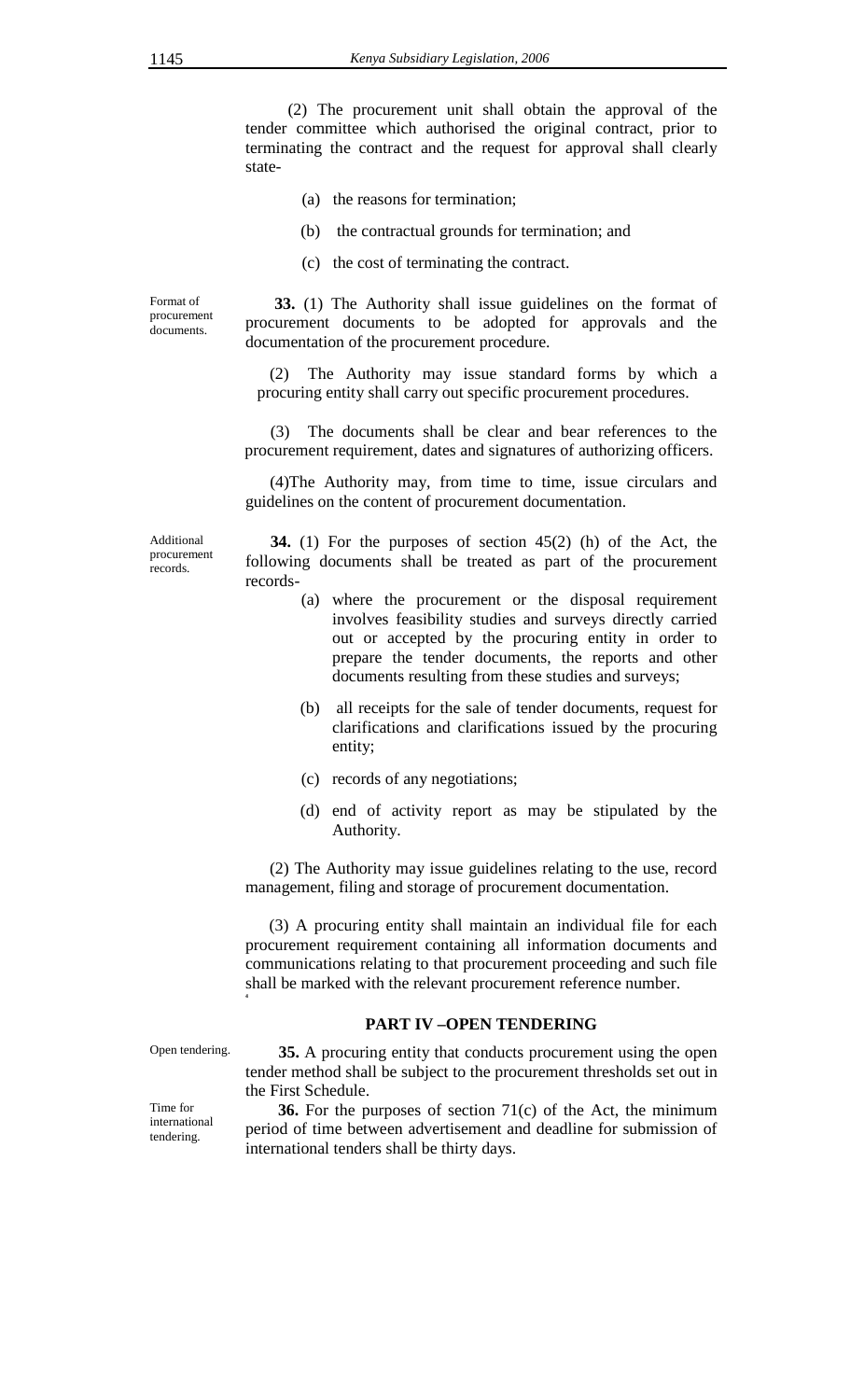Threshold for national advertising.

Additional information to be contained in tender documents.

 **37.** For the purposes of section 54(2) of the Act, the threshold for national advertising shall be as set out in the First Schedule.

**38.** For the purposes of section 52 (3) (k), the tender documents shall contain-

- (a) a statement whether tenders which do not conform precisely to the description of requirements, but which meet the objectives of the procurement in an alternative manner, may be permitted and the manner in which such tenders shall be evaluated;
- (b) instructions on the sealing, labeling and submission of tenders, including the location and deadline for submission of tenders and procedures for the withdrawal, modification or replacement of tenders;
- (c) any applicable preference programs and the margin of preference and the manner in which such preference will be applied in the evaluation;
- (d) the procedures and criteria to be used in cases where a procuring entity decides to invite tenders in two separate phases for the purposes of carrying out the respective technical and financial evaluation of the same tender;
- (e) the procedure and criteria to be used to evaluate and compare the tenders as set out in regulations 46 to 52.

Fee for tender documents.

 **39**. (1) Pursuant to section of A procuring entity may, pursuant to section 56 (2) of the Act, charge a fee not exceeding five thousand shillings for copies of tender or pre-qualification documents.

(2) In arriving at the fee payable under paragraph (1), a procuring entity shall only have regard to the costs related to printing, copying, and distribution or of converting the documents into electronic form.

(3) Where the tender documents are obtained electronically, the fee payable under paragraph (2) shall be paid at the time of submission of the tender.

(4) Where tender documents are sold, the procuring entity may allow potential tenderers to inspect the documents, prior to purchasing the document.

 **40.** The minimum time for the preparation of tenders for the purposes of section 55 (1) of the Act shall be a period of twenty one days.

 **41.** (1) The amount of any tender security under section 57 (2) of the Act shall be expressed either as a fixed amount or as a percentage of the estimated value of the contract and shall not in either case exceed two percent of the estimated value of the contract.

(2) In determining the amount of tender security under paragraph (1), a procuring entity shall take into account-

(a) the cost to tenderers of obtaining a tender security;

Time for preparing tenders.

Tender security.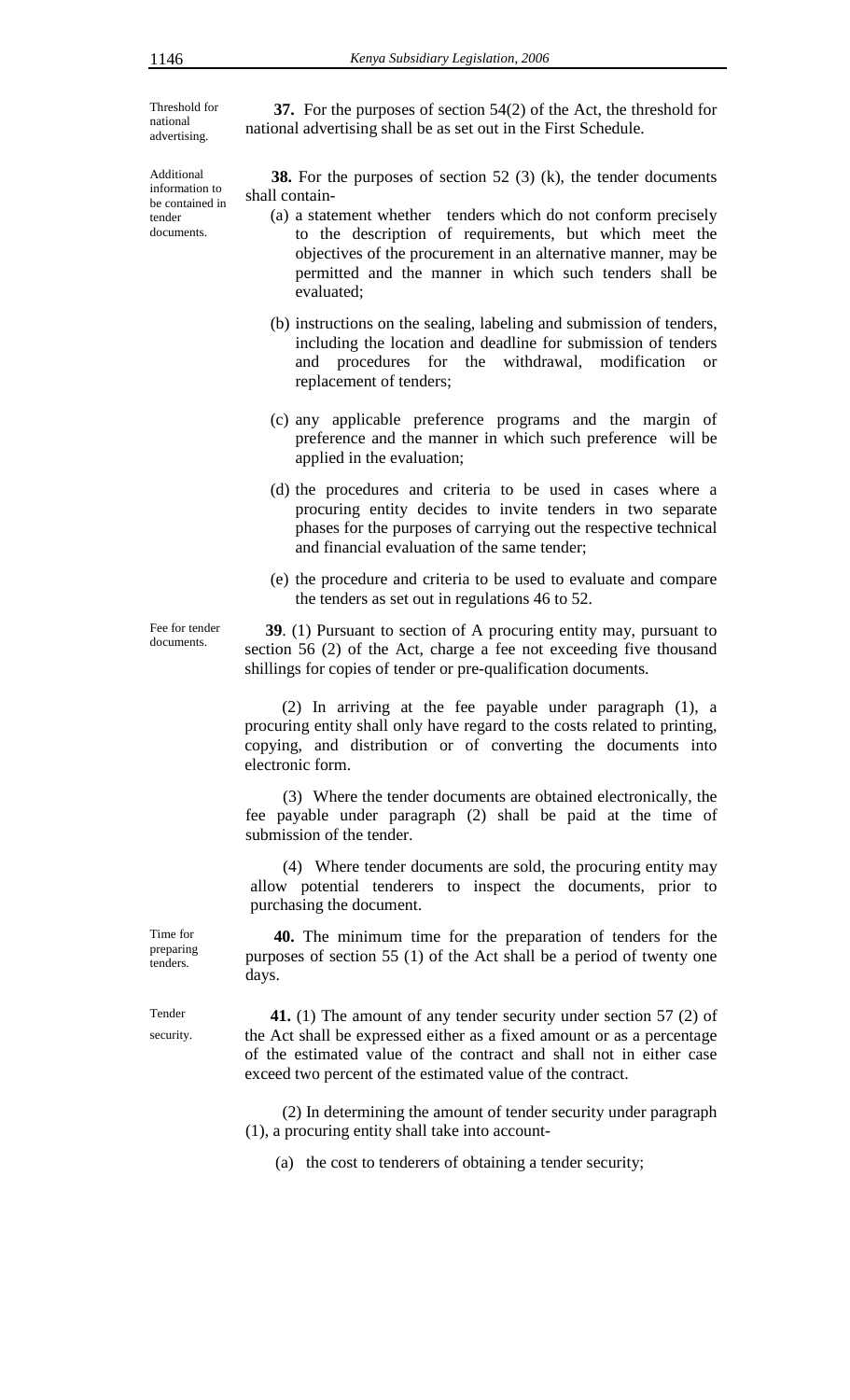- (b) the estimated value of the contract; and
- (c) the risk of tenderers failing to fulfill the conditions of their tenders.

(3) The tender security to be provided under section 57 of the Act shall be in any of the following forms only-

- (a) cash;
- (b) a bank guarantee;
- (c) such insurance company guarantee as may be approved by the Authority;
- (d) a letter of credit.

(4) No tender security shall be accepted under the Act unless such security is valid for a period of at least thirty days after the expiry of the tender validity period.

(5) The procuring entity shall, where it extends the tender validity period, request the tenderers' to extend the period of validity of their tender securities.

(6) A procuring entity may, where it deems necessary, verify the authenticity of any tender security.

Period of validity of tenders.

 **42.** (1) The period of validity of a tender shall be stated in calendar days from the date of opening of the tender.

(2) For purposes of this regulation, a calendar day includes any day of the week including Saturday, Sunday and a public holiday**.** 

 **43.** (1) Where a tenderer makes an inquiry relating to the tender documents under section 53(2) of the Act, the procuring entity shall promptly reply in writing.

(2) The reply under paragraph (1) shall be copied to all tenderers and shall include a description of the inquiry but without identifying the source.

 (3) The procuring entity shall not be bound to reply to inquiries received after the deadline for submitting inquiries stipulated in the tender documents.

Form of tender box.

Opening of tenders.

**44.** A procuring entity shall, for purposes of section 58(4) of the Act, ensure that-

(a) a tender box has two locks;

- (b) the keys for each lock are kept by a different officer; and
- (c) the tender box remains locked until the time for tender opening.

 **45**. (1) Pursuant to section 60 (5) (b) of the Act, the total price of the tender-

> (a) may not be read out where a tender consists of numerous items that are quoted for separately;

documents.

Inquiries relating to tender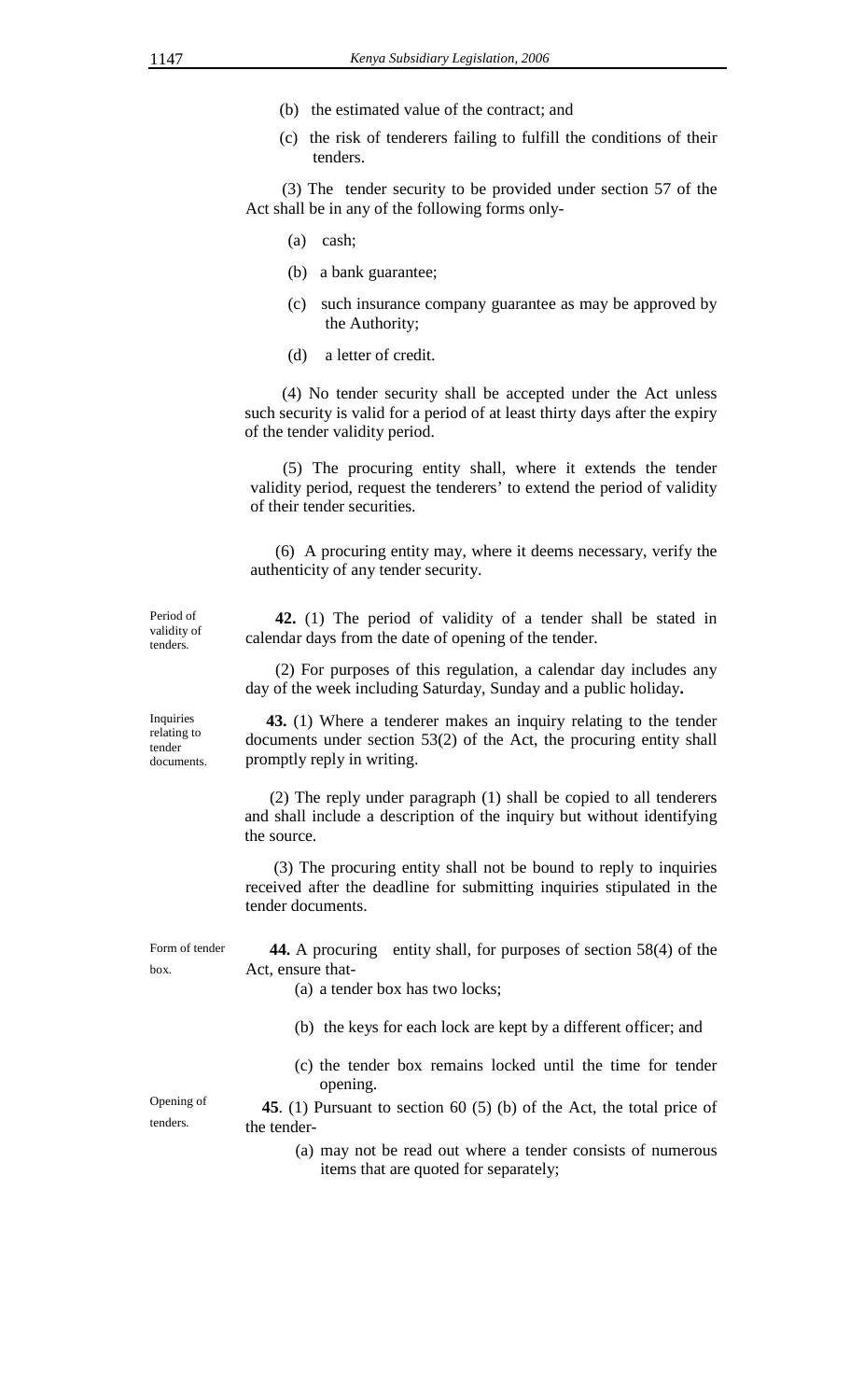(b) shall not be read out where a tender is preceded by a technical evaluation and such tender has not met the technical evaluation criteria.

(2) Where a tenderer fails a technical evaluation under paragraph (1) (b) a procuring entity shall return the financial proposal unopened.

(3) A tender opening committee shall, where applicable, record in the tender opening minutes whether any sample has been submitted in respect of any tender.

 **46.** A procuring entity shall, for purposes of section 66 (6) of the Act, evaluate the tenders within a period of thirty days after the opening of the tender.

 **47.** (1) Upon opening of the tenders under section 60 of the Act, the evaluation committee shall first conduct a preliminary evaluation to determine whether-

- (a) the tender has been submitted in the required format;
- (b) any tender security submitted is in the required form, amount and validity period;
- (c) the tender has been signed by the person lawfully authorised to do so;
- (d) the required number of copies of the tender have been submitted;
- (e) the tender is valid for the period required;
- (f) all required documents and information have been submitted; and
- (g) any required samples have been submitted.

(2) The evaluation committee shall reject tenders, which do not satisfy the requirements set out in paragraph (1).

Non-responsive tenders to be rejected.

 **48.** (1) A procuring entity shall reject all tenders, which are not responsive in accordance with section 64 of the Act.

(2) the classification of a deviation from the requirements as minor under section 64(2) (a) of the Act shall be applied uniformly and consistently to all the tenders received by the procuring entity.

Technical evaluation.

 **49**. (1) Upon completion of the preliminary evaluation under Regulation 47, the evaluation committee shall conduct a technical evaluation by comparing each tender to the technical requirements of the description of goods, works or services in the tender document.

(2) The evaluation committee shall reject tenders which do not satisfy the technical requirements under paragraph (1).

Preliminary evaluation of open tenders.

Period for evaluation of tenders.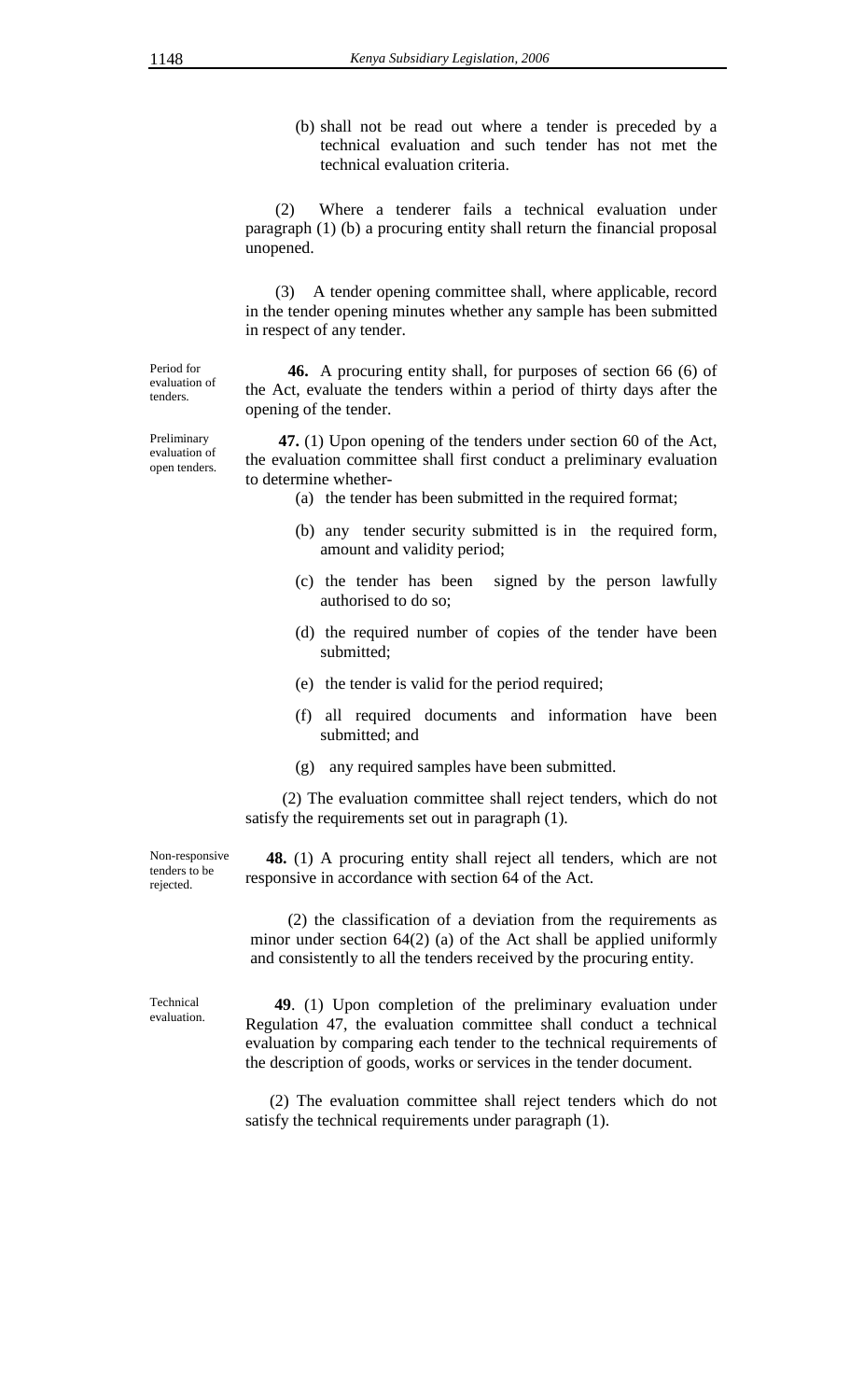Financial valuation.

 **50**. (1) Upon completion of the technical evaluation under Regulation 49, the evaluation committee shall conduct a financial evaluation and comparison to determine the evaluated price of each tender.

- (2) The evaluated price for each bid shall be determined by-
	- (a) taking the bid price, as read out at the bid opening;
		- (b) taking into account any corrections made by a procuring entity relating to arithmetic errors in a tender;
		- (c) taking into account any minor deviation from the requirements accepted by a procuring entity under section 64(2) (a) of the Act;
		- (e) where applicable, converting all tenders to the same currency, using a uniform exchange rate prevailing at the date indicated in the tender documents;
		- (f) applying any discounts offered in the tender;
		- (g) applying any margin of preference indicated in the tender documents

(3) Tenders shall be ranked according to their evaluated price and the successful tender shall be the tender with the lowest evaluated price in accordance with section 66(4) of the Act.

Evaluation report.

 **51.** (1) An evaluation report prepared under section 66(5) of the Act shall include-

- (a) a summary of all the tenders received and opened;
	- (b) the results of the preliminary evaluation under Regulation 47;
	- (c) the results of the technical evaluation under Regulation 49;
	- (d) reasons why any tenders were rejected;
	- (e) details of any minor deviations accepted under section 64 of the Act and the way in which such deviations were quantified and taken into account in the evaluation and comparison of the tenders;
	- (f) the evaluated price of each tender, showing any discounts, corrections or adjustments to the tender price and any conversion to a common currency;
	- (g) the ranking of the tenders each according to its total evaluated price;
	- (h) the results of any confirmation of qualification conducted under Regulation 52; and
	- (i) a recommendation to award the contract to the lowest evaluated tender;
	- (j) such other recommendation as may be necessary.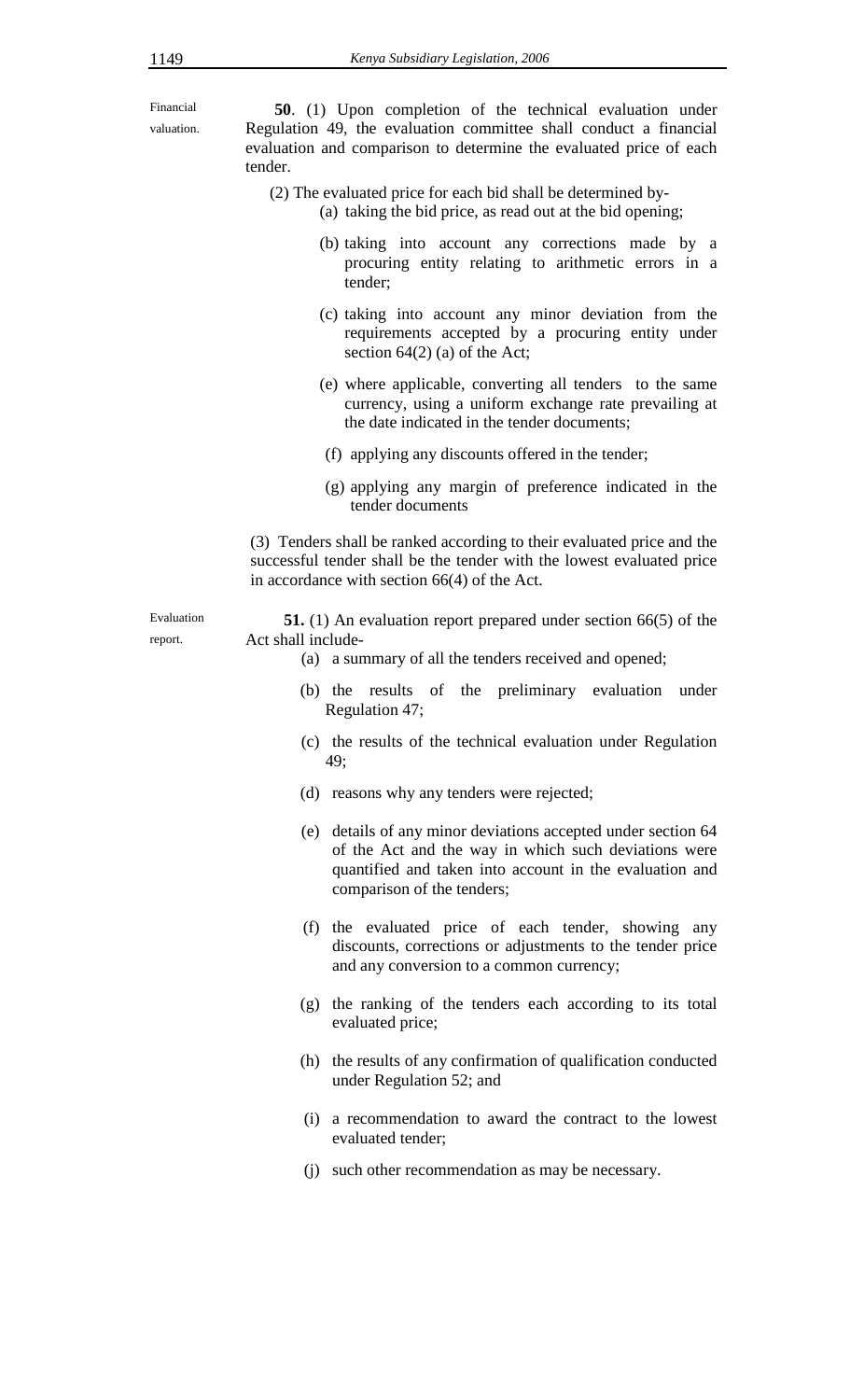(2). The evaluation report prepared under paragraph (1) shall be considered by the tender committee, prior to awarding the contract or taking any other action in relation to the procurement as may be necessary.

Confirmation of qualifications.

 **52**.(1) Where so indicated in the tender documents, a procuring entity may, prior to the award of the tender, confirm the qualifications of the tenderer who submitted the lowest evaluated responsive tender, in order to determine whether the tenderer is qualified to be awarded the contract in accordance with section 31(1) of the Act.

 (2) Where so indicated in the tender documents, if the lowest evaluated tenderer is determined under paragraph (1) not to be qualified in accordance with the Act, the tender shall be rejected and a similar confirmation of qualifications conducted on the tenderer who submitted the next lowest evaluated responsive bid.

## **PART V – ALTERNATIVE PROCUREMENT PROCEDURES**

 **53.** (1) A procuring entity may use restricted tendering only if the conditions provided in sections 29(3) and 73(2) of the Act are satisfied.

(2) A procuring entity that conducts procurement using the restricted tendering method shall be subject to the procurement thresholds set out in the First Schedule.

**54.** (1) Save as is otherwise provided in this Regulation, the procedure for open tendering set out in the Act and these Regulations shall, for the purposes of section 73(1) of the Act, apply *mutatis mutandis* to restricted tendering.

(2) A procuring entity shall, for the purpose of identifying prequalified contractors pursuant to section 73(2) (a) of the Act, use the pre-qualification procedures set out in Regulations 23,24 and 25 or otherwise as permitted under section 32 of the Act.

(3) Where restricted tendering is used pursuant to section 73(2) (b) of the Act, the procuring entity shall invite tenders from at least ten persons selected from the list maintained under Regulation 8 (3) (a).

(4) Where restricted tendering is used pursuant to section 73(2) (c) of the Act, the procuring entity shall invite tenders from all the known suppliers of the goods, works or services.

(5) The minimum time for the preparation of tenders for the purposes of section 73 of the Act shall be a period of fourteen days.

Request for proposals.

 **55**. (1) A procuring entity that conducts procurement using the request for proposals method pursuant to section 76 of the Act shall be subject to the procurement thresholds set out in the First Schedule.

Use of restricted tendering.

Procedure for restricted tendering.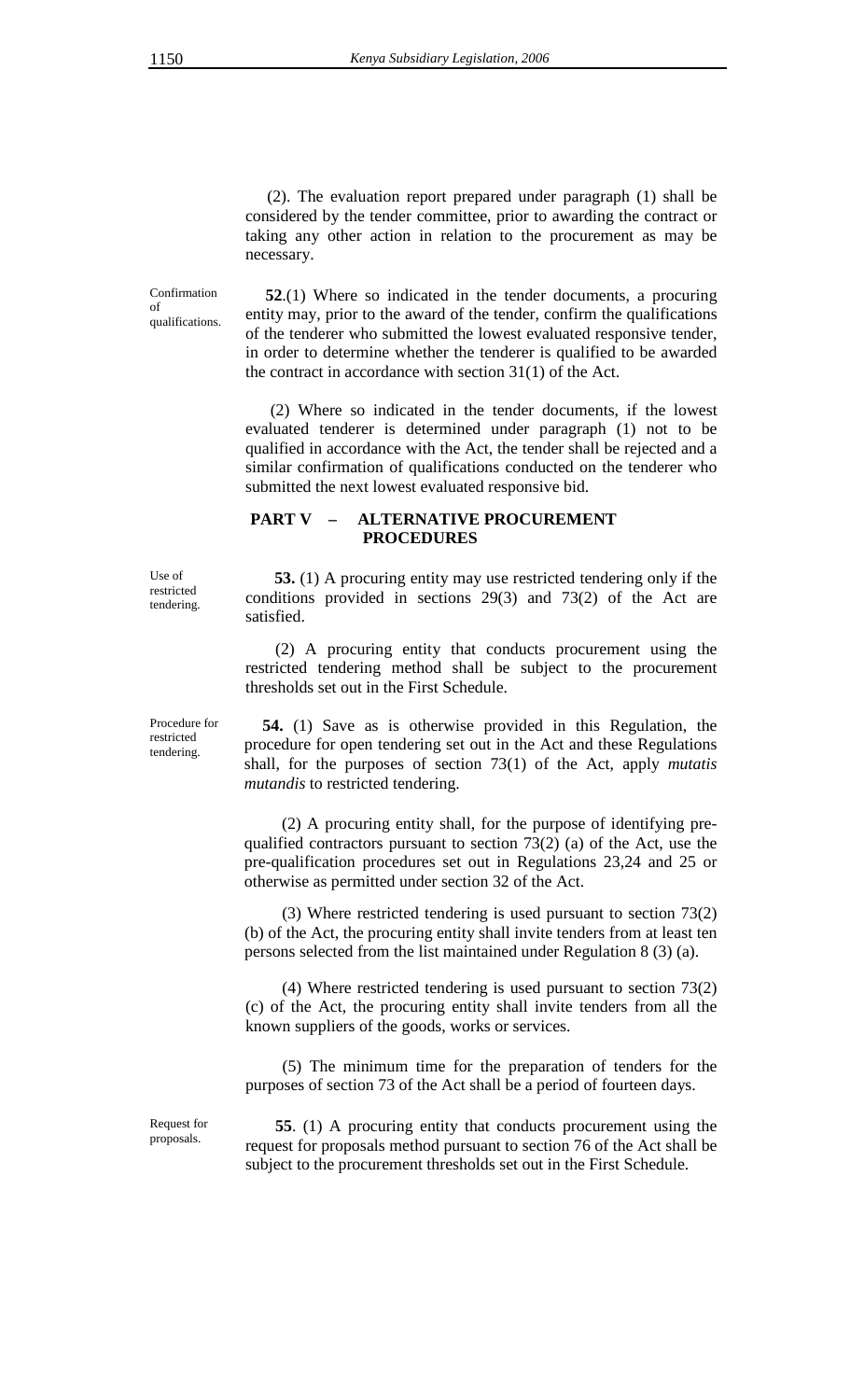(2) The notice inviting expressions of interest prepared by the procuring entity pursuant to section 78 of the Act shall give a minimum period of fourteen days for tenderers to submit their expressions of interest.

**56.** For the purposes of section 79(b) of the Act, the terms of reference prepared by a procuring entity shall set out-

- (a) the background including the reasons necessitating the procurement ;
- (b) the objects to be achieved by the procurement;
- (c) the output expected from the person awarded the tender;
- (d) the qualifications necessary for a person to be awarded the tender.

**57.** The procedure for preliminary evaluation of open tenders set out in Regulation 47 shall apply to evaluation of proposals under section 82 of the Act.

**58.**(1) A procuring entity shall not enter into any negotiations pursuant to section 84 of the Act until the tender committee has approved the successful proposal.

(2) The negotiations shall be conducted by at least two members of staff of the procuring entity appointed by the accounting officer or the head of the procuring entity on the recommendation of the procurement unit.

 (3) The members of staff conducting the negotiations under paragraph (2) shall prepare a report of the negotiations and submit it to the tender committee for decision making.

(4) The report prepared under paragraph (3) shall form part of the records of the procurement

Request for quotations.

 **59**. (1) A procuring entity that conducts procurement using the request for quotations method pursuant to section 88 of the Act shall be subject to the procurement thresholds set out in the First Schedule.

. (2) For the purpose of determining the persons to be given a request for quotations under section 89 of the Act, a procuring entity shall-

- (a) prepare a list of qualified persons
	- (i) selected from the list maintained under Regulation  $8(3)(a)$ ;
	- (ii) from its own knowledge of the market ;
- (b) submit the list prepared under paragraph (a) to the tender committee for approval; and
- (c) ensure a fair and equal rotation amongst the persons on the list kept under paragraph (a) in respect to giving the requests for quotations.

Terms of reference.

Preliminary evaluation of proposals.

Procedure for negotiation.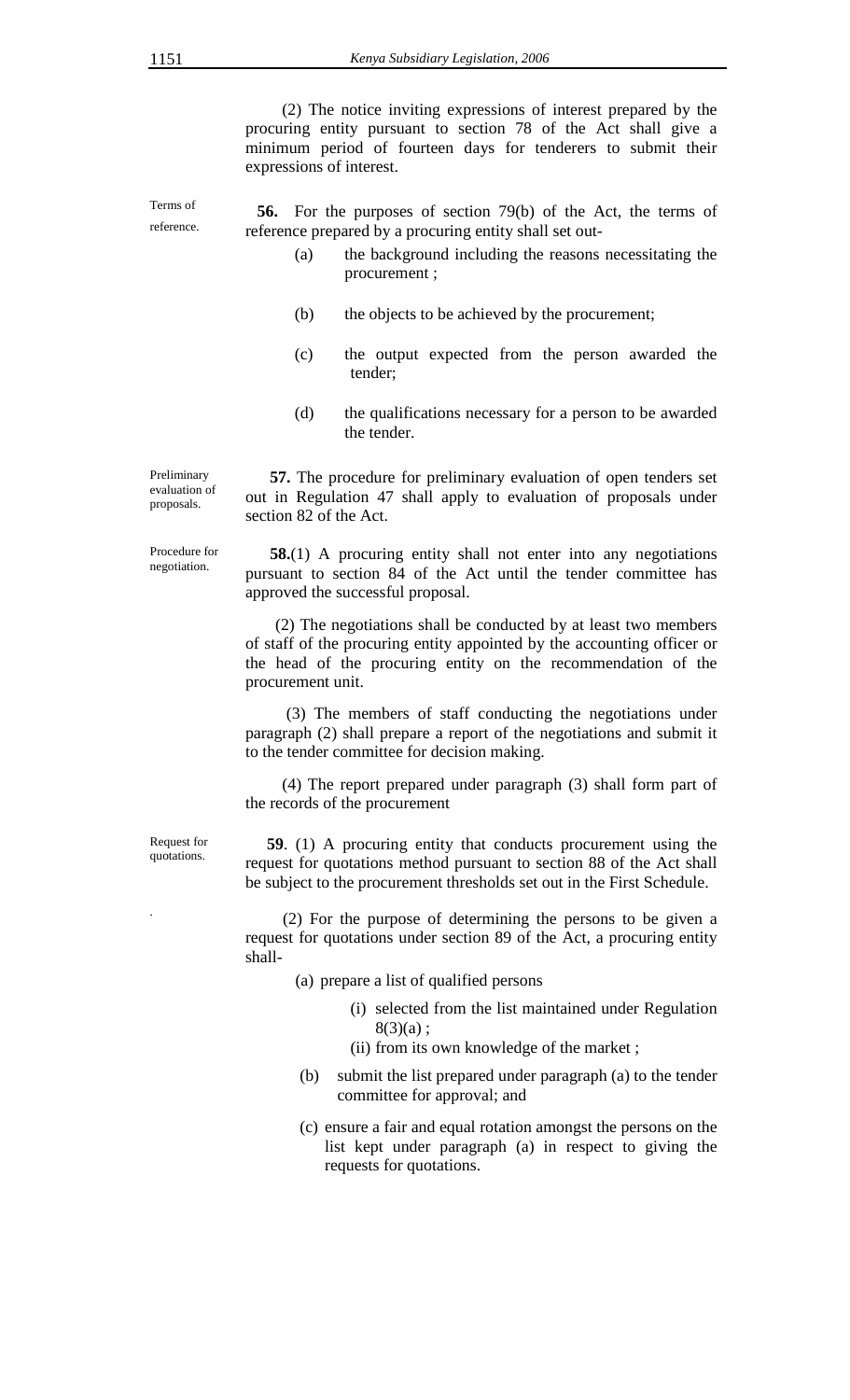Submission of quotations.

Opening and evaluation of quotations.

**60.** A request for quotations prepared by a procuring entity under section  $89(2)$  (d) of the Act shall set out –

- (a) a requirement that quotations be submitted in sealed envelopes; and
- (b) the mode of delivery of the sealed envelopes to the procuring entity.

**61.** (1) The opening, evaluation and comparison of quotations shall be carried out jointly by the procurement unit and the user department of the procuring entity.

(2) Where the procurement unit is of the view that the successful quotation is higher than the prevailing market price, the procurement unit shall reject the quotations and repeat the process by giving a fresh request for quotations to a set of new persons in the list approved by the tender committee under Regulation 59(2) (b).

(3) Pursuant to section 30 (3) of the Act the procurement unit shall not accept a quotation under section 89(4) of the Act if the quotation is above the prevailing real market price.

 **62.** (1) A procuring entity that conducts procurement using the direct procurement method pursuant to section 74 of the Act shall be subject to the procurement thresholds set out in the First Schedule.

(2) Where a procuring entity uses direct procurement, the procuring entity shall record the reasons upon which it makes a determination that the relevant condition set out in section 74 of the Act has been satisfied.

(3) A procuring entity shall, within fourteen days after the notification of the award of the contract, report any direct procurement of a value exceeding five hundred thousand shillings to the Authority.

(4) The procedure for negotiations for proposals set out in Regulation 58 shall apply *mutatis mutandis* to negotiations relating to direct procurement pursuant to section 75(a) of the Act.

(5) A procuring entity shall not enter into a contract under section 75 (c) of the Act unless it is satisfied that the offer-

> (a) meets the requirements of the procuring entity as specified under paragraph (2); and

(b) is at the prevailing real market price.

Low value procurement.

**63**.(1) For the purposes of section 90 (2) of the Act, a procuring entity may use a low value procurement procedure only if-

- (a) the estimated cost of the goods, works or services being procured per item is less than or equal to the prescribed maximum value as set out in the First Schedule;
- (b) no benefit would accrue to the procuring entity in terms of time or cost implications if the procuring entity uses requests for quotations or any other procurement method;

Direct procurement.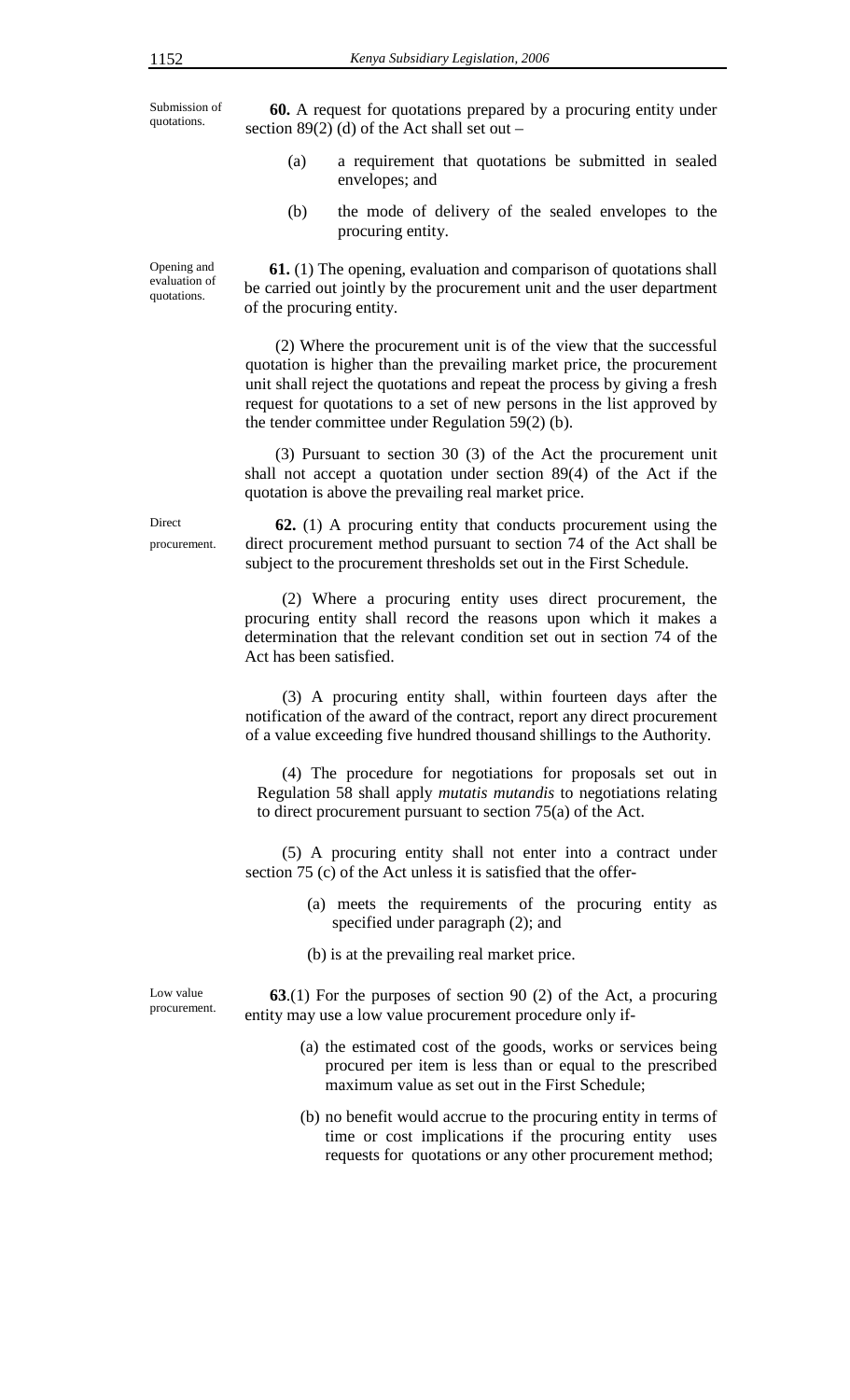- (c) the procedure is not being used for the purpose of avoiding competition;
- (d) the use of the procedure has been recommended by the procurement committee after a market survey

 (2) The following procedure shall apply in respect to low value procurement-

- (a) the procurement unit shall procure the goods, works or services from a reputable outlet or provider through direct shopping;
- (b) an original invoice or receipt for the low value procurement of goods, works or services and the price paid shall be obtained and signed by the person undertaking the procurement.

Use of specially permitted procedures.

**64.** (1) For purposes of section 92 of the Act, the Authority may allow the use of specially permitted procedure**-** 

- (a) where exceptional requirements make it impossible, impracticable or uneconomical to comply with the Act and these Regulations, or
- (b) where the market conditions or behavior do not allow effective application of the Act and these Regulations, or
- (c) for specialized or particular requirements that are regulated or governed by harmonized international standards or practices

(2) A procuring entity shall-

- (a) first obtain the approval of its tender committee; and
- (b) submit the proposal and all the tender documents to the Authority for approval before proceeding with the procedure.

 (3) The Authority shall maintain a register of all specially permitted procedures allowed

 (4) the Authority shall issue detailed guidelines for concessioning or public private partnership

Award of contract**.** 

 **65.** All contract award decisions shall be taken by the appropriate award authority, in accordance with the levels of Authority specified in the First Schedule.

Notification of the award.

 **66.** (1) A procuring entity shall, upon rejecting unsuccessful tenders return any tender securities and any unopened financial proposals.

(2) Where so requested by an unsuccessful tenderer, a procuring entity shall, within fourteen days after a request, provide written reasons as to why the tender, proposal or application to be prequalified was unsuccessful.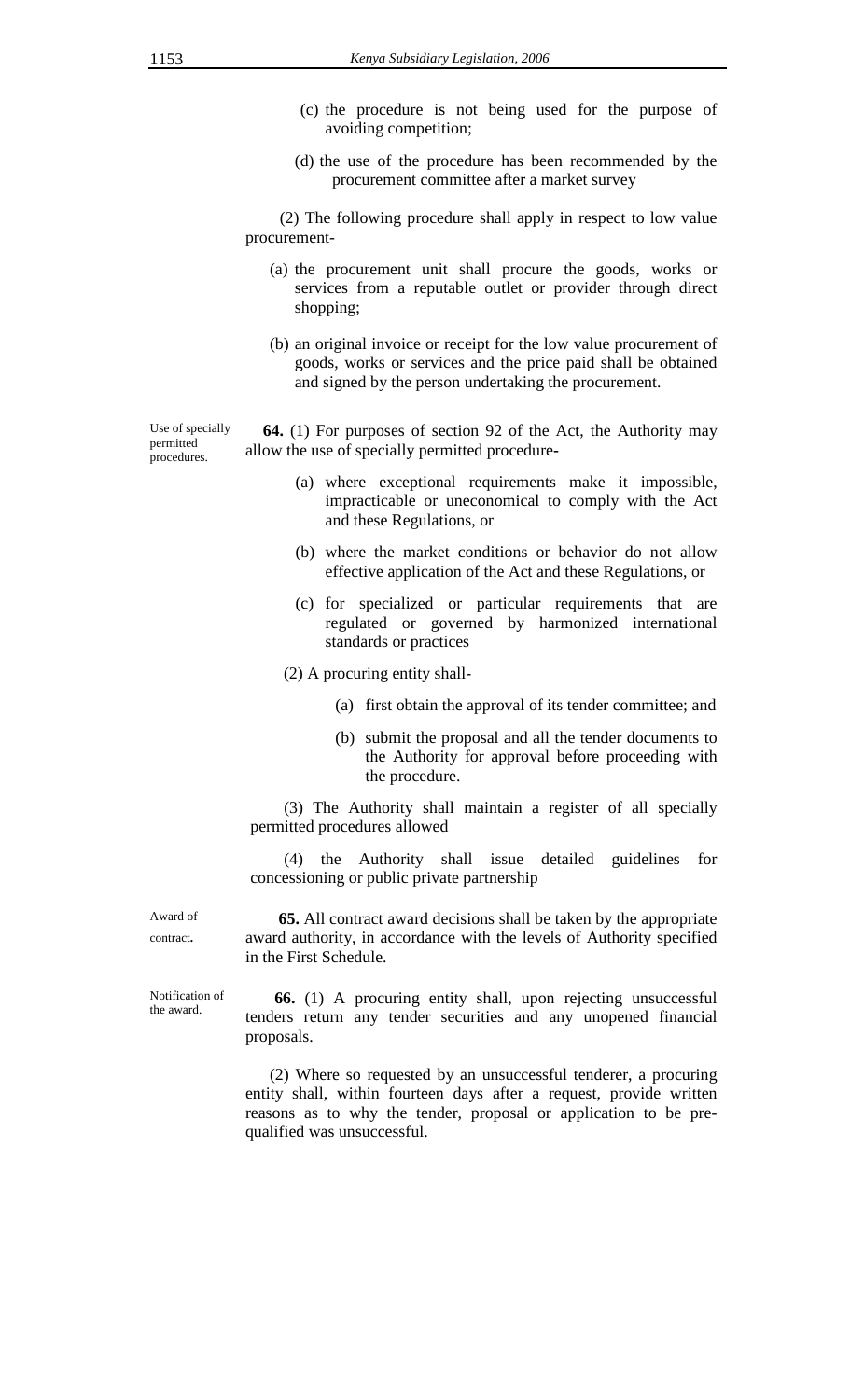(3) The reasons given under paragraph (2) shall not contain any information on any other tender other than information that is publicly available from tender openings or published notices.

## **PART VI-ADMINISTRATIVE REVIEW OF PROCUREMENT PROCEEDINGS**

#### **A - COMPOSITION AND MEMBERSHIP OF THE REVIEW BOARD**

Appointment and tenure of members.  **67**. (1) The members of the Review Board shall be appointed for a term of three years and shall be eligible for reappointment for one further term of three years

> (2) Subject to paragraph (1), a member shall hold and vacate office in accordance with the member's terms of appointment.

 **68**. (1) Pursuant to section 25 of the Act, the Review Board shall comprise of-

- (a) six members appointed by the Minister from among persons nominated by;
	- (i) a Kenya Association of Manufacturers;
	- (ii) a Law Society of Kenya;
	- (iii) the Architectural Association of Kenya;
	- (iv) the Institution of Engineers of Kenya;
	- (v) the Institute of Certified Public Accountants of Kenya;
	- (vi) the Kenya Institute of Supplies Management;
	- (vii) the Institute of Certified Public Secretaries of Kenya;
	- (viii) the Chartered Institute of Arbitrators;
	- (ix) the Kenya National Chamber of Commerce and Industry;
	- (x) the Kenya Institute of Management;
	- (xi) the Computer Society of Kenya;
	- (xii) the Pharmaceutical Society of Kenya;
	- (xiii) the Federation of Kenya Employers;
	- (xiv) the Central Organization of Trade Unions
- (b) three other members appointed by the Minister;
- (c) a Chairman appointed by the Minister from among the persons appointed under paragraph (a);

 (2) Each organization referred to in sub regulation (1) (a) shall submit to the Minister the curriculum vitae of two members being nominated of whom one shall be a woman.

Composition and membership.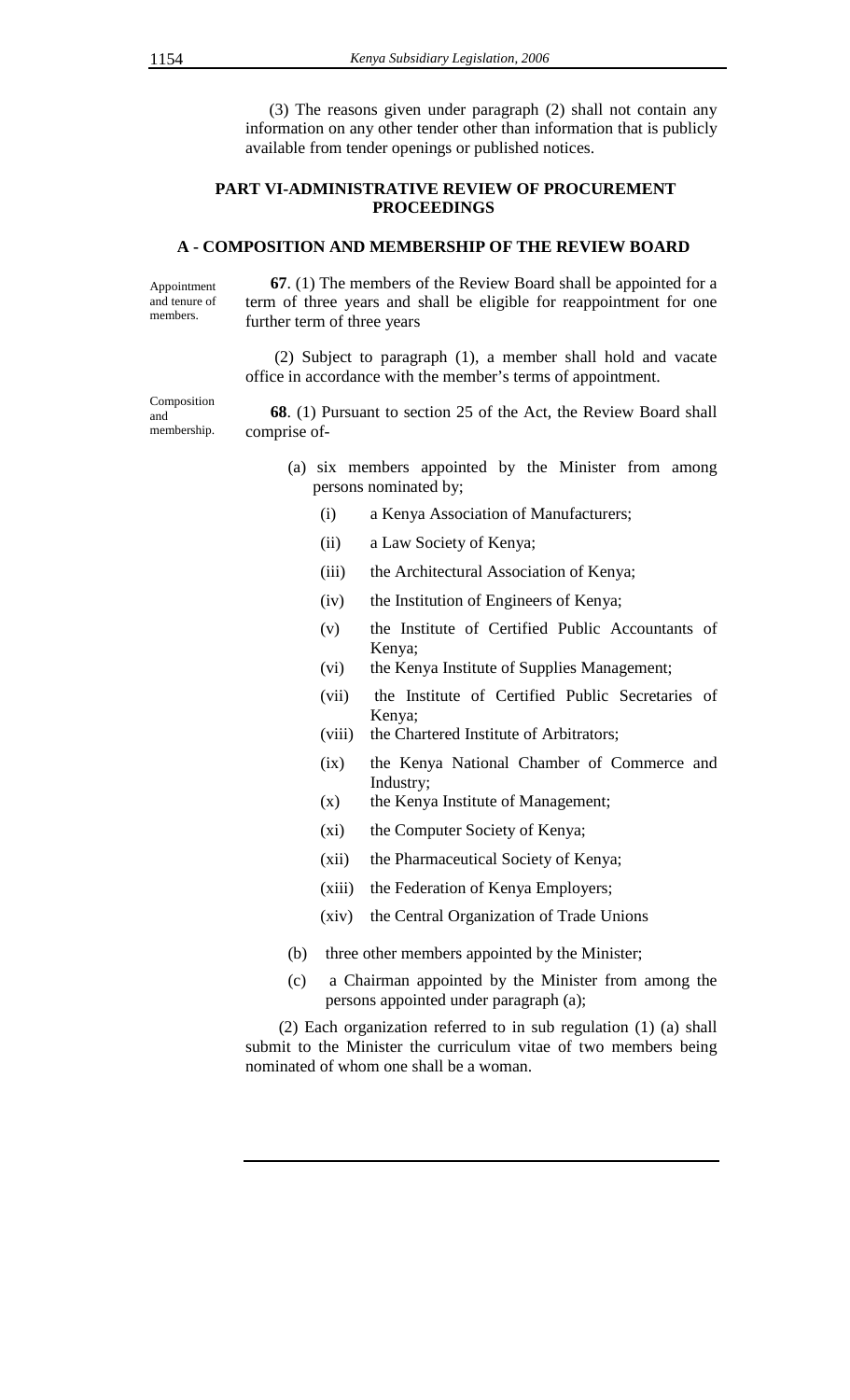(3) The Director General shall appoint a Secretary to the Review Board from amongst the staff of the Authority.

Quorum, panels and proceedings.

 **69.** (1) The quorum of the Review Board shall be three members including the Chairman.

 (2) The Secretary may in consultation with the Chairman and the Review Board constitute a panel of three members to hear and determine a request for review and each panel shall elect its own chairman.

 (3) In the absence of the Chairman, the Review Board may designate one member to act as Chairman for the purpose of that meeting.

 (4) Decisions of the Review Board shall be taken by simple majority but in the case of a tie the proposal supported by the Chairman shall prevail.

 **70.** The Chairman or any other member of the Review Board may at any time, by notice to the Minister, resign from his office.

Termination of appointment.

Resignation from office.

> **71.** The Minister may terminate a person's appointment as a member of the Review Board only if the person-

- (a)is unable to perform the functions of his office by reason of mental or physical infirmity;
- (b)is adjudged bankrupt;
- (c)is convicted of an offence under the Penal Code, the Anti Corruption and Economic Crimes Act, 2003,or the Act or these Regulations or an offence involving dishonesty; or
- (d) is absent from three consecutive meetings of the Review Board to which the member has been invited without reasonable excuse.

Allowances. **72**. The Authority shall pay the members of the Review Board such allowances as may be determined by the Advisory Board.

## **B - PROCEDURES IN REVIEWS**

Mode of filing requests.

 **73.** (1) A request for review under the Act shall be made in Form RB 1 set out in the Fourth Schedule to these Regulations.

(2) The request referred to in paragraph (1) shall-

- (a) state the reasons for the complaint, including any alleged breach of the Act or these Regulations;
- (b) be accompanied by such statements as the applicant considers necessary in support of its request;
- (c) be made within fourteen days of-

 (i) the occurrence of the breach complained of where the request is made before the making of an award; or

(ii) the notification under sections 67 or 83 of Act;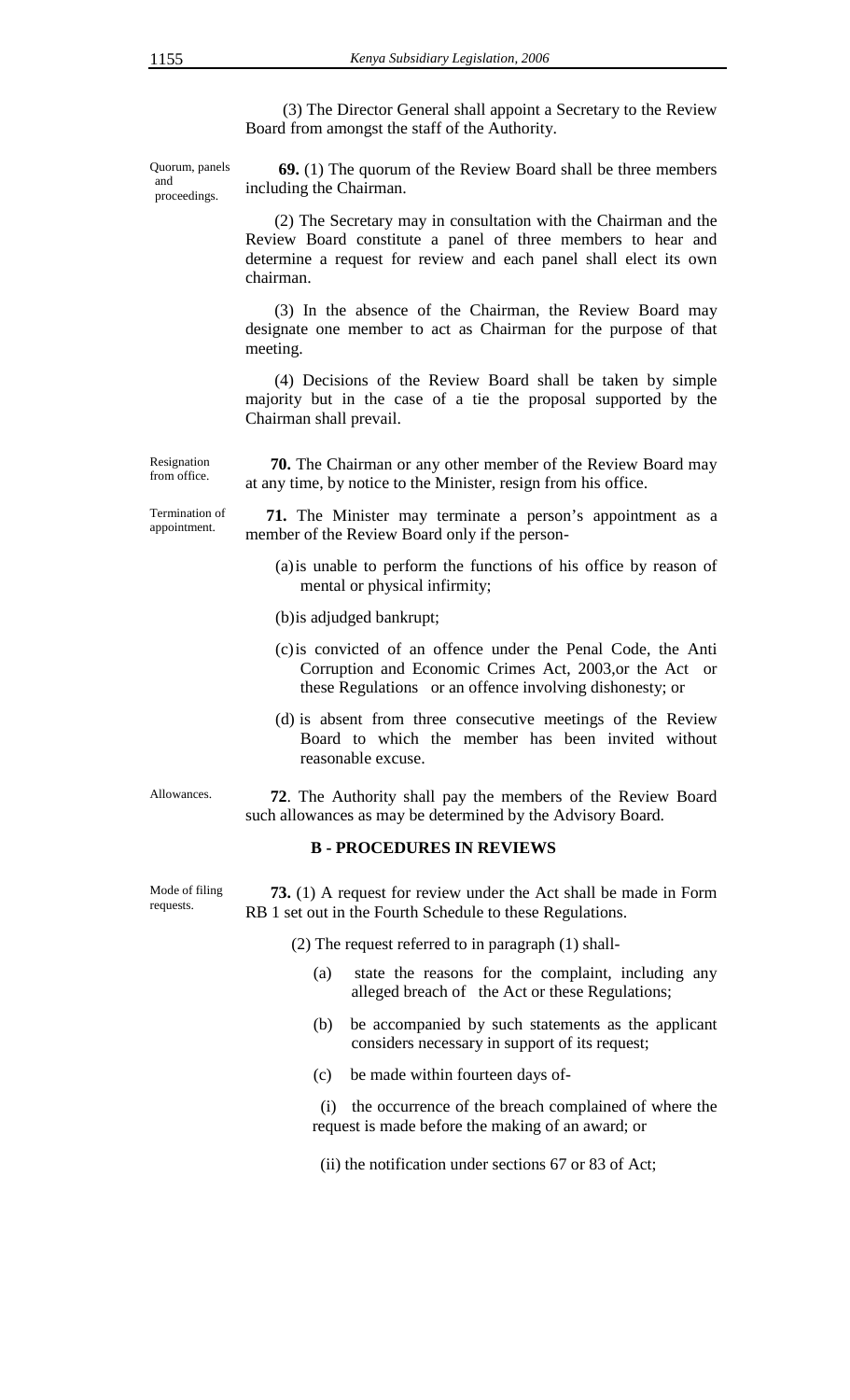- (d) be submitted in fifteen bound copies and a soft copy, pages of which shall be consecutively numbered**;**
- (e) be accompanied by the fees set out in Part II of the Fourth Schedule which shall not be refundable.

(3) Every request for review shall be filed with the Secretary of the Review Board upon payment of the requisite fees.

(4)The Secretary shall acknowledge filing of the request for review.

Notification of filing of request.

 **74**. (1) The Secretary shall immediately after the filing of the request under Regulation 73, serve a copy thereof on the procuring entity or Director General as the case may be.

(2) The copy to the procuring entity under paragraph (1) shall also contain a notification of the pending review and the suspension of the procurement proceedings of such procuring entity.

 (3) Upon being served with a notification of a request, the procuring entity or the Director General shall within seven days or such lesser period as may be stated by the Secretary in a particular case, submit to the Secretary a written memorandum of response to the reasons for the request together with such documents as the Secretary may specify.

 (4) The Secretary shall, within fourteen days of the filing of the request, notify all other parties to the review of the filing and such parties may, at their own expense, obtain copies of the request for review.

Notice of Hearing,

 **75**. (1) The Secretary shall give reasonable notice of the date fixed for hearing to all parties to the review.

(2) The notice referred to in paragraph (1) shall be in the format shown in Form RB 2 set out in the Fourth Schedule.

Representation by person of own choice.

Preliminary objection

 **76.** Any party to a request filed under Regulation 73 shall, at the hearing thereof, be entitled to be represented by an advocate or any other person of his own choice.

 **77.** (1) A party notified under Regulation 74 may file a preliminary objection to the hearing of the request for review to the Secretary of the Review Board within five days from the date of notification.

 (2) The preliminary objection filed under paragraph (1) shall set out the grounds upon which it is based on and shall be served on the applicant at least one day before the hearing.

 (3) The applicant may file a reply to the preliminary objection before the time of the hearing of the request.

 (4) The Review Board shall hear the preliminary objection and make a determination whether to uphold or dismiss the same and shall record the reasons for the determination.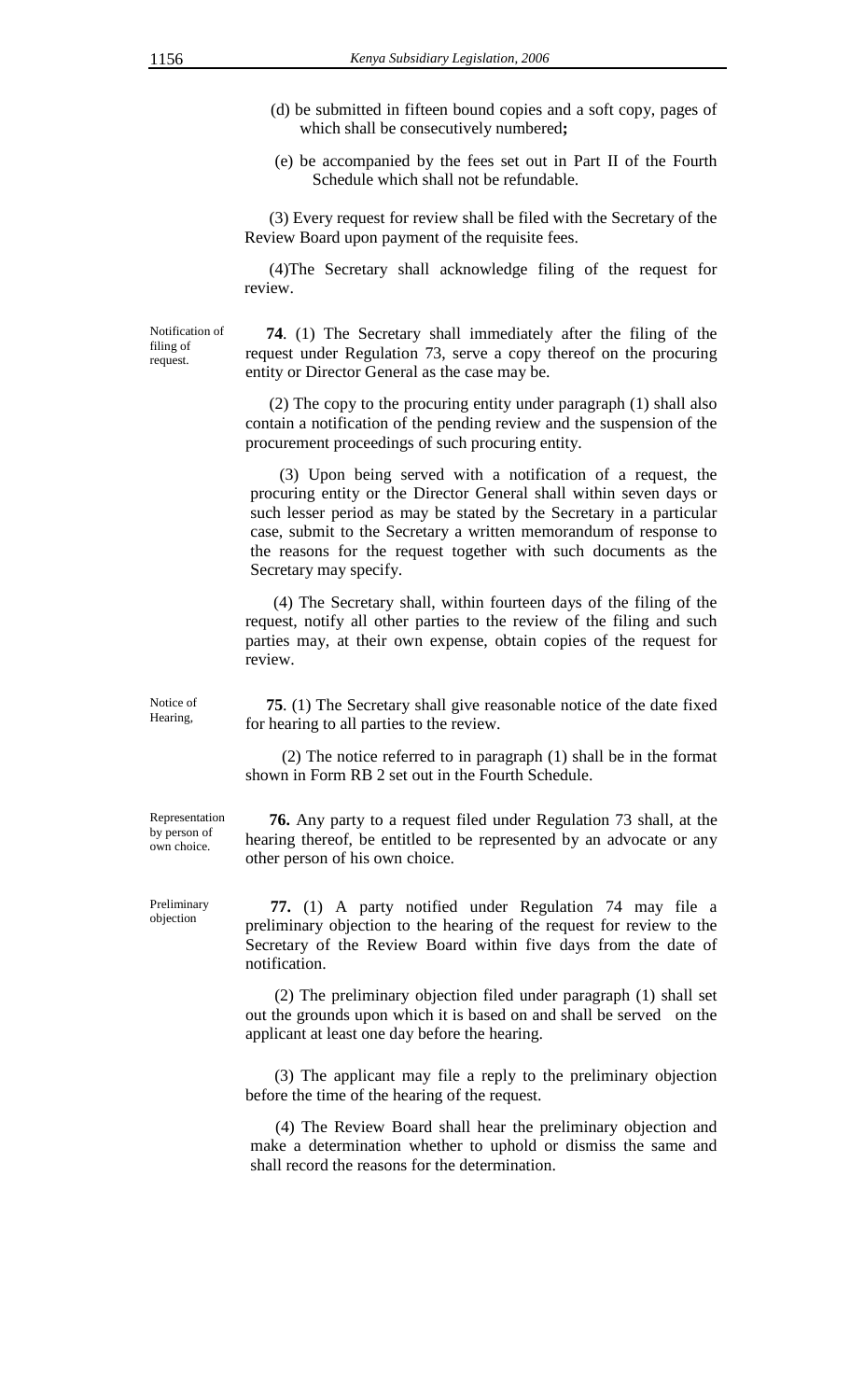(5) If the Review Board dismisses the preliminary objection, it shall soon thereafter proceed to hear the request for review as scheduled.

 (6) The fees chargeable for filing a preliminary objection shall be as set out in the Part II of the Fourth Schedule.

Invitation to the hearing.

 **78.** (1) The Secretary shall, at least three days before the date set for the hearing, invite the members of the Review Board to attend the hearing.

 (2) The invitation under paragraph (1) shall set out the time, date, and place where the hearing shall take place.

 (3) The business of the Review Board shall be transacted between 8.00 a.m. and 5.00 p.m. on normal working days unless otherwise agreed to by the Secretary.

Disclosure of  **79.** Where any member of the Review Board has a direct or indirect interest in any matter before the Review Board, he or she shall declare his or her interest in the matter and shall not participate in the hearing or decision-making process of the Review Board in relation to that particular matter.

Attendance at the hearing.

interest.

**80.** If on the day set for the hearing of a review for which due notification has been given-

- (a) the applicant appears and the procuring entity fails to appear, the hearing of the request for review shall proceed in the absence of the procuring entity unless the Review Board deems it fit to adjourn the hearing;
- (b) the procuring entity appears and the applicant does not appear, the request for review shall be dismissed unless the Board deems it fit to adjourn the hearing;
- (c) if both parties fail to appear, the request for review shall be dismissed unless the Board deems it fit to adjourn the hearing.

 **81.** At the hearing of the request for review, unless decided otherwise by the Review Board, the applicant shall be given the first opportunity to present the case in support of the request and the procuring entity shall be given an opportunity to reply thereto.

 **82.** Where two or more requests for review are instituted arising from the same tender or procurement procedure the Review Board may consolidate the requests and hear them as if they were one request for review.

 **83.** (1) A request for review may be withdrawn at any time before or during the hearing by notice in writing to the Secretary signed by the applicant and upon such notice being received the request for review shall be deemed to have been withdrawn.

 (2) When a request for review is withdrawn, the Secretary shall forthwith inform the Review Board and all parties to the review of the withdrawal.

Procedure at hearing.

Consolidation of requests.

Withdrawal of requests for review.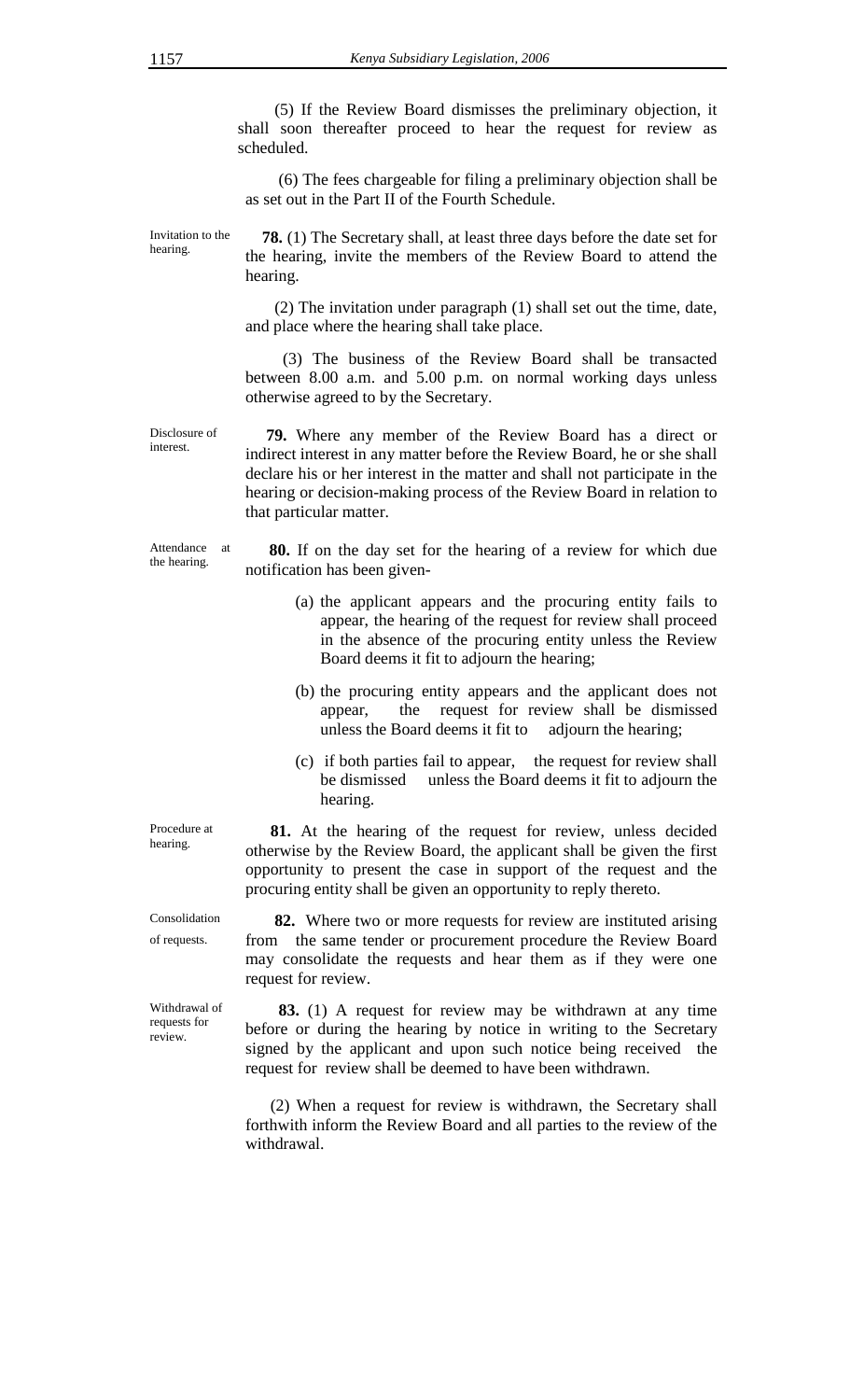Hearing of request.  **84.** (1) Hearing of review proceedings shall be open to all parties to the review. (2) The Review Board may, at the hearing of the request exclude any person from the hearing whom it deems is unruly, interruptive or otherwise conducts himself in an unreasonable manner. Experts. **85**. The Review Board may engage an expert to assist it in proceedings in which it feels it lacks the necessary expertise but the opinion of the expert shall not be binding on the Review Board**.**  Rules of evidence.  **86.** The Review Board shall not be bound to observe the rules of evidence in the hearing of a request under these Regulations. Proof of documents  **87.** An order of the Review Board certified by both the Chairman and the Secretary to be a true copy thereof shall in any legal proceedings be *prima facie* evidence of the issuance of that order. Communication to the Review Board.  **88.** All communications to the Review Board relating to matters pending before the Review Board shall be through the Secretary. **PART VII - INVESTIGATION, DEBARMENT AND DISPOSAL**  Limitation of investigator's powers.  **89.** An investigator appointed pursuant to section 102 of the Act shall not, in the course of investigation, advise a procuring entity on any matter relating to a procurement proceeding. Other grounds for debarment.  **90**. For the purposes of section 115 (2) of the Act, the Director – General, with the approval of the Advisory Board, may debar a person from participating in procurement proceedings on the ground that that person has breached a code of ethics issued by the Authority pursuant to section 139 of the Act. Debarment. **91.** Where a person is debarred from participating in procurement proceedings under section 115 of the Act, the debarment extends to any firm in which the debarred person has a controlling interest. Disposal committee.  **92.** (1) A procuring entity shall, for the purposes of section 128 of the Act, establish a disposal committee comprising of at least five members as follows-: (a)the officer in charge of finance; (b) the head of the procurement unit who shall be the Secretary; (c) the head of the accounting department; and (d) two heads of end user departments, of whom one shall be the head of the end-user department disposing of the stores or equipment. (2) The disposal committee shall select a chairperson from amongst its members. (3) The disposal committee shall pursuant to section 128(2) of the Act, first meet within fourteen days of its appointment and

subsequently at least once in every quarter.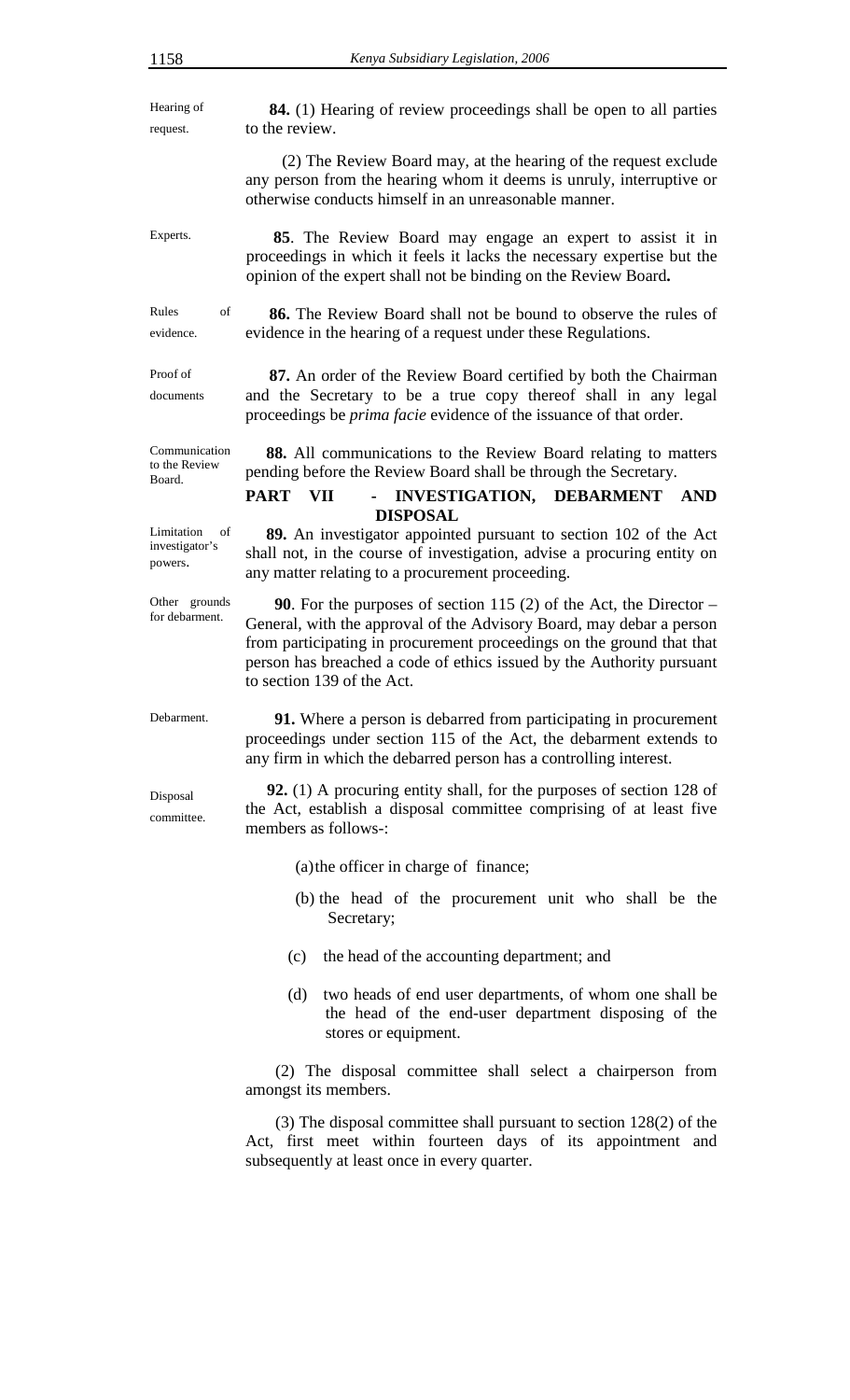(4) The accounting officer shall, pursuant to section 129(4) of the Act, give the disposal committee a written notice as to whether he accepts or rejects the recommendations of the disposal committee within fourteen days of receipt of the recommendations.

Disposal to employees.  **93**. (1) A procuring entity may, pursuant to section 131 of the Act, dispose its unserviceable, obsolete or surplus stores and equipment to an employee of the public entity or a member of a board or committee of the public entity where-

- (a) the time and cost required to dispose to any other person would be disproportionate to the value of the unserviceable, obsolete or surplus stores and equipment to be disposed;
- (b) the employee is in possession of the stores or equipment to be disposed and may be given the first priority to purchase the same.

(2) Every disposal made by a procuring entity under paragraph (1) shall be reported by the accounting officer or head of the procuring entity to the Authority within fourteen days of the disposal.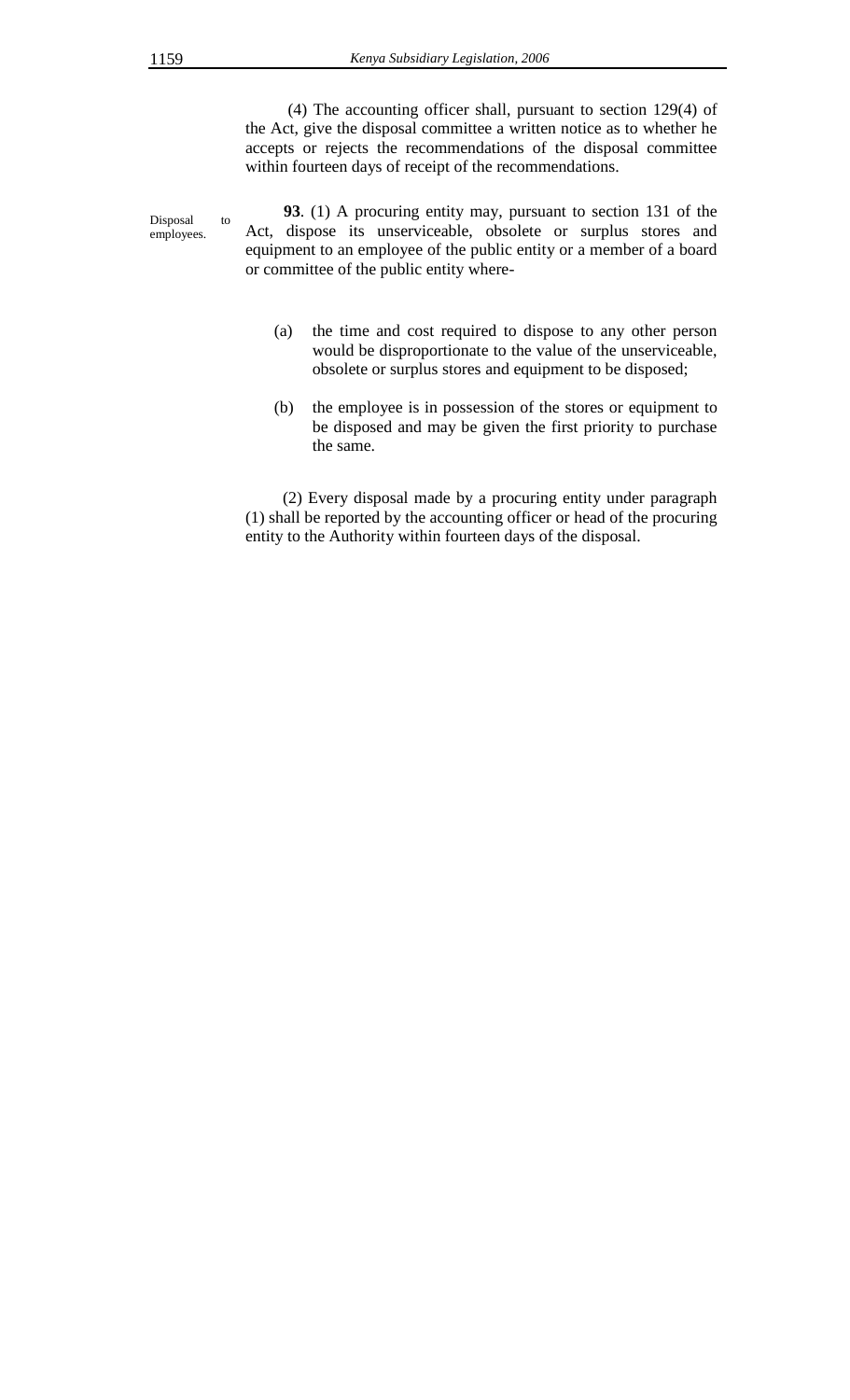## **FIRST SCHEDULE**

## **THRESHOLD MATRIX**

## **THRESHOLDS MATRIX FOR CLASS A PROCURING ENTITIES**

| Procurement                                              | Maximum or minimum level of expenditure allowed for the use of                                                                         |                                                                                                                                        |                                                                                                                                     | Segregation of duties for different officers and committees in the procurement cycle under section |                                                             |                                                                        |                                                        |
|----------------------------------------------------------|----------------------------------------------------------------------------------------------------------------------------------------|----------------------------------------------------------------------------------------------------------------------------------------|-------------------------------------------------------------------------------------------------------------------------------------|----------------------------------------------------------------------------------------------------|-------------------------------------------------------------|------------------------------------------------------------------------|--------------------------------------------------------|
| Method                                                   | a particular procurement method                                                                                                        |                                                                                                                                        |                                                                                                                                     | $26(3)(c)$ of the Act                                                                              |                                                             |                                                                        |                                                        |
|                                                          | Goods                                                                                                                                  | Works                                                                                                                                  | <b>Services</b>                                                                                                                     | Person responsible for<br>procurement initiation                                                   | <b>Body responsible for</b><br>the awarding the<br>contract | Person<br>responsible for<br>signing the<br><b>Contract</b>            | Verification of receipt of<br>goods, services or works |
| <b>International Open</b><br>tender (s 71 of the<br>Act) | Maximum level of<br>expenditure shall be<br>determined by the<br>funds allocated in<br>the budget for the<br>particular<br>procurement | Maximum level of<br>expenditure shall be<br>determined by the<br>funds allocated in the<br>budget for the<br>particular<br>procurement | Maximum level of<br>expenditure shall be<br>determined by the<br>funds allocated in the<br>budget for the<br>particular procurement | The Head of the<br>Procuring Entity or the<br><b>Accounting Officer</b>                            | Tender committee                                            | The Accounting<br>Officer                                              | Inspection and acceptance<br>committee                 |
|                                                          | There is no<br>minimum level of<br>expenditure under<br>this method                                                                    | There is no<br>minimum level of<br>expenditure under<br>this method                                                                    | There is no minimum<br>level of expenditure<br>under this method                                                                    | The head of the<br>procuring entity or the<br>head of the user<br>department                       | Tender committee                                            | The Head of the<br>Procuring Entity<br>or the<br>Accounting<br>Officer | Inspection and acceptance<br>committee                 |
| National Open<br>tender<br>$(s 54(2)$ of the Act)        | Maximum level of<br>expenditure shall be<br>determined by the<br>funds allocated in<br>the budget for the<br>particular<br>procurement | Maximum level of<br>expenditure shall be<br>determined by the<br>funds allocated in the<br>budget for the<br>particular<br>procurement | Maximum level of<br>expenditure shall be<br>determined by the<br>funds allocated in the<br>budget for the<br>particular procurement | The head of the<br>procuring entity or the<br><b>Accounting Officer</b>                            | Tender committee                                            | The Accounting<br>Officer                                              | Inspection and acceptance<br>committee                 |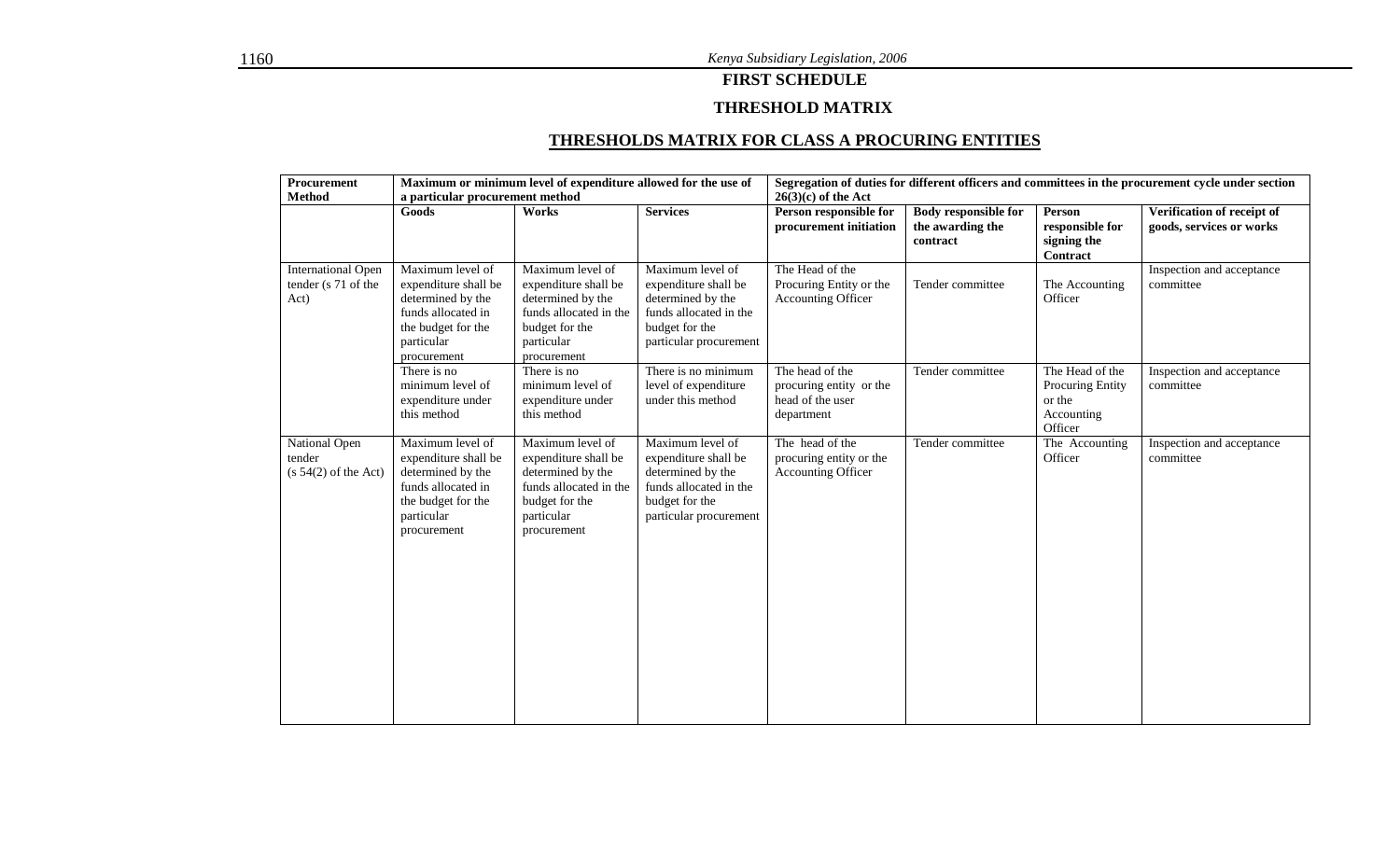1161

*Kenya Subsidiary Legislation, 2006* 

|                                                        | When using this<br>method the<br>minimum<br>expenditure that<br>requires advertising<br>is Kshs 6,000,000                              | When using this<br>method the minimum<br>expenditure that<br>requires advertising<br>is Kshs 6,000,000                                 | When using this<br>method the minimum<br>expenditure that<br>requires advertising is<br>Kshs 3,000,000                              | The head of the<br>procuring entity or the<br>head of the user<br>department | Tender committee | The Head of the<br><b>Procuring Entity</b>                             | Inspection and acceptance<br>committee |
|--------------------------------------------------------|----------------------------------------------------------------------------------------------------------------------------------------|----------------------------------------------------------------------------------------------------------------------------------------|-------------------------------------------------------------------------------------------------------------------------------------|------------------------------------------------------------------------------|------------------|------------------------------------------------------------------------|----------------------------------------|
| Restricted tender<br>Under s $73(2)(a)$<br>of the Act  | Maximum level of<br>expenditure shall be<br>determined by the<br>funds allocated in<br>the budget for the<br>particular<br>procurement | Maximum level of<br>expenditure shall be<br>determined by the<br>funds allocated in the<br>budget for the<br>particular<br>procurement | Maximum level of<br>expenditure shall be<br>determined by the<br>funds allocated in the<br>budget for the<br>particular procurement | The Head of the<br>Procuring entity or the<br><b>Accounting Officer</b>      | Tender committee | The Head of the<br>Procuring entity<br>or the<br>Accounting<br>Officer | Inspection and acceptance<br>committee |
|                                                        | The minimum level<br>of expenditure is<br>Kshs 20,000,000<br>below this threshold<br>use open tender                                   | The minimum level<br>of expenditure is<br>Kshs 20,000,000<br>below this threshold<br>use open tender                                   | The minimum level of<br>expenditure is Kshs<br>$20,000,000$ below this<br>threshold use open<br>tender                              | The Head of the<br>Procuring entity or the<br>Head of the User<br>Department | Tender committee | The Head of the<br>Procuring entity<br>or the<br>Accounting<br>Officer | Inspection and acceptance<br>committee |
| Restricted tender<br>Under $s 73 (2)(b)$<br>of the Act | The Maximum level<br>of expenditure shall<br>be Kshs 20,000,000<br>above this threshold<br>use open tender                             | The Maximum level<br>of expenditure shall<br>be Kshs 20,000,000<br>above this threshold<br>use open tender                             | The Maximum level<br>of expenditure shall be<br>Kshs 20,000,000<br>above this threshold<br>use open tender                          | The Head of the<br>Procuring entity or the<br>Head of the User<br>Department | Tender committee | The Head of the<br>Procuring entity<br>or the<br>Accounting<br>Officer | Inspection and acceptance<br>committee |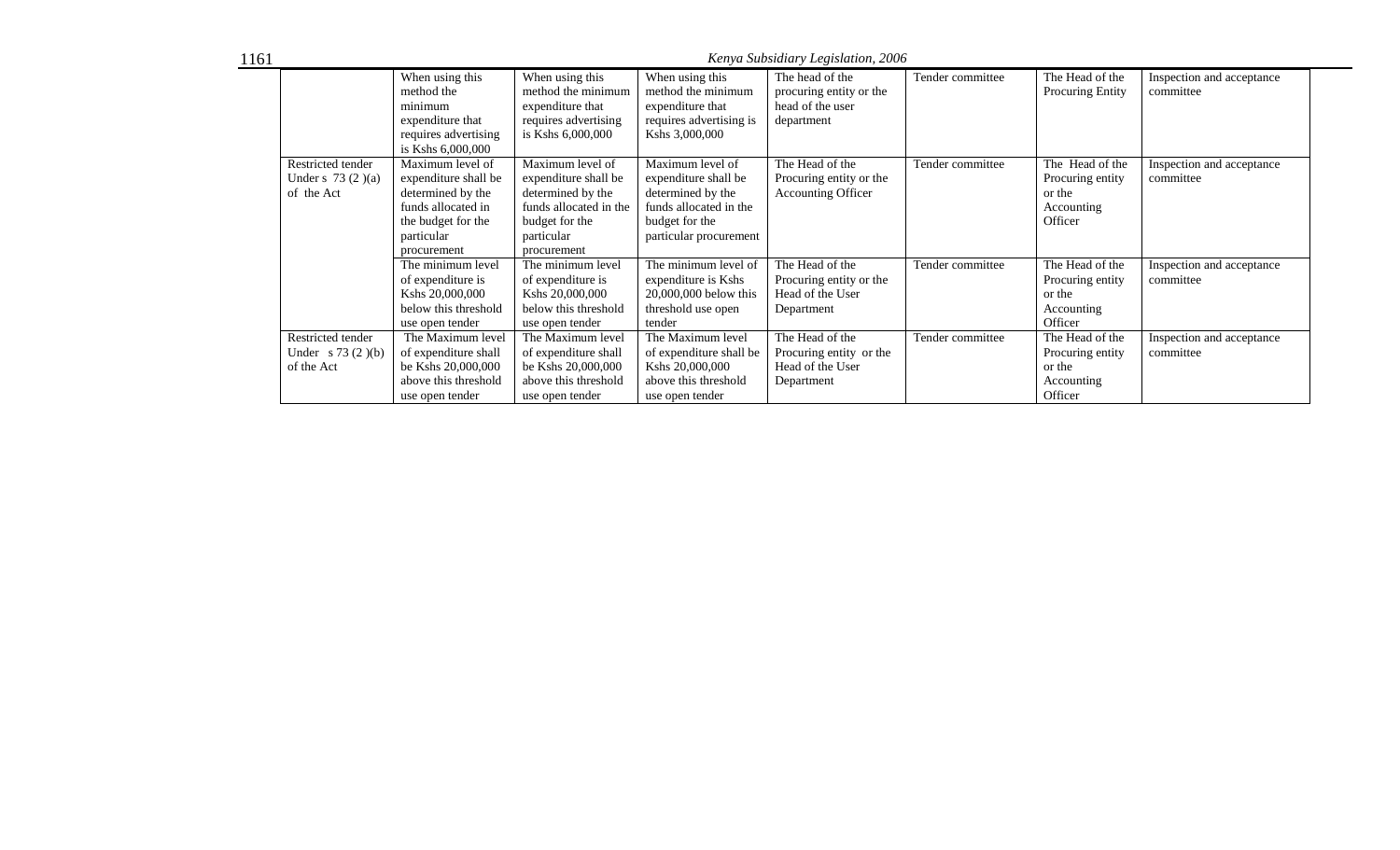#### **THRESHOLDS MATRIX FOR CLASS A PROCURING ENTITIES**

| Procurement<br><b>Method</b>                                     | Maximum or minimum level of expenditure allowed for the use of a particular<br>procurement method                     |                                                                                                                       |                                                                                                              | Segregation of duties for different officers and committees in the procurement cycle under<br>section $26(3)(c)$ |                                                                |                                                                         |                                                           |  |
|------------------------------------------------------------------|-----------------------------------------------------------------------------------------------------------------------|-----------------------------------------------------------------------------------------------------------------------|--------------------------------------------------------------------------------------------------------------|------------------------------------------------------------------------------------------------------------------|----------------------------------------------------------------|-------------------------------------------------------------------------|-----------------------------------------------------------|--|
|                                                                  | Goods                                                                                                                 | Works                                                                                                                 | <b>Services</b>                                                                                              | Person responsible<br>for procurement<br>initiation                                                              | <b>Body</b><br>responsible for<br>the awarding<br>the contract | Person responsible for<br>signing the<br>Contract                       | Verification of receipt<br>of goods, services or<br>works |  |
|                                                                  | The minimum level of<br>expenditure is Kshs<br>1,000,000 below this<br>threshold use request<br>for quotations        | The minimum level of<br>expenditure is Kshs<br>2,000,000 below this<br>threshold use request for<br>quotations        | The minimum level of expenditure is<br>Kshs 1,000,000 below this threshold<br>use request for quotations     | Head of the User<br>Department                                                                                   | Tender<br>committee                                            | The Head of the<br>Procuring entity or the<br><b>Accounting Officer</b> | Inspection and<br>acceptance committee                    |  |
| Restricted tender<br>Under s $73(2)(c)$<br>of the Act            | The Maximum level of<br>expenditure shall be<br>Kshs 20,000,000.<br>Above this threshold<br>use open tender           | The Maximum level of<br>expenditure shall be<br>Kshs 20,000,000.<br>Above this threshold use<br>open tender           | The Maximum level of expenditure<br>shall be Kshs 20,000,000. Above this<br>threshold use open tender        | The Head of the<br>Procuring entity or<br>the Head of the User<br>Department                                     | Tender<br>committee                                            | The Head of the<br>Procuring entity or the<br>Accounting Officer        | Inspection and<br>acceptance committee                    |  |
|                                                                  | The minimum level of<br>expenditure is Kshs<br>1,000,000 below this<br>threshold use request<br>for quotations        | The minimum level of<br>expenditure is Kshs<br>2,000,000 below this<br>threshold use request for<br>quotations        | The minimum level of expenditure is<br>Kshs 1,000,000 below this threshold<br>use request for quotations     | Head of the User<br>Department                                                                                   | Tender<br>committee                                            | The Head of the<br>Procuring entity or the<br>Accounting Officer        | Inspection and<br>acceptance committee                    |  |
| Request for<br>proposals<br>$(s 76(1)$ of the<br>Act)            | This method is not<br>applicable for<br>procurement of goods                                                          | This method is not<br>applicable for<br>procurement of works                                                          | No minimum or maximum expenditure<br>under this method provided the<br>conditions under this section are met | Head of the User<br>Department                                                                                   | Tender<br>committee                                            | The Head of the<br>Procuring entity or the<br>Accounting Officer        | Inspection and<br>acceptance committee                    |  |
| Direct<br>Procurement<br>under $s$ 74(2) and<br>$(3)$ of the Act | No minimum or<br>maximum expenditure<br>under this method<br>provided the<br>conditions under this<br>section are met | No minimum or<br>maximum expenditure<br>under this method<br>provided the conditions<br>under this section are<br>met | No minimum or maximum expenditure<br>under this method provided the<br>conditions under this section are met | The Head of the<br>Procuring entity or<br>the Accounting<br>Officer                                              | Tender<br>committee                                            | The Head of the<br>Procuring entity or the<br>Accounting Officer        | Inspection and<br>acceptance committee                    |  |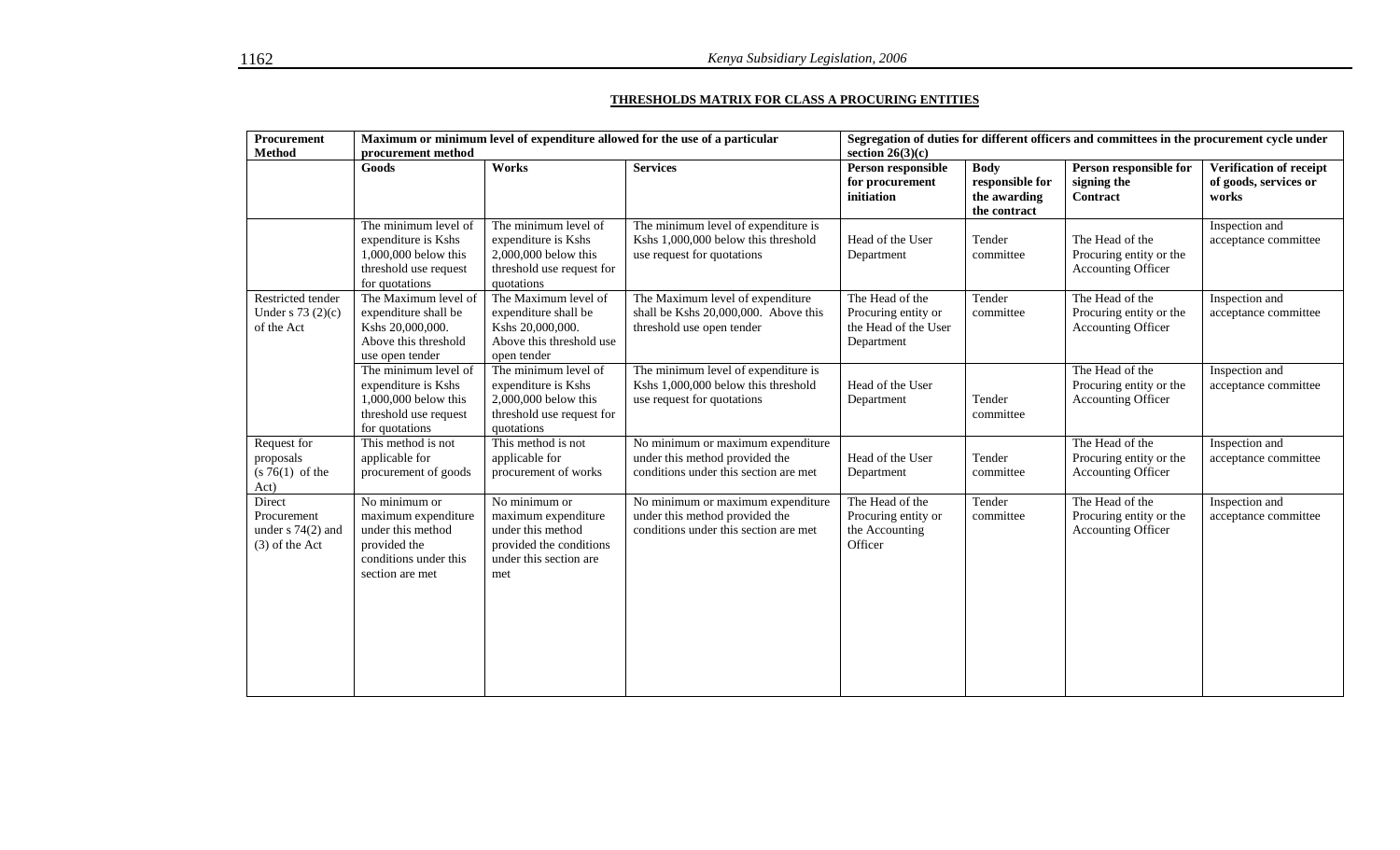| 1163                                          |                                                                                                    |                                                                                                    | Kenya Subsidiary Legislation, 2006                                                           |                                                                                                        |                                                                                                           |                                                                                                                   |                                        |
|-----------------------------------------------|----------------------------------------------------------------------------------------------------|----------------------------------------------------------------------------------------------------|----------------------------------------------------------------------------------------------|--------------------------------------------------------------------------------------------------------|-----------------------------------------------------------------------------------------------------------|-------------------------------------------------------------------------------------------------------------------|----------------------------------------|
|                                               |                                                                                                    |                                                                                                    |                                                                                              | Head of the User<br>Department initiates<br>procurement whose<br>expenditure is below<br>Kshs. 500,000 | Procurement<br>committee<br>awards for<br>procurement<br>whose<br>expenditure is<br>below<br>Kshs.500,000 | Head of the User<br>Department signs<br>contract for<br>procurement whose<br>expenditure is below<br>Kshs.500,000 | Inspection and<br>acceptance committee |
| Request for<br>quotations(s 88 of<br>the Act) | Maximum level of<br>expenditure under this<br>method is Kshs<br>1,000,000                          | Maximum level of<br>expenditure under this<br>method is Kshs<br>2,000,000                          | Maximum level of expenditure under<br>this method is Kshs 1,000,000                          | Head of the User<br>Department                                                                         | Tender<br>committee                                                                                       | The Head of the<br>Procuring entity or the<br><b>Accounting Officer</b>                                           | Inspection and<br>acceptance committee |
|                                               |                                                                                                    |                                                                                                    |                                                                                              | Head of the User<br>Department initiates<br>procurement whose<br>expenditure is below<br>Kshs. 500,000 | Procurement<br>committee<br>awards for<br>procurement<br>whose<br>expenditure is<br>below<br>Kshs.500,000 | Head of the User<br>Department signs<br>contract for<br>procurement whose<br>expenditure is below<br>Kshs.500,000 | Inspection and<br>acceptance committee |
| Low value<br>procurement(s 90<br>of the Act)  | Maximum level of<br>expenditure under this<br>method is Kshs 30,000<br>per procurement per<br>item | Maximum level of<br>expenditure under this<br>method is Kshs 30,000<br>per procurement per<br>item | Maximum level of expenditure under<br>this method is Kshs 30,000 per<br>procurement per item | Head of the User<br>Department                                                                         | User                                                                                                      | The Head of the<br>Procurement Unit                                                                               | Stores officer                         |
|                                               | There is no minimum<br>expenditure for the use<br>of this method                                   | There is no minimum<br>expenditure for the use<br>of this method                                   | There is no minimum expenditure for<br>the use of this method                                | Head of the User<br>Department                                                                         | User                                                                                                      | The Head of the<br>Procurement Unit                                                                               | Stores officer                         |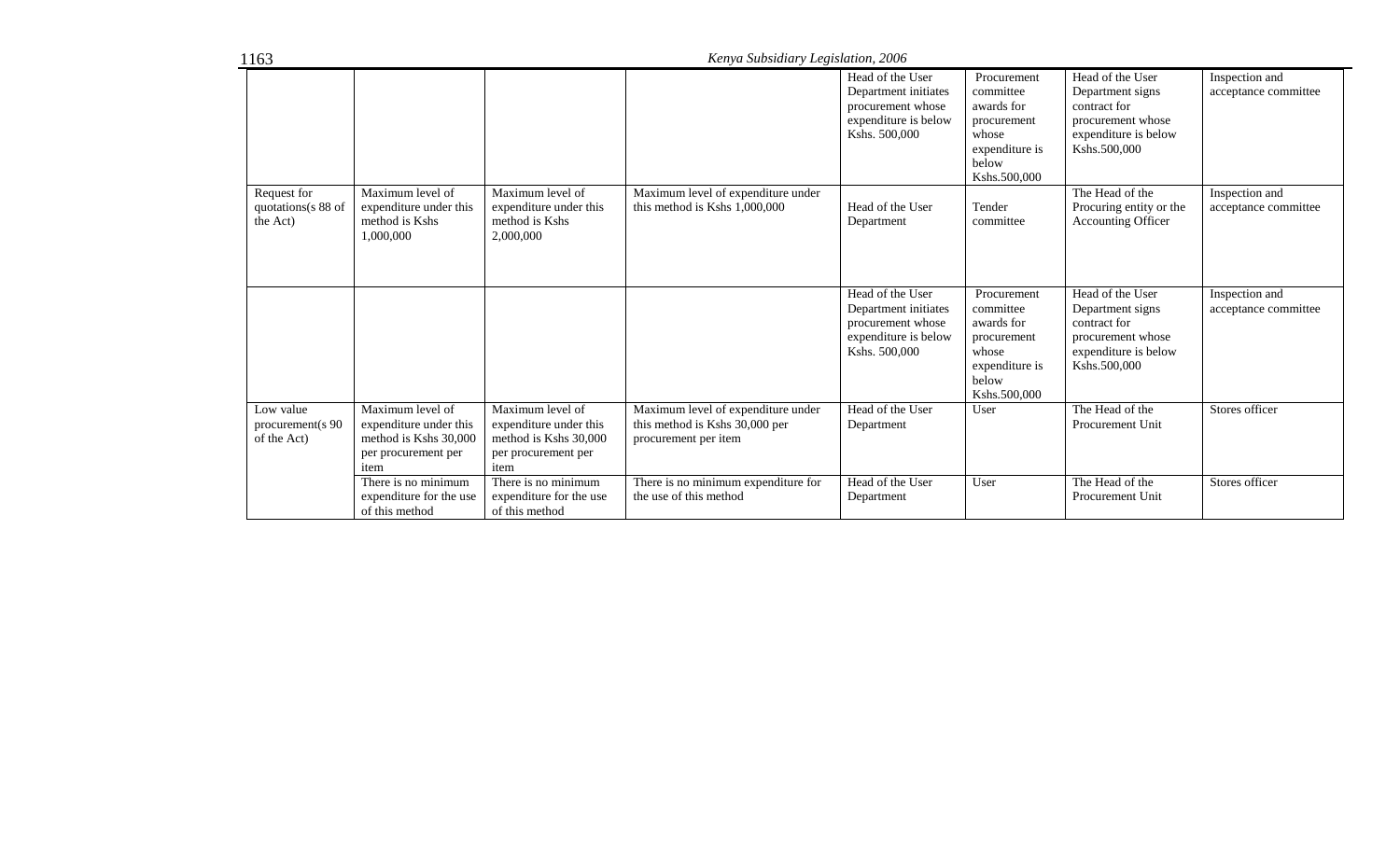#### **THRESHOLDS MATRIX FOR CLASS B PROCURING ENTITIES**

|                                                          | procurement method                                                                                                                  |                                                                                                                                     | Maximum or minimum level of expenditure allowed for the use of a particular                                                   | cycle under section $26(3)(c)$                                               |                                                             | Segregation of duties for different officers and committees in the procurement |                                                                     |
|----------------------------------------------------------|-------------------------------------------------------------------------------------------------------------------------------------|-------------------------------------------------------------------------------------------------------------------------------------|-------------------------------------------------------------------------------------------------------------------------------|------------------------------------------------------------------------------|-------------------------------------------------------------|--------------------------------------------------------------------------------|---------------------------------------------------------------------|
| Procurement<br><b>Method</b>                             | Goods                                                                                                                               | Works                                                                                                                               | <b>Services</b>                                                                                                               | Person<br>responsible for<br>procurement<br>initiation                       | <b>Body</b> responsible<br>for the awarding<br>the contract | Person<br>responsible for<br>signing the<br>Contract                           | <b>Verification of</b><br>receipt of<br>goods, services<br>or works |
| <b>International Open</b><br>tender (s 71 of the<br>Act) | Maximum level of<br>expenditure shall be<br>determined by the<br>funds allocated in the<br>budget for the<br>particular procurement | Maximum level of<br>expenditure shall be<br>determined by the funds<br>allocated in the budget<br>for the particular<br>procurement | Maximum level of expenditure<br>shall be determined by the funds<br>allocated in the budget for the<br>particular procurement | The Head of the<br>Procuring Entity or<br>the Accounting<br>Officer          | Tender committee                                            | The Accounting<br>Officer                                                      | Inspection and<br>acceptance<br>committee                           |
|                                                          | There is no minimum<br>level of expenditure<br>under this method                                                                    | There is no minimum<br>level of expenditure<br>under this method                                                                    | There is no minimum level of<br>expenditure under this method                                                                 | The head of the<br>procuring entity or<br>the head of the<br>user department | Tender committee                                            | The Head of the<br>Procuring Entity<br>or the Accounting<br>Officer            | Inspection and<br>acceptance<br>committee                           |
| National Open tender<br>$(s 54(2)$ of the Act)           | Maximum level of<br>expenditure shall be<br>determined by the<br>funds allocated in the<br>budget for the<br>particular procurement | Maximum level of<br>expenditure shall be<br>determined by the funds<br>allocated in the budget<br>for the particular<br>procurement | Maximum level of expenditure<br>shall be determined by the funds<br>allocated in the budget for the<br>particular procurement | The head of the<br>procuring entity or<br>the Accounting<br>Officer          | Tender committee                                            | The Accounting<br>Officer                                                      | Inspection and<br>acceptance<br>committee                           |
|                                                          | When using this<br>method the minimum<br>expenditure that<br>requires advertising is<br>Kshs 4,000,000                              | When using this method<br>the minimum<br>expenditure that requires<br>advertising is Kshs<br>4,000,000                              | When using this method the<br>minimum expenditure that<br>requires advertising is Kshs<br>2,000,000                           | The head of the<br>procuring entity or<br>the head of the<br>user department | Tender committee                                            | The Head of the<br>Procuring Entity                                            | Inspection and<br>acceptance<br>committee                           |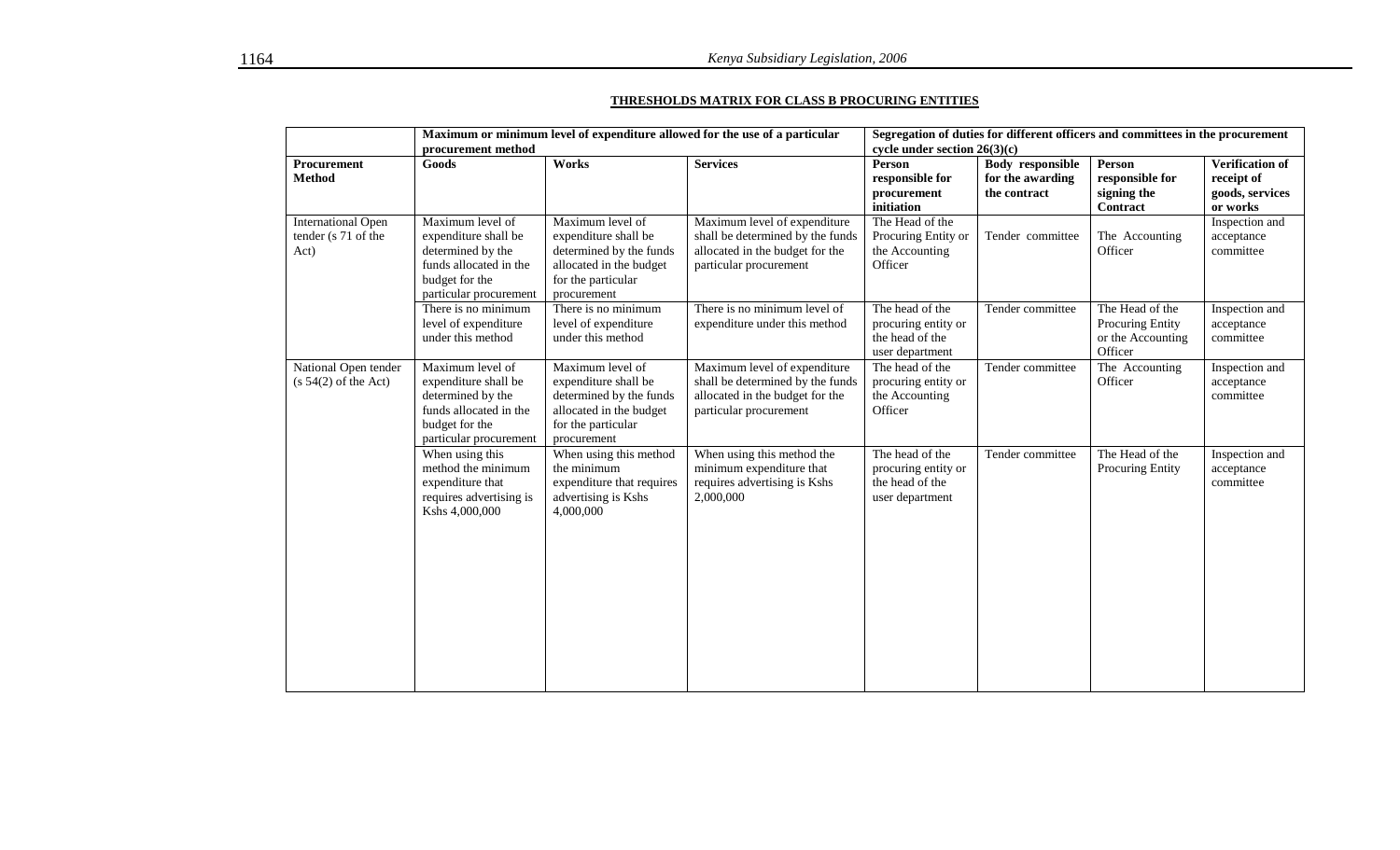|                                                        | Kenya Subsidiary Legislation, 2006                                                                                                  |                                                                                                                                     |                                                                                                                               |                                                                                     |                         |                                                                     |                                           |  |
|--------------------------------------------------------|-------------------------------------------------------------------------------------------------------------------------------------|-------------------------------------------------------------------------------------------------------------------------------------|-------------------------------------------------------------------------------------------------------------------------------|-------------------------------------------------------------------------------------|-------------------------|---------------------------------------------------------------------|-------------------------------------------|--|
| Restricted tender<br>Under s. $73(2)(a)$ the<br>Act    | Maximum level of<br>expenditure shall be<br>determined by the<br>funds allocated in the<br>budget for the<br>particular procurement | Maximum level of<br>expenditure shall be<br>determined by the funds<br>allocated in the budget<br>for the particular<br>procurement | Maximum level of expenditure<br>shall be determined by the funds<br>allocated in the budget for the<br>particular procurement | The Head of the<br>procuring entity or<br>the Accounting<br>Officer                 | <b>Tender Committee</b> | The Head of the<br>Procuring entity or<br>the Accounting<br>Officer | Inspection and<br>acceptance<br>committee |  |
|                                                        | The minimum level of<br>expenditure is<br>Kshs.5,000,000 above<br>this threshold use open<br>tender                                 | The minimum level of<br>expenditure is<br>Kshs.5,000,000 below<br>this threshold use open<br>tender                                 | The minimum level of<br>expenditure is Kshs.5,000,000<br>below this threshold use open<br>tender                              | The Head of the<br>procuring entity or<br>the Head of the<br><b>User Department</b> | <b>Tender Committee</b> | The Head of the<br>Procuring entity or<br>the Accounting<br>Officer | Inspection and<br>acceptance<br>committee |  |
| Restricted tender<br>under s. 73 $(2)(b)$              | The Maximum level of<br>expenditure shall be<br>Kshs 4,000,000.<br>Above this threshold<br>use open tender                          | The Maximum level of<br>expenditure shall be<br>Kshs 4,000,000. Above<br>this threshold use open<br>tender                          | The Maximum level of<br>expenditure shall be Kshs<br>4,000,000. Above this threshold<br>use open tender                       | The Head of the<br>Procuring entity or<br>the Head of the<br><b>User Department</b> | Tender committee        | The Head of the<br>Procuring entity or<br>the Accounting<br>Officer | Inspection and<br>acceptance<br>committee |  |
|                                                        | The minimum level of<br>expenditure is Kshs<br>1,000,000. Below this<br>threshold use request<br>for quotations                     | The minimum level of<br>expenditure is Kshs<br>2,000,000. Below this<br>threshold use request for<br>quotations                     | The minimum level of<br>expenditure is Kshs 1,000,000.<br>Below this threshold use request<br>for quotations                  | Head of the User<br>Department                                                      | Tender committee        | The Head of the<br>Procuring entity or<br>the Accounting<br>Officer | Inspection and<br>acceptance<br>committee |  |
| Restricted tender<br>Under s. $73(2)(c)$ of<br>the Act | The Maximum level of<br>expenditure shall be<br>Kshs 4,000,000.<br>Above this threshold<br>use open tender                          | The Maximum level of<br>expenditure shall be<br>Kshs 4,000,000. Above<br>this threshold use open<br>tender                          | The Maximum level of<br>expenditure shall be Kshs<br>$4,000,000$ . Above this threshold<br>use open tender                    | The Head of the<br>Procuring entity or<br>the Head of the<br><b>User Department</b> | Tender committee        | The Head of the<br>Procuring entity or<br>the Accounting<br>Officer | Inspection and<br>acceptance<br>committee |  |
|                                                        |                                                                                                                                     |                                                                                                                                     |                                                                                                                               |                                                                                     |                         |                                                                     |                                           |  |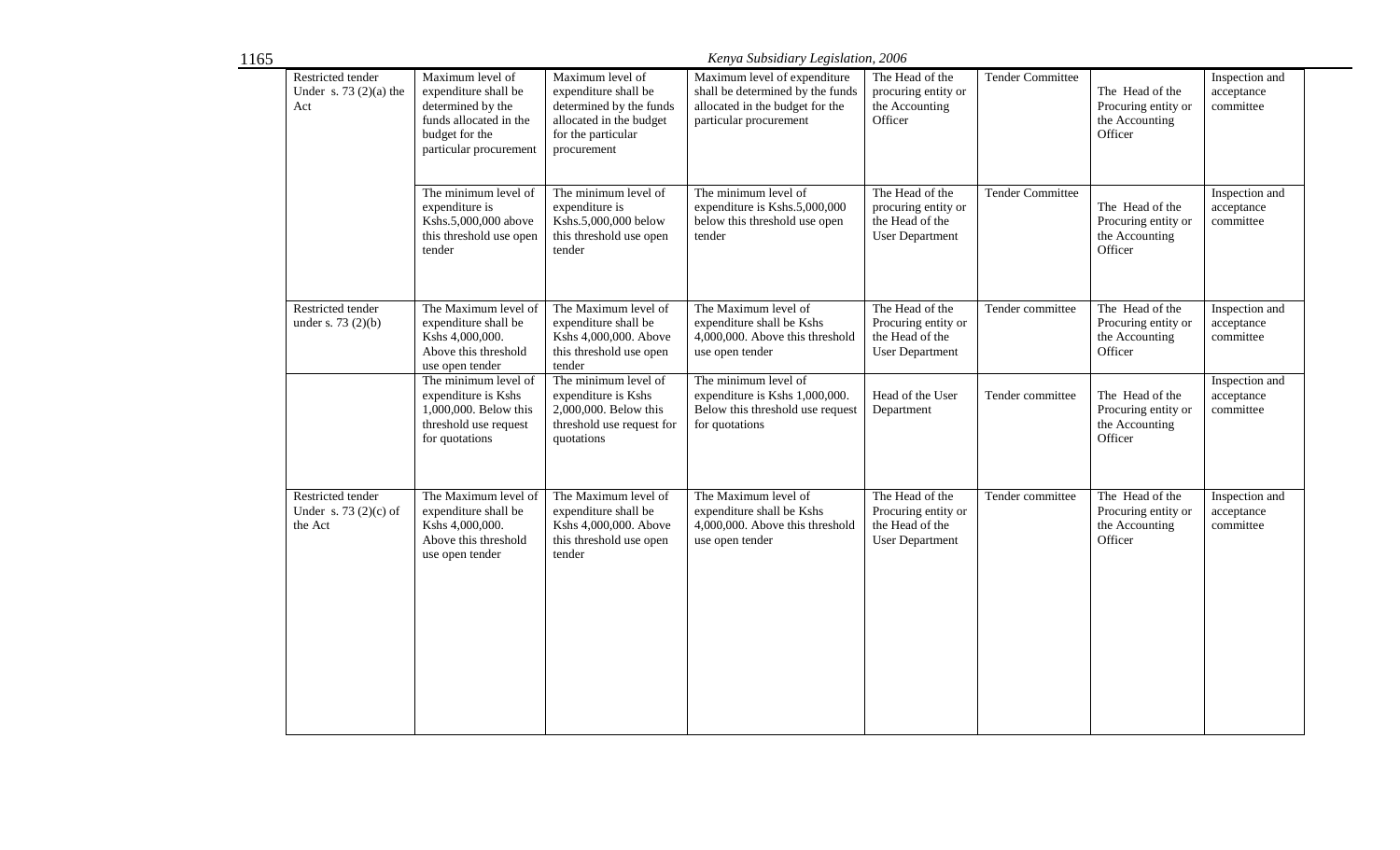1166

*Kenya Subsidiary Legislation, 2006* 

|                                                                 | The minimum level of<br>expenditure is Kshs<br>1,000,000 below this<br>threshold use request<br>for quotations        | The minimum level of<br>expenditure is Kshs<br>2,000,000 below this<br>threshold use request for<br>quotations        | The minimum level of<br>expenditure is Kshs 1,000,000<br>below this threshold use request<br>for quotations                                                                                       | Head of the User<br>Department                                                                                                             | Tender committee                                                                     | The Head of the<br>Procuring entity or<br>the Accounting<br>Officer                                                                        | Inspection and<br>acceptance<br>committee                                              |
|-----------------------------------------------------------------|-----------------------------------------------------------------------------------------------------------------------|-----------------------------------------------------------------------------------------------------------------------|---------------------------------------------------------------------------------------------------------------------------------------------------------------------------------------------------|--------------------------------------------------------------------------------------------------------------------------------------------|--------------------------------------------------------------------------------------|--------------------------------------------------------------------------------------------------------------------------------------------|----------------------------------------------------------------------------------------|
| Request for proposals<br>$(s 76(1)$ of the Act)                 | This method is not<br>applicable for goods                                                                            | This method is not<br>applicable for works                                                                            | Maximum level of expenditure<br>shall be determined by the funds<br>allocated in the budget for the<br>particular procurement<br>There is no minimum<br>expenditure for the use of this<br>method | The Head of the<br>Procuring entity or<br>the Accounting<br>Officer<br>The Head of the<br>Procuring entity or<br>the Accounting<br>Officer | Tender committee<br>Tender committee                                                 | The Head of the<br>Procuring entity or<br>the Accounting<br>Officer<br>The Head of the<br>Procuring entity or<br>the Accounting<br>Officer | Inspection and<br>acceptance<br>committee<br>Inspection and<br>acceptance<br>committee |
| Request for<br>quotations(s 88 of the<br>Act)                   | Maximum level of<br>expenditure under this<br>method is Kshs<br>1,000,000                                             | Maximum level of<br>expenditure under this<br>method is Kshs<br>2,000,000                                             | Maximum level of expenditure<br>under this method is Kshs<br>1,000,000                                                                                                                            | Head of the User<br>Department<br>Head of the User                                                                                         | Tender committee<br>Procurement                                                      | The Head of the<br>Procuring entity or<br>the Accounting<br>Officer<br>Head of the User                                                    | Inspection and<br>acceptance<br>committee<br>Inspection and                            |
|                                                                 |                                                                                                                       |                                                                                                                       |                                                                                                                                                                                                   | Department<br>initiates<br>procurement<br>whose<br>expenditure is<br>below Kshs.<br>500,000                                                | committee awards<br>for procurement<br>whose expenditure<br>is below<br>Kshs.500,000 | Department signs<br>contract for<br>procurement whose<br>expenditure is<br>below<br>Kshs.500,000                                           | acceptance<br>committee                                                                |
| Direct procurement<br>Under s. $74(2)$ and<br>$(3)$ of the Act. | No minimum or<br>maximum expenditure<br>under this method<br>provided the<br>conditions under this<br>section are met | No minimum or<br>maximum expenditure<br>under this method<br>provided the conditions<br>under this section are<br>met | No minimum or maximum<br>expenditure under this method<br>provided the conditions under<br>this section are met                                                                                   | The Head of the<br>Procuring entity or<br>the Accounting<br>Officer                                                                        | Tender committee                                                                     | The Head of the<br>Procuring entity or<br>the Accounting<br>Officer                                                                        | Inspection and<br>acceptance<br>committee                                              |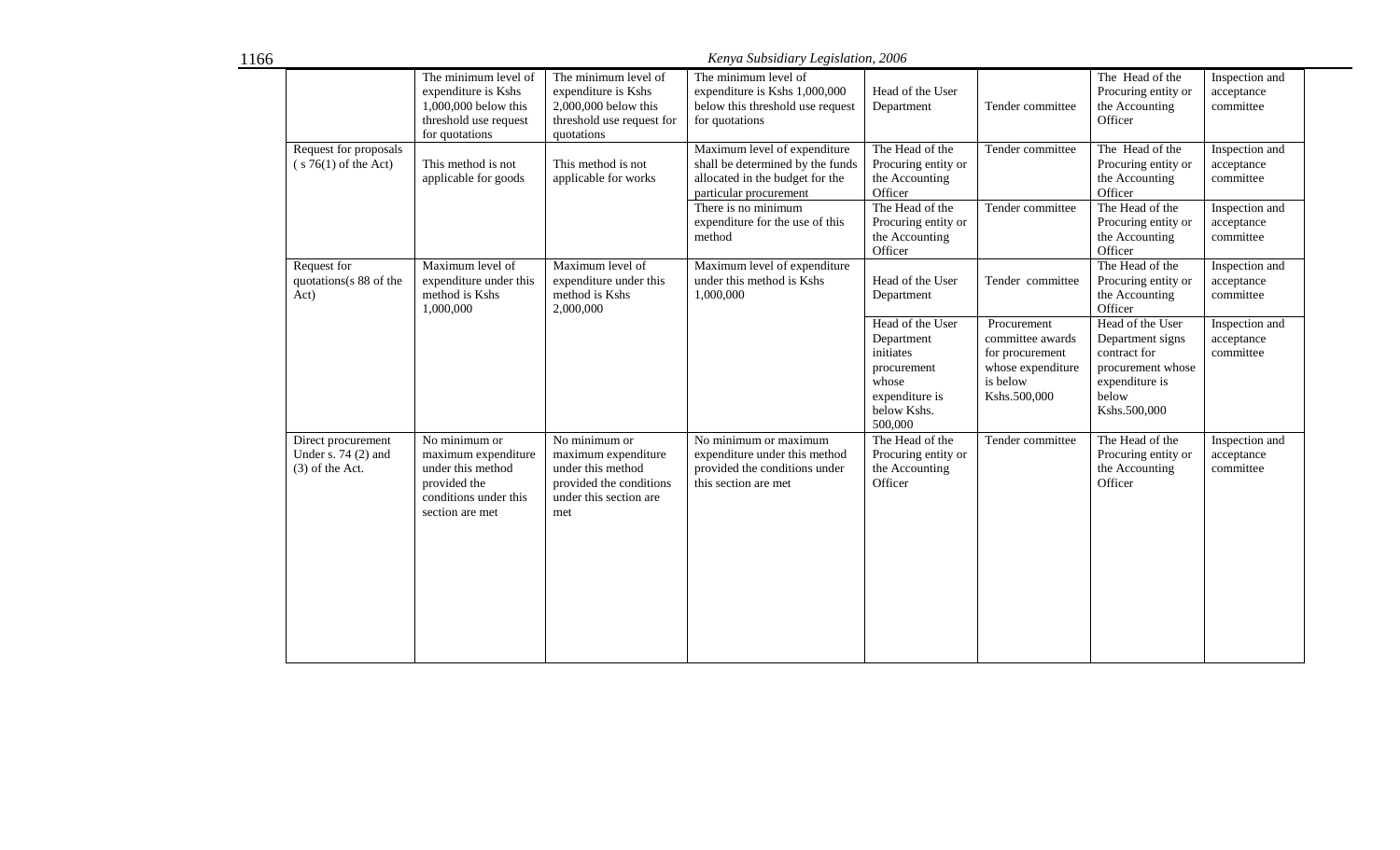| 1167 |                                              |                                                                                                    |                                                                                                     | Kenya Subsidiary Legislation, 2006                                                           |                                                                                                                 |                                                                                                     |                                                                                                                      |                                           |  |
|------|----------------------------------------------|----------------------------------------------------------------------------------------------------|-----------------------------------------------------------------------------------------------------|----------------------------------------------------------------------------------------------|-----------------------------------------------------------------------------------------------------------------|-----------------------------------------------------------------------------------------------------|----------------------------------------------------------------------------------------------------------------------|-------------------------------------------|--|
|      |                                              |                                                                                                    |                                                                                                     |                                                                                              | Head of the User<br>Department<br>initiates<br>procurement<br>whose<br>expenditure is<br>below Kshs.<br>500,000 | Procurement<br>committee awards<br>for procurement<br>whose expenditure<br>is below<br>Kshs.500,000 | Head of the User<br>Department signs<br>contract for<br>procurement whose<br>expenditure is<br>below<br>Kshs.500,000 | Inspection and<br>acceptance<br>committee |  |
|      | Low value<br>procurement(s 90 of<br>the Act) | Maximum level of<br>expenditure under this<br>method is Kshs10, 000<br>per procurement per<br>item | Maximum level of<br>expenditure under this<br>method is $Kshs10,000$<br>per procurement per<br>item | Maximum level of expenditure<br>under this method is Kshs10.<br>000 per procurement per item | Head of the User<br>Department                                                                                  | User                                                                                                | The Head of the<br>Procurement Unit                                                                                  | Stores officer                            |  |
|      |                                              | There is no minimum<br>expenditure for the use<br>of this method                                   | There is no minimum<br>expenditure for the use<br>of this method                                    | There is no minimum<br>expenditure for the use of this<br>method                             | Head of the User<br>Department                                                                                  | User                                                                                                | The Head of the<br>Procurement Unit                                                                                  | Stores officer                            |  |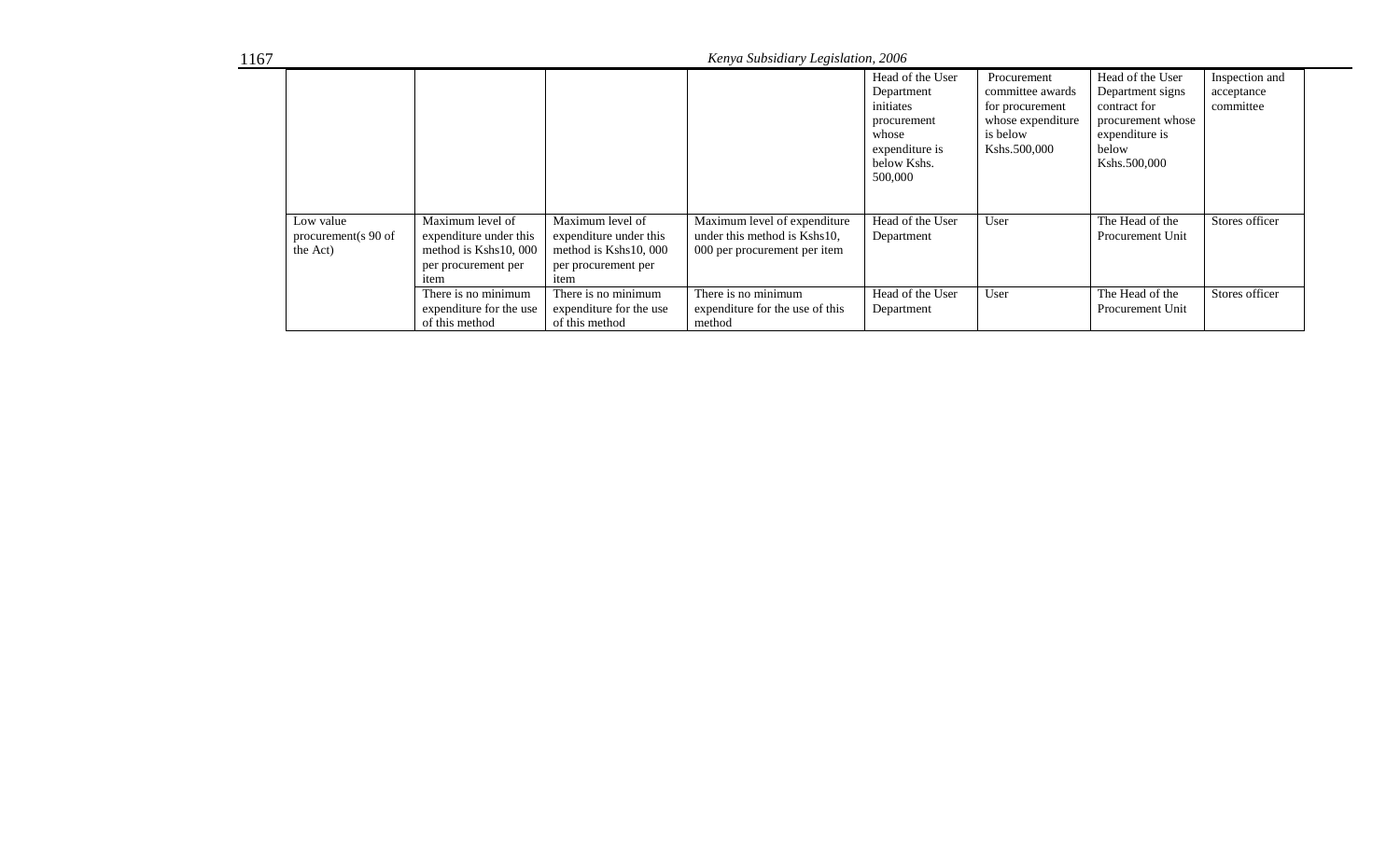## **THRESHOLDS MATRIX FOR CLASS C PROCURING ENTITIES**

| Procurement                                            | Maximum or minimum level of expenditure allowed for the use of a                                                                    |                                                                                                                                     |                                                                                                                                  | Segregation of duties for different officers and committees in the procurement cycle under section |                                                                |                                                                  |                                                                  |  |
|--------------------------------------------------------|-------------------------------------------------------------------------------------------------------------------------------------|-------------------------------------------------------------------------------------------------------------------------------------|----------------------------------------------------------------------------------------------------------------------------------|----------------------------------------------------------------------------------------------------|----------------------------------------------------------------|------------------------------------------------------------------|------------------------------------------------------------------|--|
| <b>Method</b>                                          | particular procurement method                                                                                                       |                                                                                                                                     |                                                                                                                                  | $26(3)(c)$ of the Act)                                                                             |                                                                |                                                                  |                                                                  |  |
|                                                        | Goods                                                                                                                               | Works                                                                                                                               | <b>Services</b>                                                                                                                  | Person responsible for<br>procurement initiation                                                   | <b>Body</b><br>responsible for<br>the awarding<br>the contract | Person responsible for<br>signing the<br>Contract                | <b>Verification of</b><br>receipt of goods,<br>services or works |  |
| <b>International Open</b><br>tender(s71 of the<br>Act) | Maximum level of<br>expenditure shall be<br>determined by the<br>funds allocated in the<br>budget for the<br>particular procurement | Maximum level of<br>expenditure shall be<br>determined by the funds<br>allocated in the budget<br>for the particular<br>procurement | Maximum level of<br>expenditure shall be<br>determined by the funds<br>allocated in the budget for<br>the particular procurement | The Head of the Procuring Entity or<br>the Accounting Officer                                      | Tender<br>committee                                            | The Accounting Officer                                           | Inspection and<br>acceptance committee                           |  |
|                                                        | There is no minimum<br>level of expenditure<br>under this method                                                                    | There is no minimum<br>level of expenditure<br>under this method                                                                    | There is no minimum<br>level of expenditure under<br>this method                                                                 | The head of the procuring entity or<br>the head of the user department                             | Tender<br>committee                                            | The Head of the<br>Procuring Entity or the<br>Accounting Officer | Inspection and<br>acceptance committee                           |  |
| National Open<br>tender<br>$(S54(2)$ of the Act)       | Maximum level of<br>expenditure shall be<br>determined by the<br>funds allocated in the<br>budget for the<br>particular procurement | Maximum level of<br>expenditure shall be<br>determined by the funds<br>allocated in the budget<br>for the particular<br>procurement | Maximum level of<br>expenditure shall be<br>determined by the funds<br>allocated in the budget for<br>the particular procurement | The head of the procuring entity or<br>the Accounting Officer                                      | Tender<br>committee                                            | The Accounting Officer                                           | Inspection and<br>acceptance committee                           |  |
|                                                        | When using this<br>method the minimum<br>expenditure that<br>requires advertising is<br>Kshs 3,000,000                              | When using this method<br>the minimum<br>expenditure that requires<br>advertising is Kshs<br>3,000,000                              | When using this method<br>the minimum expenditure<br>that requires advertising is<br>Kshs 1,000,000                              | The head of the procuring entity or<br>the head of the user department                             | Tender<br>committee                                            | The Head of the<br>Procuring Entity                              | Inspection and<br>acceptance committee                           |  |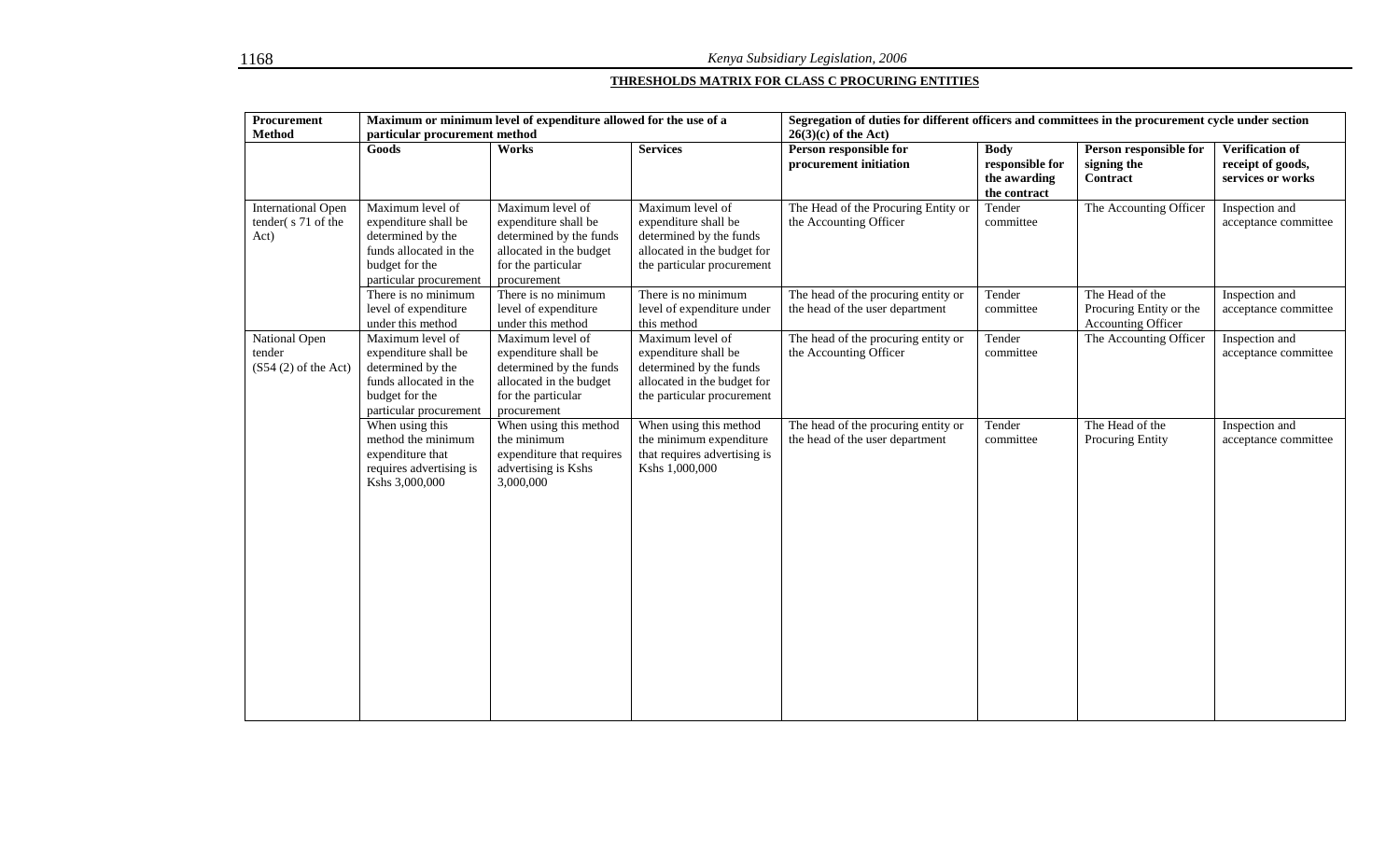| 1169                 |                         |                           |                             | Kenya Subsidiary Legislation, 2006  |           |                           |                      |
|----------------------|-------------------------|---------------------------|-----------------------------|-------------------------------------|-----------|---------------------------|----------------------|
| Restricted tender    | Maximum level of        | Maximum level of          | Maximum level of            | The Head of the Procuring entity or | Tender    | The Head of the           | Inspection and       |
| Under $73(2)(a)$ the | expenditure shall be    | expenditure shall be      | expenditure shall be        | the Accounting Officer              | committee | Procuring entity or the   | acceptance committee |
| Act                  | determined by the       | determined by the funds   | determined by the funds     |                                     |           | <b>Accounting Officer</b> |                      |
|                      | funds allocated in the  | allocated in the budget   | allocated in the budget for |                                     |           |                           |                      |
|                      | budget for the          | for the particular        | the particular procurement  |                                     |           |                           |                      |
|                      | particular procurement  | procurement               |                             |                                     |           |                           |                      |
|                      | The minimum level of    | The minimum level of      | The minimum level of        | The Head of the Procuring entity or | Tender    | The Head of the           | Inspection and       |
|                      | expenditure is Kshs     | expenditure is Kshs       | expenditure is Kshs         | the Head of the User Department     | committee | Procuring entity or the   | acceptance committee |
|                      | 500,000. Below this     | 500,000. Below this       | 500,000. Below this         |                                     |           | <b>Accounting Officer</b> |                      |
|                      | threshold request for   | threshold request for     | threshold request for       |                                     |           |                           |                      |
|                      | quotations              | quotations                | quotations                  |                                     |           |                           |                      |
| Restricted tender    | The Maximum level       | The Maximum level of      | The Maximum level of        | The Head of the Procuring entity or | Tender    | The Head of the           |                      |
| Under $73(2)(b)$ of  | of expenditure shall be | expenditure shall be      | expenditure shall be Kshs   | the Head of the User Department     | committee | Procuring entity or the   | Inspection and       |
| the Act              | Kshs 3,000,000.         | Kshs 3,000,000. Above     | 3,000,000. Above this       |                                     |           | <b>Accounting Officer</b> | acceptance committee |
|                      | Above this threshold    | this threshold use open   | threshold use open tender   |                                     |           |                           |                      |
|                      | use open tender         | tender                    |                             |                                     |           |                           |                      |
|                      | The minimum level of    | The minimum level of      | The minimum level of        |                                     |           |                           |                      |
|                      | expenditure is Kshs     | expenditure is Kshs       | expenditure is Kshs         | Head of the User Department         |           | The Head of the           |                      |
|                      | 500,000. Below this     | 500,000. Below this       | 500,000. Below this         |                                     | Tender    | Procuring entity or the   |                      |
|                      | threshold use request   | threshold use request for | threshold use request for   |                                     | committee | <b>Accounting Officer</b> |                      |
|                      | for quotations          | quotations                | quotations                  |                                     |           |                           |                      |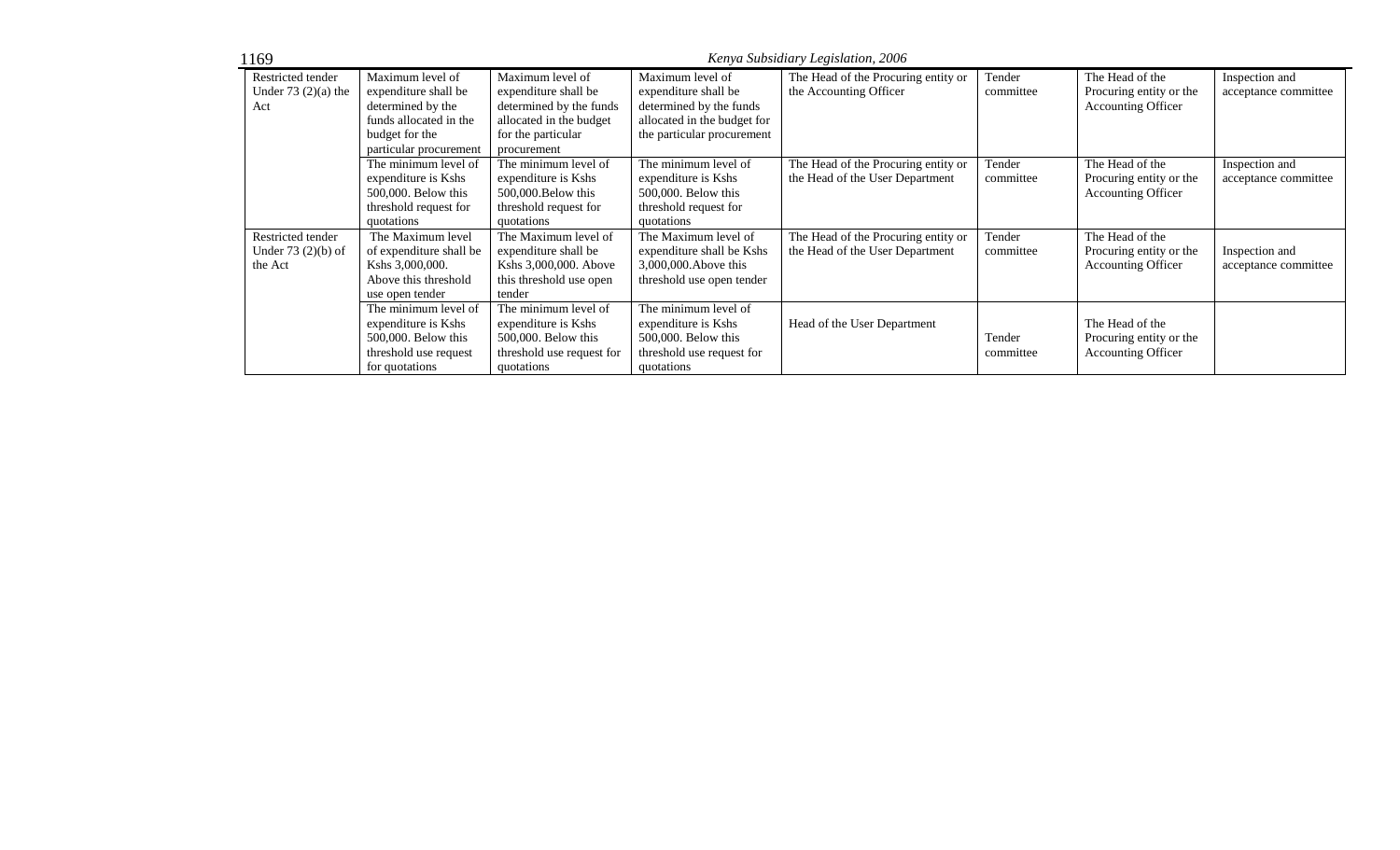# *Kenya Subsidiary Legislation, 2006*  **THRESHOLDS MATRIX FOR CLASS C PROCURING ENTITIES**

| Procurement<br><b>Method</b>                               | Maximum or minimum level of expenditure allowed for the use of a<br>particular procurement method             |                                                                                                                        | Segregation of duties for different officers and committees in the procurement cycle under section<br>$26(3)(c)$ of the Act)        |                                                                                  |                                                          |                                                                         |                                                                  |
|------------------------------------------------------------|---------------------------------------------------------------------------------------------------------------|------------------------------------------------------------------------------------------------------------------------|-------------------------------------------------------------------------------------------------------------------------------------|----------------------------------------------------------------------------------|----------------------------------------------------------|-------------------------------------------------------------------------|------------------------------------------------------------------|
|                                                            | Goods                                                                                                         | Works                                                                                                                  | <b>Services</b>                                                                                                                     | Person responsible for<br>procurement initiation                                 | <b>Body responsible for the</b><br>awarding the contract | Person responsible for<br>signing the<br><b>Contract</b>                | <b>Verification of</b><br>receipt of goods,<br>services or works |
| Restricted<br>tender<br>Under 73<br>$(2)(c)$ of the<br>Act | The Maximum level<br>of expenditure shall<br>be Kshs 3,000,000<br>above this threshold<br>use open tender     | The Maximum<br>level of<br>expenditure shall<br>be Kshs 3,000,000<br>above this<br>threshold use open<br>tender        | The Maximum level of<br>expenditure shall be<br>Kshs 1,000,000 above<br>this threshold use open<br>tender                           | The Head of the Procuring<br>entity or the Head of the<br><b>User Department</b> | Tender committee                                         | The Head of the<br>Procuring entity or the<br>Accounting Officer        | Inspection and<br>acceptance<br>committee                        |
|                                                            | The minimum level of<br>expenditure is Kshs<br>500,000. Below this<br>threshold use request<br>for quotations | The minimum<br>level of<br>expenditure is<br>Kshs 500,000.<br>Below this<br>threshold use<br>request for<br>quotations | The minimum level of<br>expenditure is Kshs<br>500,000. Below this<br>threshold use request<br>for quotations                       | Head of the User<br>Department                                                   | Tender committee                                         | The Head of the<br>Procuring entity or the<br><b>Accounting Officer</b> | Inspection and<br>acceptance<br>committee                        |
| Request for<br>proposals (s.<br>$76(1)$ of the<br>Act)     | This method is not<br>applicable for goods                                                                    | This method is not<br>applicable for<br>works                                                                          | Maximum level of<br>expenditure shall be<br>determined by the funds<br>allocated in the budget<br>for the particular<br>procurement | The Head of the Procuring<br>entity or the Accounting<br>Officer                 | Tender committee                                         | The Head of the<br>Procuring entity or the<br><b>Accounting Officer</b> | Inspection and<br>acceptance<br>committee                        |
|                                                            |                                                                                                               |                                                                                                                        | There is no minimum<br>expenditure for the use<br>of this method                                                                    | The Head of the Procuring<br>entity or the Accounting<br>Officer                 | Tender committee                                         | The Head of the<br>Procuring entity or the<br>Accounting Officer        | Inspection and<br>acceptance<br>committee                        |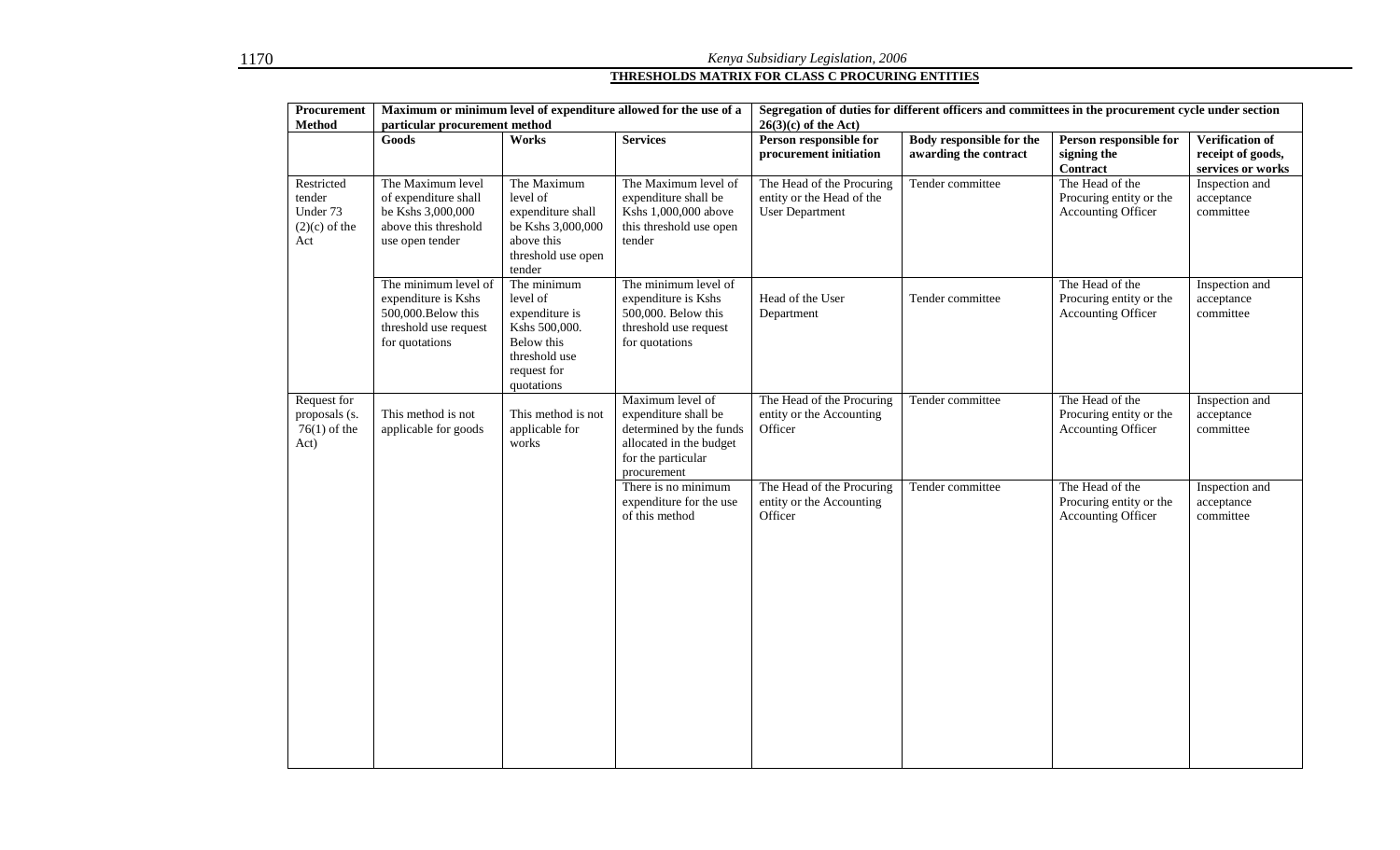1171

*Kenya Subsidiary Legislation, 2006* 

| Request for<br>quotations(s)<br>88 of the Act)                    | Maximum level of<br>expenditure under this<br>method is Kshs<br>500,000                                               | Maximum level of<br>expenditure under<br>this method is<br>Kshs 500,000                                                  | Maximum level of<br>expenditure under this<br>method is Kshs 500,000                                                  | Head of the User<br>Department<br>Head of the User<br>Department initiates<br>procurement whose<br>expenditure is below<br>Kshs. 100,000 | Tender committee<br>Procurement committee<br>awards for procurement<br>whose expenditure is<br>below Kshs.100,000 | The Head of the<br>Procuring entity or the<br><b>Accounting Officer</b><br>Head of the User<br>Department signs<br>contract for<br>procurement whose<br>expenditure is below<br>Kshs.100.000 | Inspection and<br>acceptance<br>committee<br>Inspection and<br>acceptance<br>committee |
|-------------------------------------------------------------------|-----------------------------------------------------------------------------------------------------------------------|--------------------------------------------------------------------------------------------------------------------------|-----------------------------------------------------------------------------------------------------------------------|------------------------------------------------------------------------------------------------------------------------------------------|-------------------------------------------------------------------------------------------------------------------|----------------------------------------------------------------------------------------------------------------------------------------------------------------------------------------------|----------------------------------------------------------------------------------------|
| Direct<br>procurement<br>Under 74 (2)<br>and $(3)$ of the<br>Act. | No minimum or<br>maximum expenditure<br>under this method<br>provided the<br>conditions under this<br>section are met | No minimum or<br>maximum<br>expenditure under<br>this method<br>provided the<br>conditions under<br>this section are met | No minimum or<br>maximum expenditure<br>under this method<br>provided the conditions<br>under this section are<br>met | The Head of the Procuring<br>entity or the Accounting<br>Officer                                                                         | Tender committee                                                                                                  | The Head of the<br>Procuring entity or the<br><b>Accounting Officer</b>                                                                                                                      | Inspection and<br>acceptance<br>committee                                              |
|                                                                   |                                                                                                                       |                                                                                                                          |                                                                                                                       | Head of the User<br>Department initiates<br>procurement whose<br>expenditure is below<br>Kshs. 200,000                                   | Procurement committee<br>awards for procurement<br>whose expenditure is<br>below Kshs 200,000                     | Head of the User<br>Department signs<br>contract for<br>procurement whose<br>expenditure is below<br>Kshs.200,000                                                                            | Inspection and<br>acceptance<br>committee                                              |
| Low value<br>procurement(<br>s 90 of the<br>Act)                  | Maximum level of<br>expenditure under this<br>method is Kshs 5,000<br>per procurement per<br>item                     | Maximum level of<br>expenditure under<br>this method is<br>Kshs 5,000 per<br>procurement per<br>item                     | Maximum level of<br>expenditure under this<br>method is Kshs 5,000<br>per procurement per<br>item                     | Head of the User<br>Department                                                                                                           | User                                                                                                              | The Head of the<br>Procurement Unit                                                                                                                                                          | Stores officer                                                                         |
|                                                                   | There is no minimum<br>expenditure for the<br>use of this method                                                      | There is no<br>minimum<br>expenditure for the<br>use of this method                                                      | There is no minimum<br>expenditure for the use<br>of this method                                                      | Head of the User<br>Department                                                                                                           | User                                                                                                              | The Head of the<br>Procurement Unit                                                                                                                                                          | Stores officer                                                                         |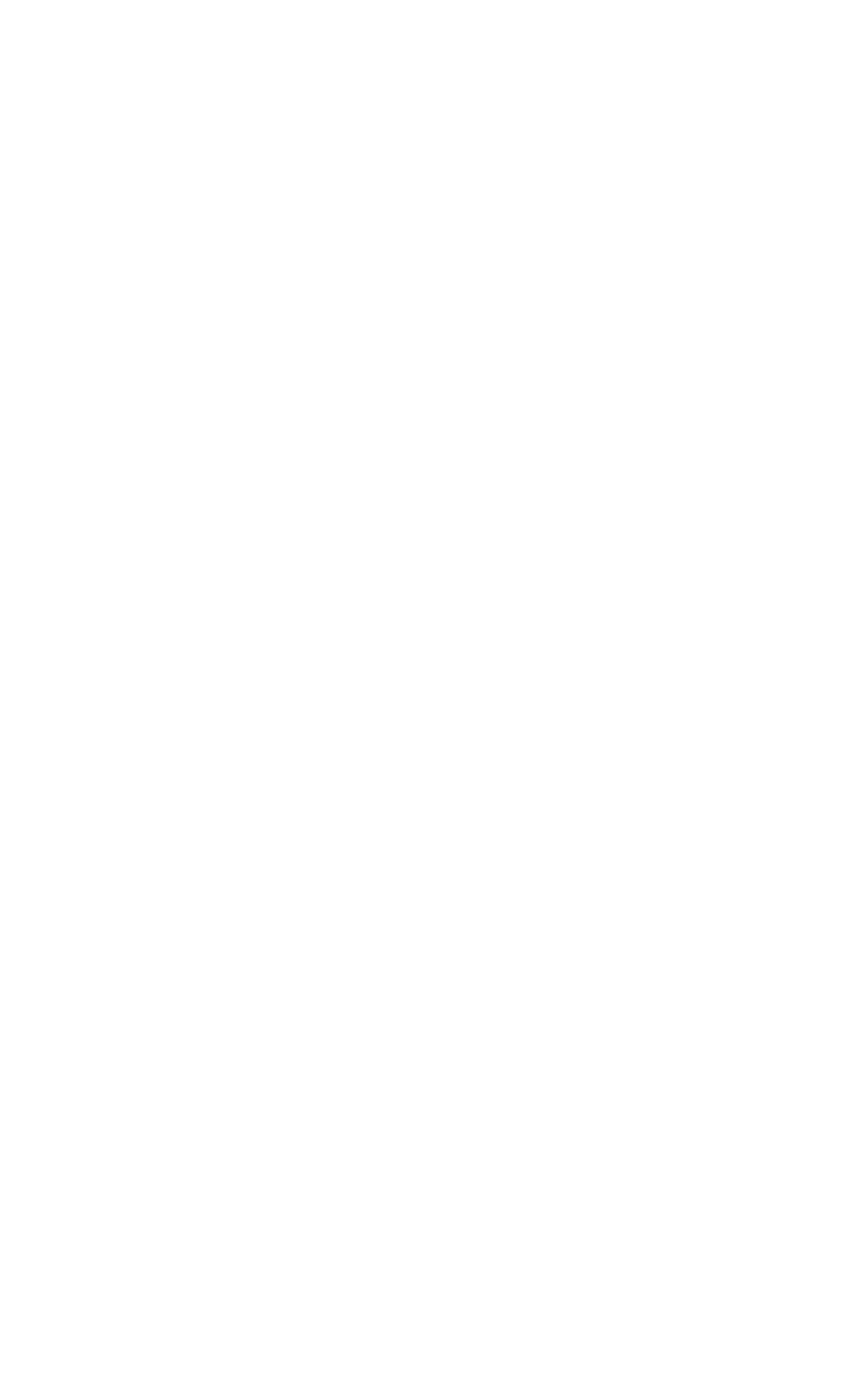## **SECOND SCHEDULE**

## **COMPOSITION OF TENDER COMMITEES (s.26 (4)**

#### **(1) Ministerial Tender Committee or Self Accounting Unit Tender Committee**

## **Membership Structure:**

| Chairman        | An officer appointed in writing by the accounting officer                                                                              |
|-----------------|----------------------------------------------------------------------------------------------------------------------------------------|
| Deputy Chairman | Chief Finance Officer or, if there is no such officer, the Head of the Finance<br>Unit appointed in writing by the accounting officer. |
| Other members   | Five heads of departments appointed in writing by the accounting officer                                                               |
| Secretary       | The officer heading the Procurement Unit of the Ministry or the Self<br><b>Accounting Unit</b>                                         |

## **2. District Tender Committee Membership Structure**:

| Chairman        | A head of department appointed in writing by the District Commissioner.                                                                                                                                                                                                                                                                                                                                  |
|-----------------|----------------------------------------------------------------------------------------------------------------------------------------------------------------------------------------------------------------------------------------------------------------------------------------------------------------------------------------------------------------------------------------------------------|
| Deputy Chairman | District Development Officer appointed in writing by the District<br>Commissioner                                                                                                                                                                                                                                                                                                                        |
| Other members   | At least five heads of departments appointed in writing by the District<br>Commissioner from among the following Ministries-<br>Agriculture;<br>(a)<br>Health:<br>(b)<br><b>Environment and Natural Resources;</b><br>(c)<br>(d)<br>Roads and Public Works:<br>Education.<br>(e)<br>(f)<br>Water and Irrigation and;<br>Livestock and Fisheries Department and;<br>(g)<br>The District Accountant<br>(h) |
|                 |                                                                                                                                                                                                                                                                                                                                                                                                          |

Secretary The District Procurement Officer

## **3. State Corporations Tender Committee Membership Structure**:

| Chairman | A head of department appointed in writing by the Chief Executive<br>Officer. |
|----------|------------------------------------------------------------------------------|
| Deputy   | The head of Finance Department appointed in writing by Chief                 |
| Chairman | <b>Executive Officer</b>                                                     |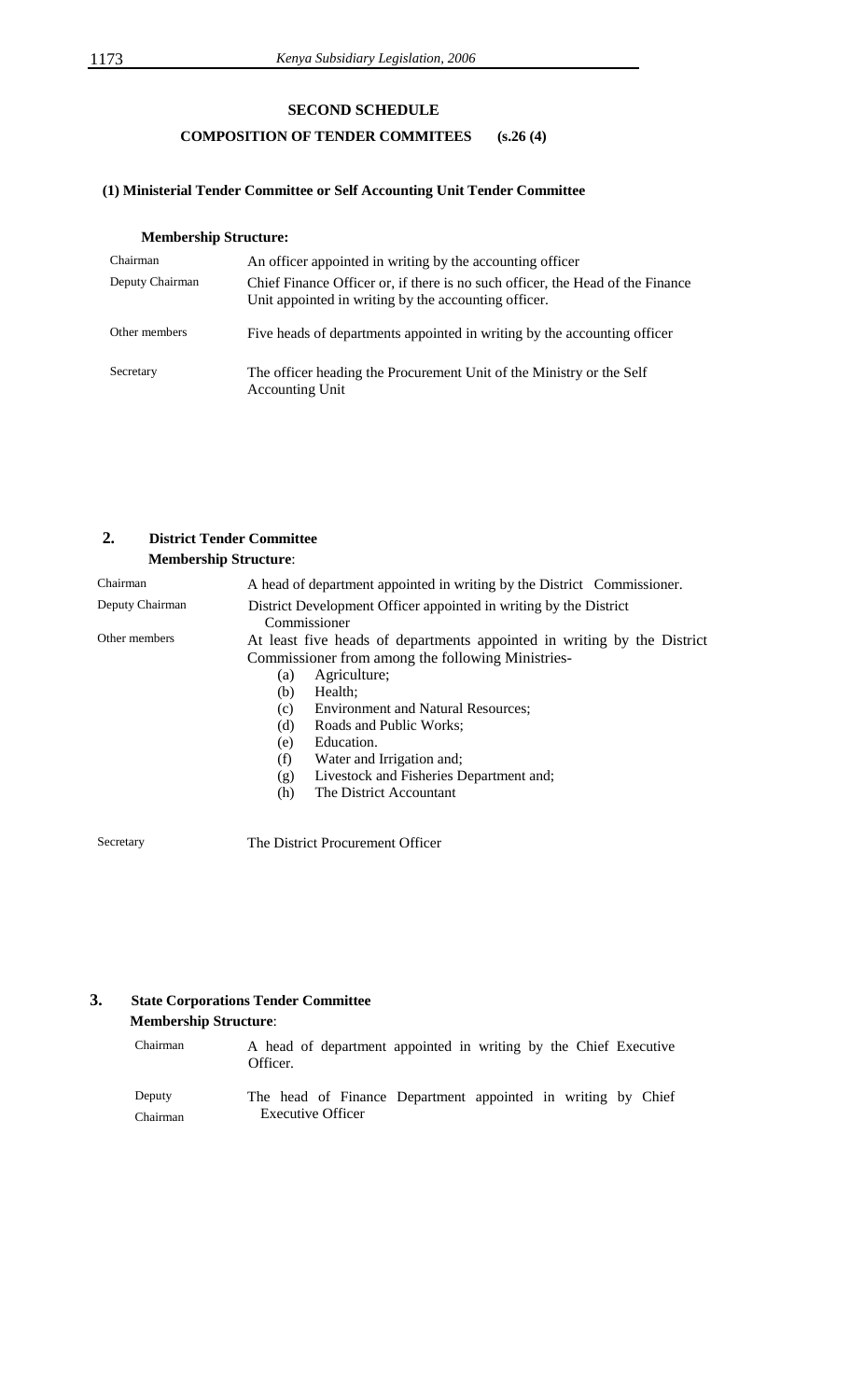Secretary The officer heading the procurement unit of the corporation

## **4. Public Universities Tender Committee**

## **Membership Structure**

| Chairman           | A head of department appointed in writing by the Vice Chancellor.                                                                                                                                                |
|--------------------|------------------------------------------------------------------------------------------------------------------------------------------------------------------------------------------------------------------|
| Deputy<br>Chairman | The head of Finance Department appointed in writing by the Vice<br>Chancellor                                                                                                                                    |
| Other members      | The Head of Administration,<br>The Head of Academic Affairs,<br>A Principal of a College appointed by the Vice Chancellor,<br>Three Heads of a Faculty or School appointed in writing by the Vice<br>Chancellor. |
| Secretary          | The officer heading the procurement unit of the University                                                                                                                                                       |

## **5. Local Authorities Tender Committee**

#### **Membership Structure:**

| Chairman           | For City Councils (Nairobi, Mombasa, Kisumu) – A head of department<br>appointed in writing by the Clerk to the council.<br>For Urban, County and Town Councils – the Clerk |
|--------------------|-----------------------------------------------------------------------------------------------------------------------------------------------------------------------------|
| Deputy<br>Chairman | A head of department appointed in writing by the Clerk                                                                                                                      |
| <b>Members</b>     | The Finance officer/Treasurer<br>Seven heads of departments, appointed by the Clerk of the local<br>authority.                                                              |
| Secretary          | The officer heading the procurement unit of the local authority                                                                                                             |

#### **6. Colleges Tender Committee**

## **Membership Structure:**

Chairman Appointed in writing by the principal.

Deputy Chairman The officer in charge of finance appointed in writing by the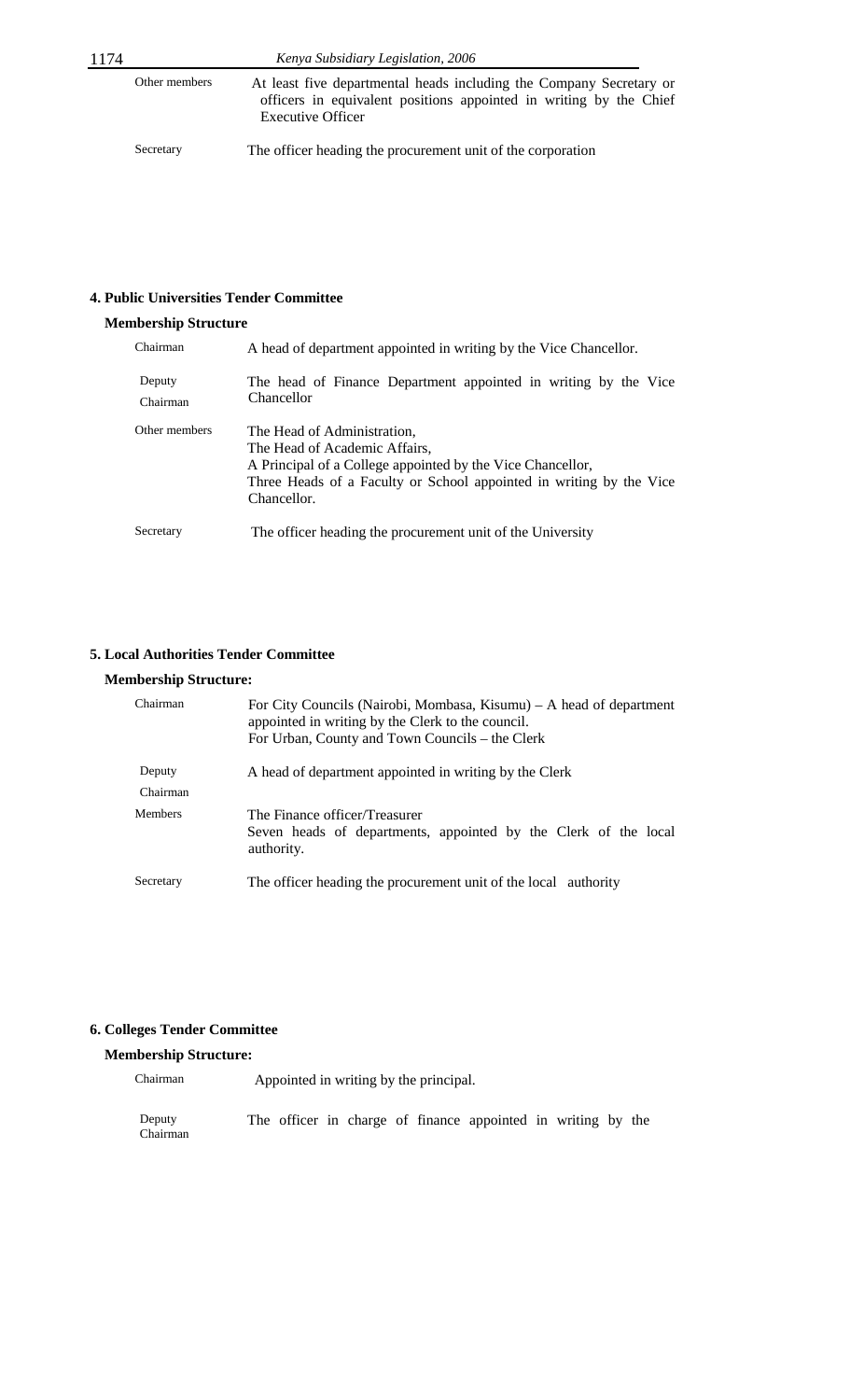Principal.

| Other members | At least six heads of departments<br>Matron/Officer in charge of boarding facilities appointed in writing<br>by the Principal. |
|---------------|--------------------------------------------------------------------------------------------------------------------------------|
| Secretary     | The officer heading the procurement unit of the college.                                                                       |

## **7. Schools Tender Committee**

## **Membership Structure:**

| Chairman           | The Deputy Principal or Deputy Headmaster appointed in writing by the<br>Principal/Headmaster                                                                                                            |
|--------------------|----------------------------------------------------------------------------------------------------------------------------------------------------------------------------------------------------------|
| Deputy<br>Chairman | The officer in charge of finance or equivalent appointed by the Principal/<br>Headmaster                                                                                                                 |
| Other members      | At least six heads of departments or members of the teaching staff<br>including the Matron or officer-in-charge of the boarding facilities<br>where applicable appointed by the Principal or Headmaster, |
| Secretary          | The officer heading the procurement unit.                                                                                                                                                                |

## **8. Co-operative Societies Tender Committee**

## **Membership Structure:**

| Chairman      | The Deputy Chief Executive Officer appointed in writing by the Chief<br>Executive Officer. |
|---------------|--------------------------------------------------------------------------------------------|
| Deputy        | The person in charge of finance appointed in writing by the Chief                          |
| Chairman      | Executive Officer.                                                                         |
| Other members | At least six heads of departments appointed by the Chief Executive<br>Officer.             |
| Secretary     | The officer heading the procurement unit of the co-operative society                       |

## **9. Voluntary Organizations/ Institutions Tender Committee**

## **Membership Structure**:

| Chairman           | The Deputy Chief Executive appointed in writing by the Chief Executive<br>Officer.                                       |
|--------------------|--------------------------------------------------------------------------------------------------------------------------|
| Deputy<br>Chairman | The person in charge of finance appointed in writing by the Chief<br>Executive Officer.                                  |
| Other members      | At least five members of the governing body or committee of the<br>Institution appointed by the Chief Executive Officer. |
| Secretary          | The officer heading the procurement unit of the organization.                                                            |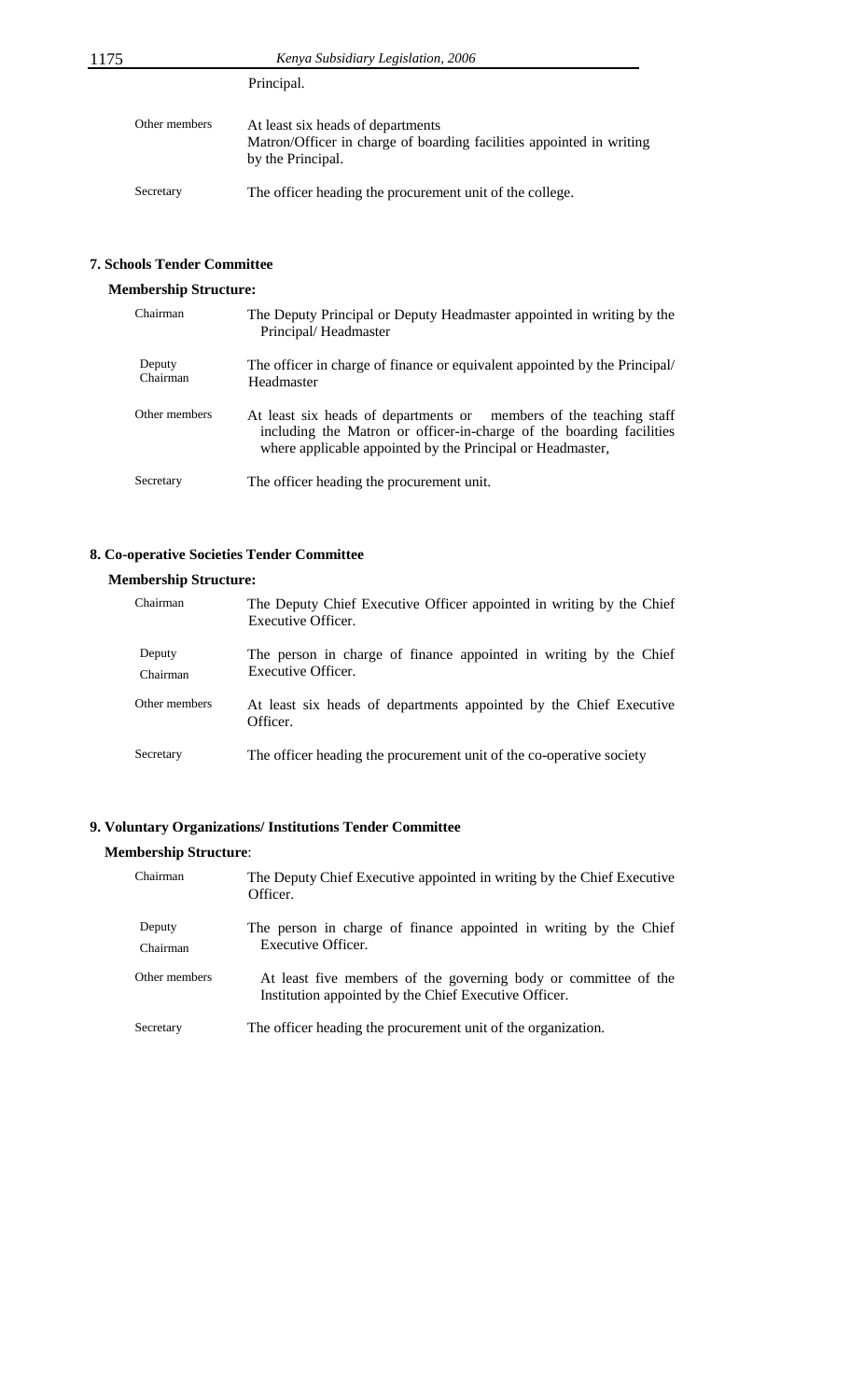## **10. Central Bank of Kenya Tender Committee**

| <b>Membership Structure:</b> |                                                                                                               |  |  |
|------------------------------|---------------------------------------------------------------------------------------------------------------|--|--|
| Chairman                     | The Deputy Governor appointed in writing by the Governor                                                      |  |  |
| Deputy<br>Chairman           | The person in charge of finance appointed in writing by the Governor                                          |  |  |
| Other members                | At least six heads of department appointed in writing by the<br>Governor appointed in writing by the Governor |  |  |
| Secretary                    | The officer heading the procurement unit                                                                      |  |  |

## **11. Commissions (Permanent) Tender Committees**

## **Membership Structure**

| Chairman           | A person appointed in writing by the accounting officer.                                                     |
|--------------------|--------------------------------------------------------------------------------------------------------------|
| Deputy<br>Chairman | The person in charge finance appointed in writing by the accounting<br>officer                               |
| Other members      | At least six heads of departments or equivalent positions appointed in<br>writing by the accounting officer. |
| Secretary          | The officer heading the procurement unit                                                                     |

#### **12. Semi Autonomous Government Agencies**

## **Membership Structure:**

| Chairman           | A person appointed in writing by the accounting officer.                                                    |
|--------------------|-------------------------------------------------------------------------------------------------------------|
| Deputy<br>Chairman | The person in charge of finance appointed in writing by the accounting<br>officer                           |
| Other members      | At least six heads of departments or equivalent positions appointed in<br>writing by the accounting officer |
| Secretary          | The officer heading the procurement unit.                                                                   |

## **13. Hospital Tender Committee**

## **Membership Structure**

| Chairman           | The officer appointed in writing by the Medical Superintendent |
|--------------------|----------------------------------------------------------------|
| Deputy<br>Chairman | The Nursing Officer in charge                                  |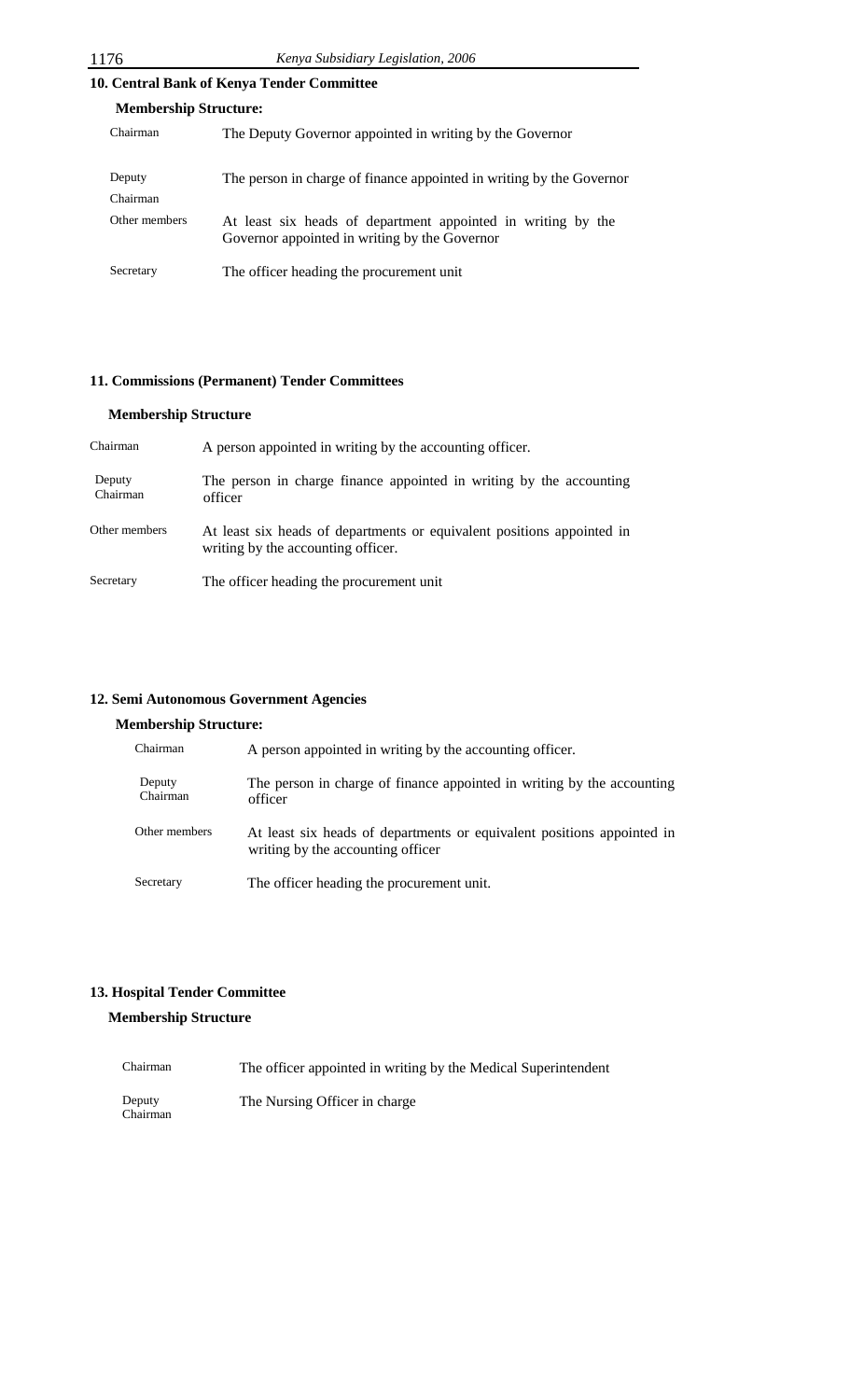| Other members | Hospital Administrator<br><b>Public Health Officer</b><br>Accountant in charge<br>Catering Officer in charge<br>Maintenance Officer in charge<br>Pharmacist in charge<br><b>Medical Clinician</b> |
|---------------|---------------------------------------------------------------------------------------------------------------------------------------------------------------------------------------------------|
| Secretary     | The officer heading the procurement unit of the hospital                                                                                                                                          |

## **14. Health Facility Tender Committee**

## **Membership Structure**

| Chairman           | The officer in charge of the health centre/ dispensary                                                                                                                                              |
|--------------------|-----------------------------------------------------------------------------------------------------------------------------------------------------------------------------------------------------|
| Deputy<br>Chairman | The Nursing Officer/Clinical Officer in charge as appropriate                                                                                                                                       |
| Other members      | Public Health Technician<br>Laboratory Technician<br>Two members of the facility management committee (other than<br>the chairman) appointed in writing by the officer in charge of<br>the facility |
| Secretary          | The officer heading the procurement unit                                                                                                                                                            |

## **15. Special Security Tender Committee**

## **Membership Structure**

| Membership | The membership of each special security tender committee may be |
|------------|-----------------------------------------------------------------|
|            | determined by the Director General in consultation with the     |
|            | respective security organ                                       |

## **16. Tender committee for the Constituency Development Fund**

## (a) **District Projects Tender Committee**

| Chairman: | Elected from among members                                   |
|-----------|--------------------------------------------------------------|
| Members   | District Commissioner of the District                        |
|           | The chairpersons of the Constituencies Development Committee |
|           | District Accountant of the District                          |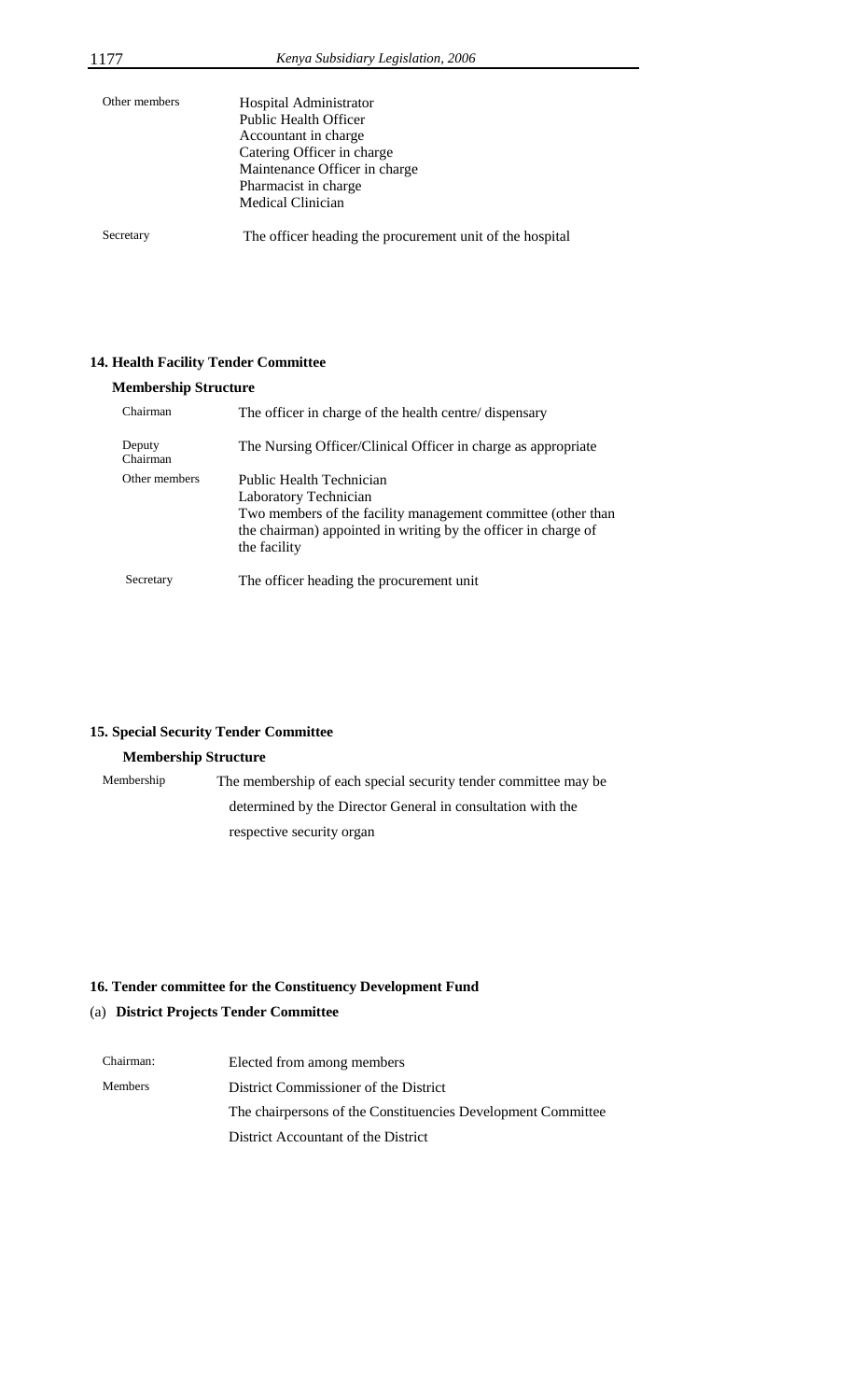| 1178 | Kenya Subsidiary Legislation, 2006         |
|------|--------------------------------------------|
|      | $\mathbf{R}$ . $\mathbf{R}$ . $\mathbf{I}$ |

Secretary District Development Officer of the district

|                             | Constructive Development I and I chaef Committee                                                     |  |
|-----------------------------|------------------------------------------------------------------------------------------------------|--|
| <b>Membership structure</b> |                                                                                                      |  |
| Chairman                    | Elected from among the members                                                                       |  |
| <b>Members</b>              | The district officer in the constituency                                                             |  |
|                             | Treasurer in the Constituency Development Committee                                                  |  |
|                             | Four members elected from the Constituency Development<br>Committee                                  |  |
| Secretary                   | The Constituencies Development Committee secretary shall be the<br>secretary to the tender secretary |  |

# **(a) Constituency Development Fund Tender Committee**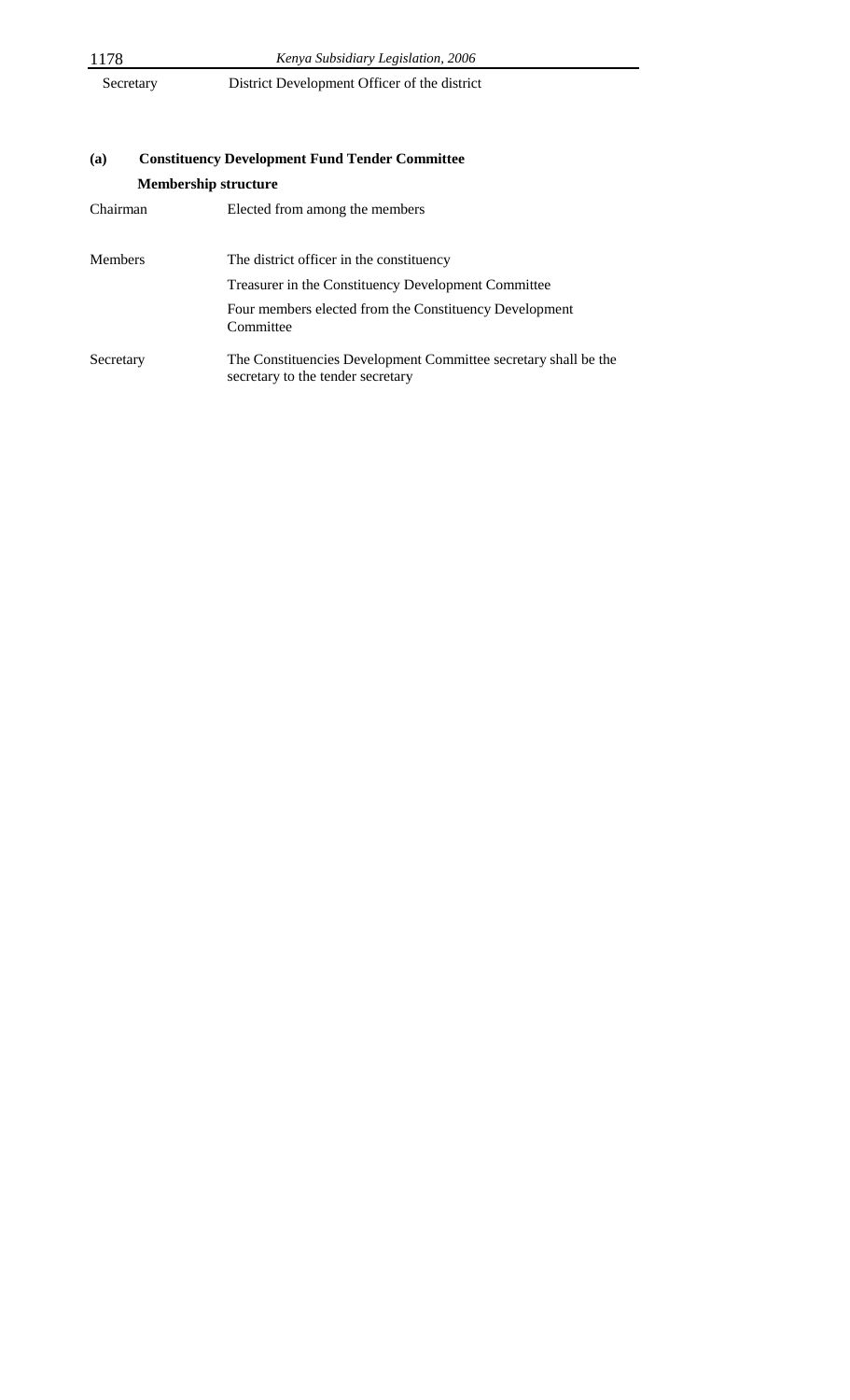## **THIRD SCHEDULE**

## **STANDARD TENDER DOCUMENTS**

The standard tender documents include the following-;

- 1. Standard tender document for procurement of works (buildings and associated civil engineering works);
- 2. Standard tender document for procurement of works (roads, water bridges etc)
- 3. Standard tender document for procurement of works (electrical and mechanical)
- 4. Standard tender document for procurement of small works
- 5. Standard tender document for procurement of goods
- 6. Standard tender document request for proposals (selection of consultants)
- 7. Standard tender document for procurement of general services
- 8. Request for quotation form.
- 9. Procurement requisition form.
- 10. Local procurement order.
- 11. Local service order.
- 12. Order amendment form.
- 13. Tender register.
- 14. Register of samples.
- 15. Confidential business questionnaire
- 16. Application for adjudication of tenders/quotation
- 17. Board of survey form
- 18. Disposal certificate
- 19. Destruction certificate
- 20. Contract agreement for goods
- 21. Counter requisition and issue voucher
- 22. Counter receipt voucher
- 23. Bin Card, stock verification, issue/receipt
- 24. Contract agreement for goods (term contracts)
- 25. Contract agreement for consultancy services
- 26. Contract agreement for consultancy services (time based)
- 27. Contract agreement for general services
- 28. Contract agreement for insurance services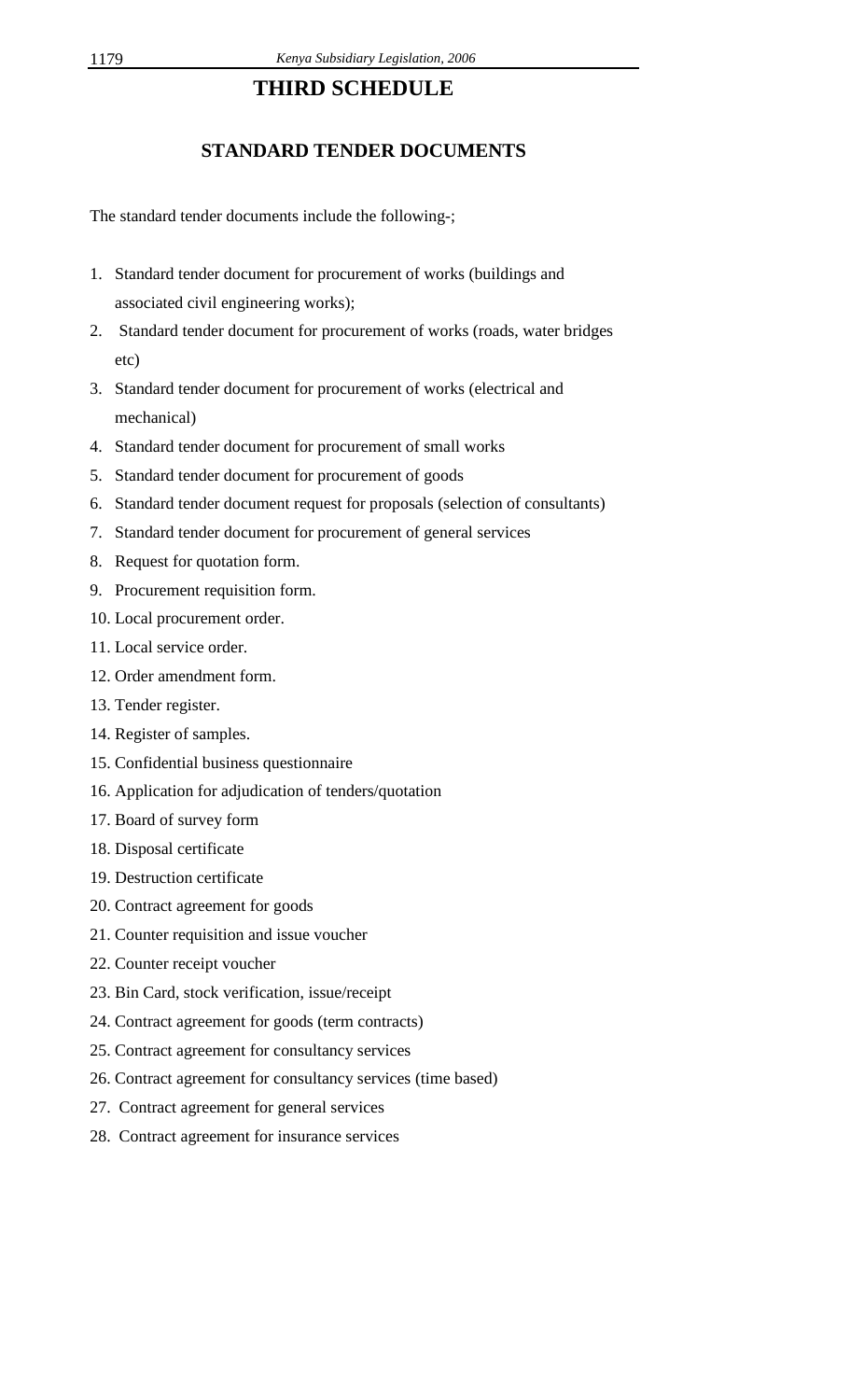- 29. Standard tender document for disposal
- 30. Standard tender document for concessioning
- 31. Standard tender document for insurance services.
- 32. Standard tender document for information technology
- 33. Standard tender document for maintenance services.
- 34. Standard tender document for design and build (turnkey)
- 35. Standard tender document for supply and Installation
- 36. Standard tender document for specialized goods and services
- 37. Standard tender documents for pre-qualification
- 38. Standard tender documents for preference and reservations
- 39. Standard tender documents for management contracts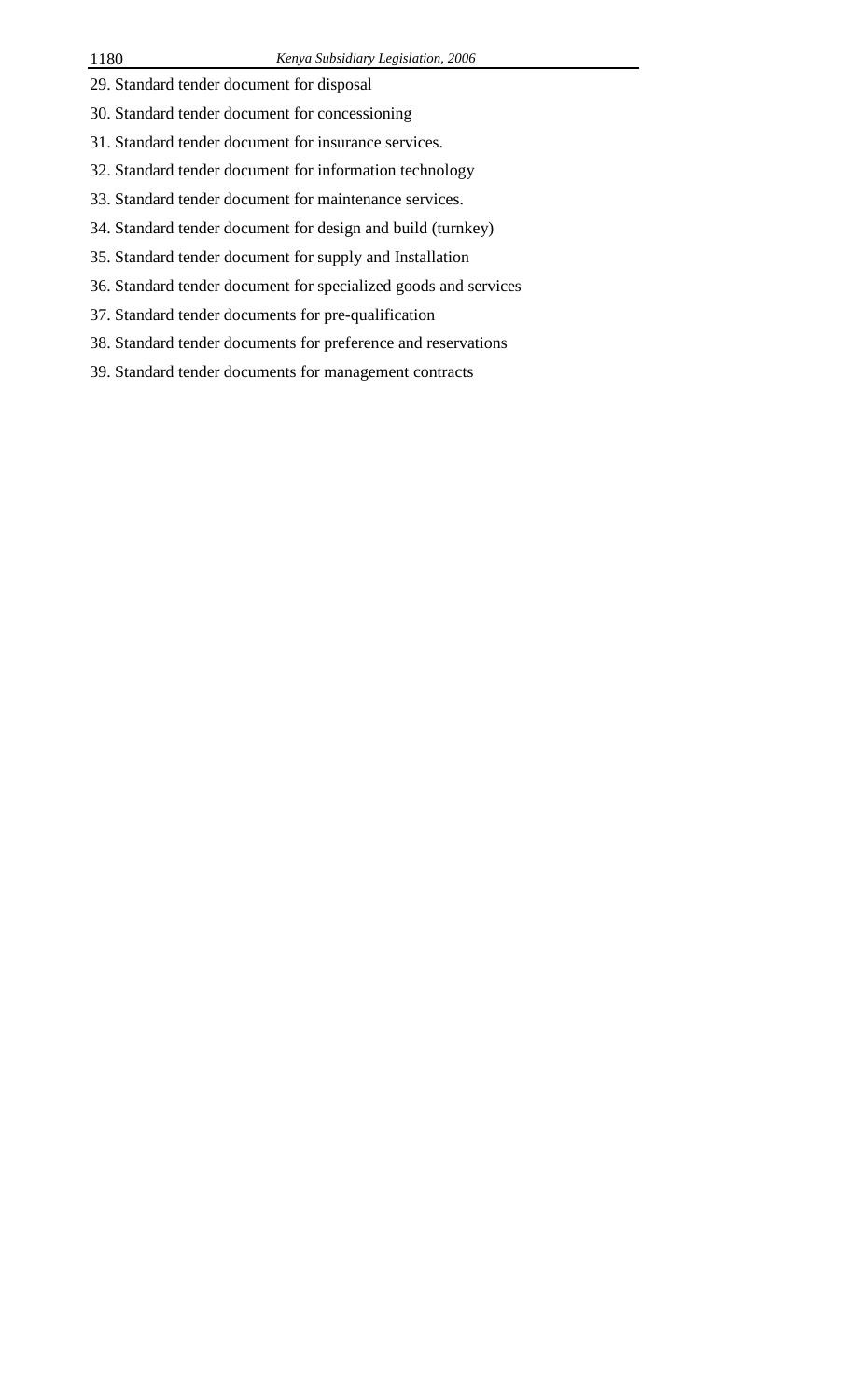**(r.73(1)** 

## **FOURTH SCHEDULE**

#### **PART I**

## **FORMS FOR REVIEWS**

 **FORM RB 1** 

## **REPUBLIC OF KENYA**

## **PUBLIC PROCUREMENT ADMINISTRATIVE REVIEW BOARD**

APPLICATION NO……………OF………….20………

## BETWEEN

…………………………………………….APPLICANT

## AND

…………………………………RESPONDENT *(Procuring Entity or Director General*)

| Request for review of the decision of the (Name of the Procuring Entity or |  |  |  |
|----------------------------------------------------------------------------|--|--|--|
| <i>Director General</i> ) of dated theday of 20in the matter of            |  |  |  |
|                                                                            |  |  |  |

## **REQUEST FOR REVIEW**

|                                                       | Public Procurement Administrative Review Board to review the whole/part of the above |
|-------------------------------------------------------|--------------------------------------------------------------------------------------|
| mentioned decision on the following grounds, namely:- |                                                                                      |
| 1.                                                    |                                                                                      |
| 2.                                                    |                                                                                      |
|                                                       | By this memorandum, the Applicant requests the Board for an order/orders that: -     |
| 1.                                                    |                                                                                      |
| 2.                                                    |                                                                                      |
|                                                       |                                                                                      |
|                                                       |                                                                                      |
|                                                       |                                                                                      |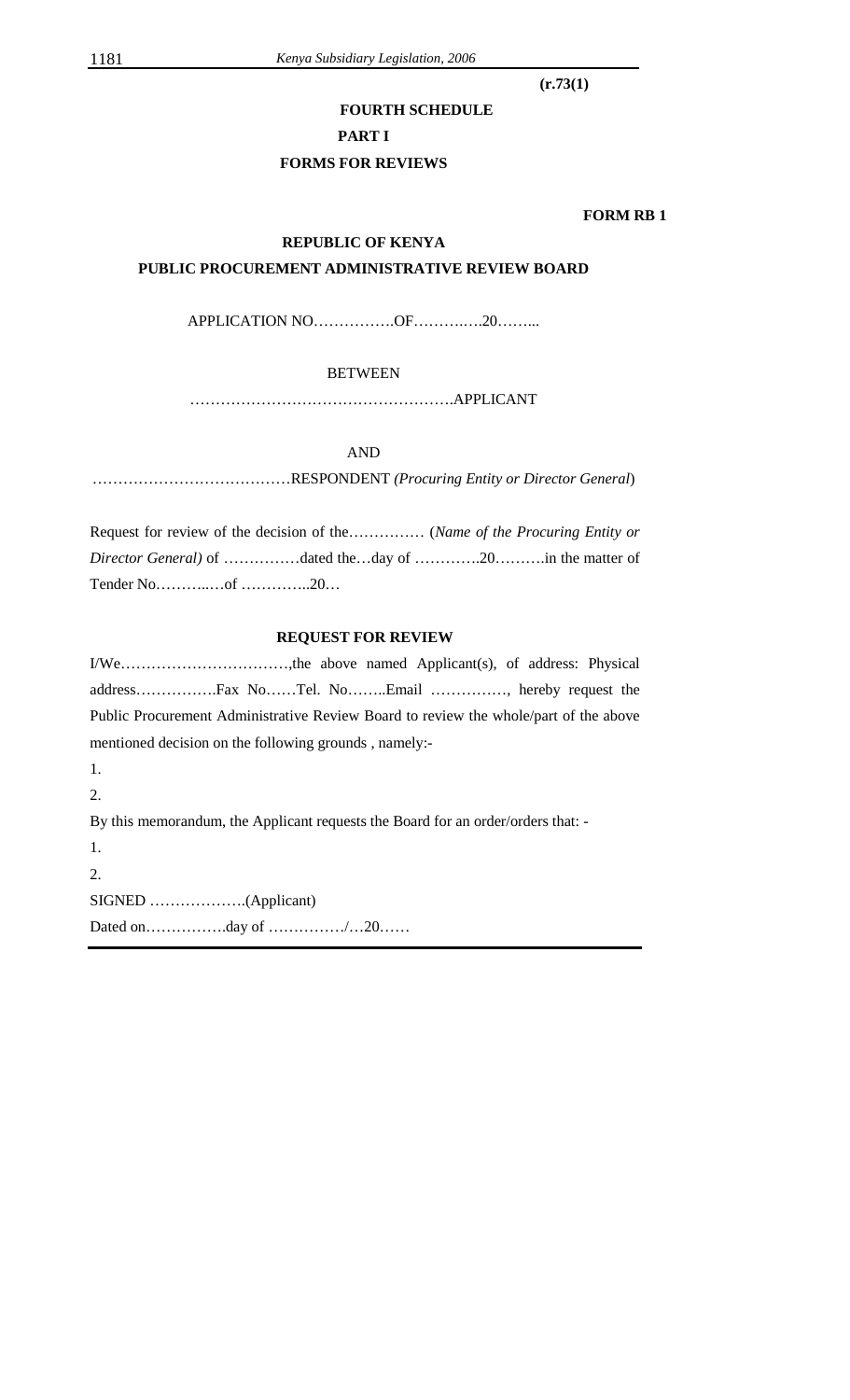## **FOR OFFICIAL USE ONLY**

Lodged with the Secretary Public Procurement Administrative Review Board on…………day of ………....20….………

#### **SIGNED**

Board Secretary

# **(r.73(1)**

## **FORM RB 2**

#### **REPUBLIC OF KENYA**

## **PUBLIC PROCUREMENT ADMINISTRATIVE REVIEW BOARD**

REQUEST NO…………….OF………….….20……...

## BETWEEN

…………………………………………………APPLICANT AND …………………………………… RESPONDENT *(Procuring Entity or Director Genera)* 

TO: 1) ………………………. *(Procuring Entity or Director Genera)l* 2) ………………………….(Applicant)

## **HEARING NOTICE**

Whereas …………..the Applicant herein has instituted a complaint against ……*(Procuring Entity or Director Genera)* on………. (Date) particulars of which were set out in a Request For Review served upon you on ………………………

You are hereby required to appear on the…day of …………..20……….at………..am/pm when the complaint against you will be heard by this Board sitting at ……………………………………………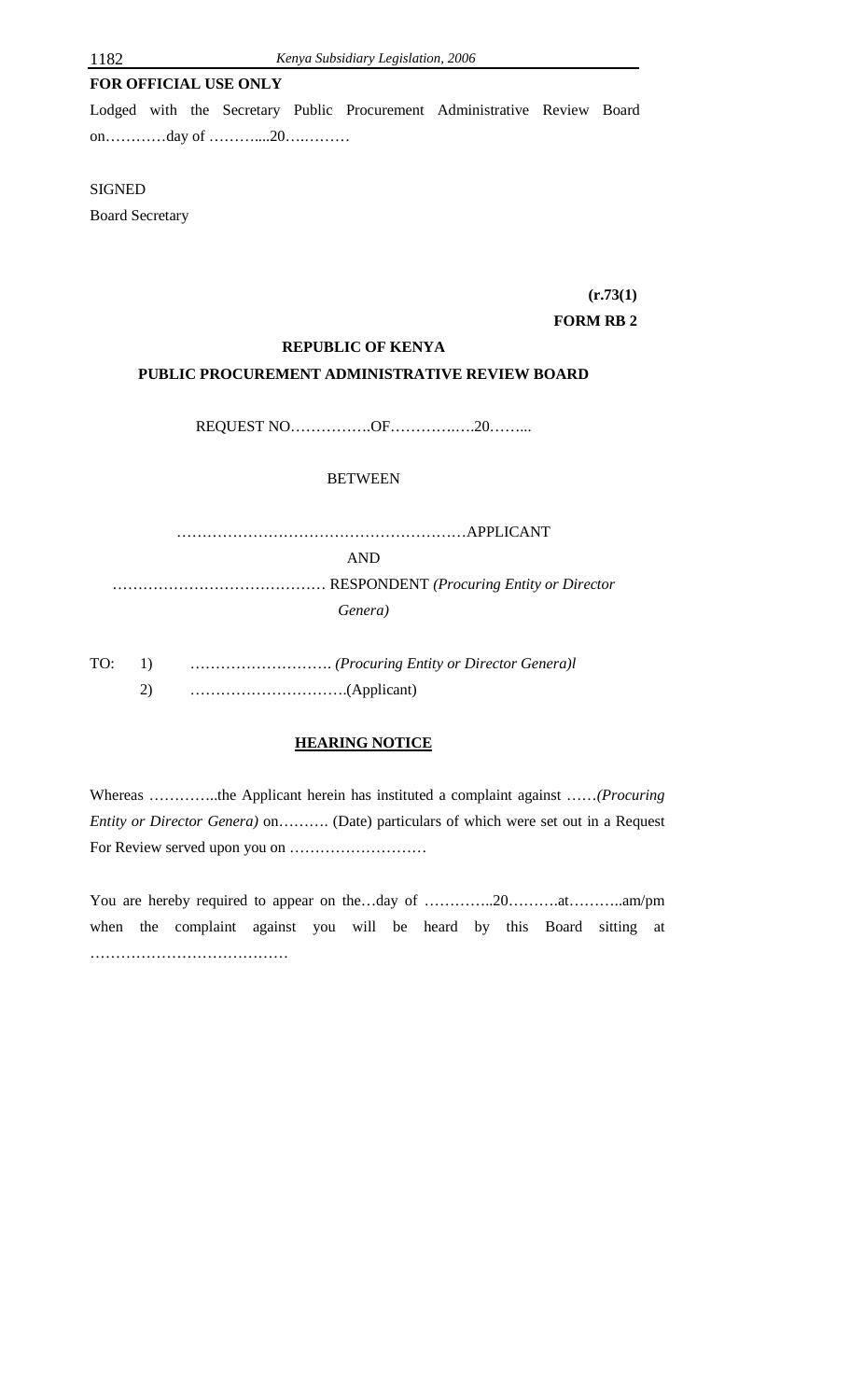If you fail to appear the Applicant may proceed with the complaint and determination by order of the Board may be made in your absence.

Dated on………..day of…………….20…………

Board Secretary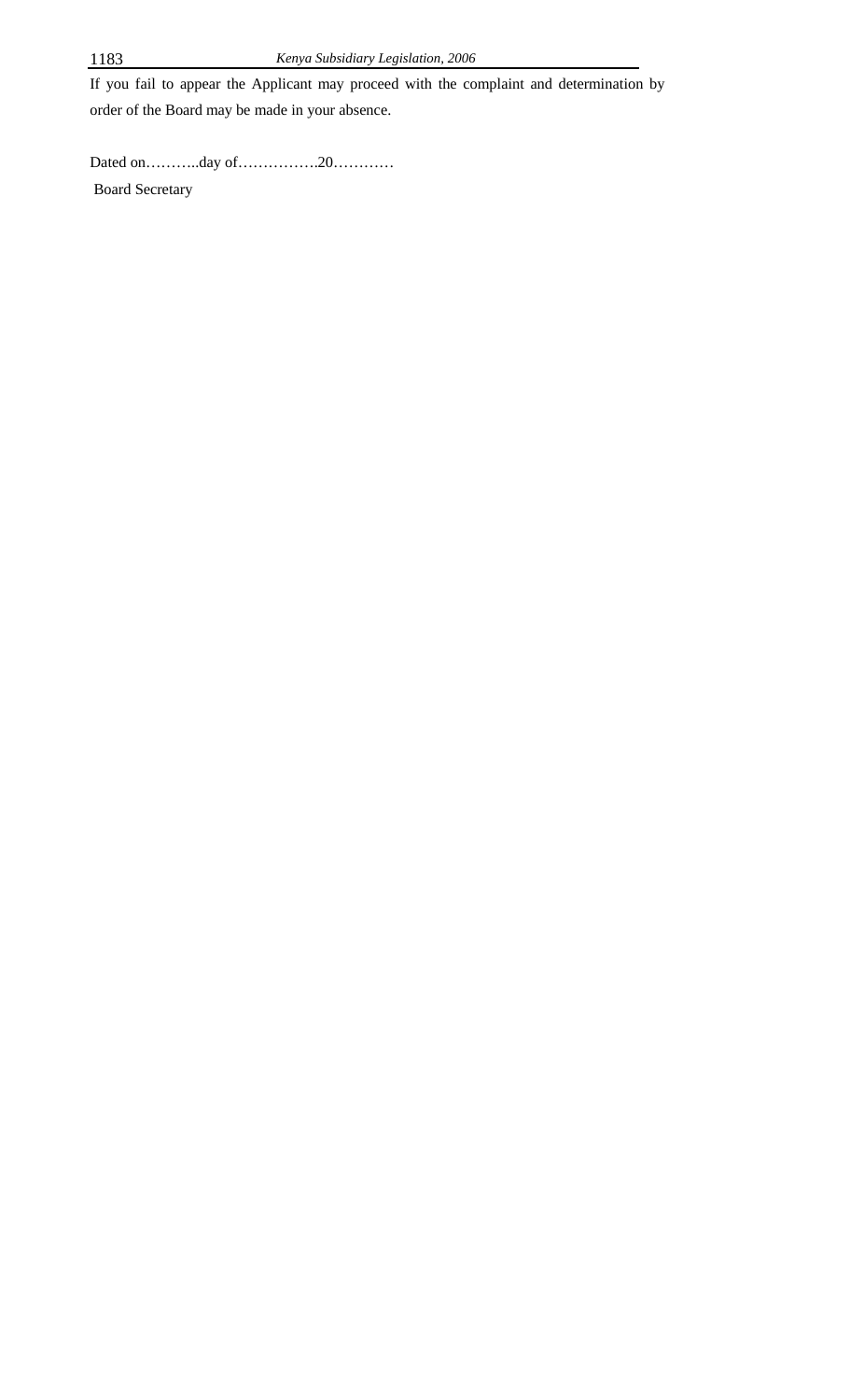**PART II** 

## **FEES FOR REVIEWS**

1. Administrative fee Kshs 2,000

2.Upon filing a request for review, the fees payable shall be as follows-

| Amount of Tender                                                               | Fees                                                                                                                                                                             |  |  |  |  |  |
|--------------------------------------------------------------------------------|----------------------------------------------------------------------------------------------------------------------------------------------------------------------------------|--|--|--|--|--|
| A - Tenders of Ascertainable Value                                             |                                                                                                                                                                                  |  |  |  |  |  |
| (a) Does not exceed Kshs 2,000,000                                             | 1% subject to a minimum of Kshs. 10,000                                                                                                                                          |  |  |  |  |  |
| $(b)$ Exceeds Kshs. 2,000,000 but not<br>over Kshs. 50,000,000                 | The fees for Kshs. 2000,000 plus an additional<br>fee of $0.1\%$<br>on the amount above Kshs.<br>2,000,000                                                                       |  |  |  |  |  |
| (c) Exceeds Kshs. 50,000,000                                                   | The fees for Kshs. 50,000,000 plus an additional<br>of<br>0.025%<br>the<br><sub>on</sub><br>above<br>fee<br>amount<br>Kshs.50,000,000 subject to a maximum fee of<br>Kshs 80,000 |  |  |  |  |  |
| B - Tenders of Unascertainable Value                                           |                                                                                                                                                                                  |  |  |  |  |  |
| $(d)$ Pre-qualification                                                        |                                                                                                                                                                                  |  |  |  |  |  |
| Simple tenders                                                                 | Kshs 10,000                                                                                                                                                                      |  |  |  |  |  |
| Medium tenders                                                                 | Kshs 20,000                                                                                                                                                                      |  |  |  |  |  |
| Complex tenders                                                                | Kshs 40,000                                                                                                                                                                      |  |  |  |  |  |
| $(e)$ "Unquantified Tenders"                                                   |                                                                                                                                                                                  |  |  |  |  |  |
| Simple tenders                                                                 | Kshs 10,000                                                                                                                                                                      |  |  |  |  |  |
| Medium tenders                                                                 | Kshs 20,000                                                                                                                                                                      |  |  |  |  |  |
| Complex tenders                                                                | Kshs 40,000                                                                                                                                                                      |  |  |  |  |  |
| (f) Any other Tenders                                                          | Fees as determined by the Secretary subject to a<br>minimum of Kshs. 10,000 and a maximum of<br>Kshs. 20,000                                                                     |  |  |  |  |  |
| 3. Upon grant of an adjournment to a<br>party by the Board                     | Kshs.5,000                                                                                                                                                                       |  |  |  |  |  |
| for filing preliminary<br>Fee<br>4.                                            | Kshs.5,000                                                                                                                                                                       |  |  |  |  |  |
| objection                                                                      |                                                                                                                                                                                  |  |  |  |  |  |
| Fee to accompany the review of<br>5.<br>Director General's order (s.106<br>(3) | Kshs.20, 000/=                                                                                                                                                                   |  |  |  |  |  |
| Filing fees on each request for a<br>6.                                        | Kshs.20, 000                                                                                                                                                                     |  |  |  |  |  |